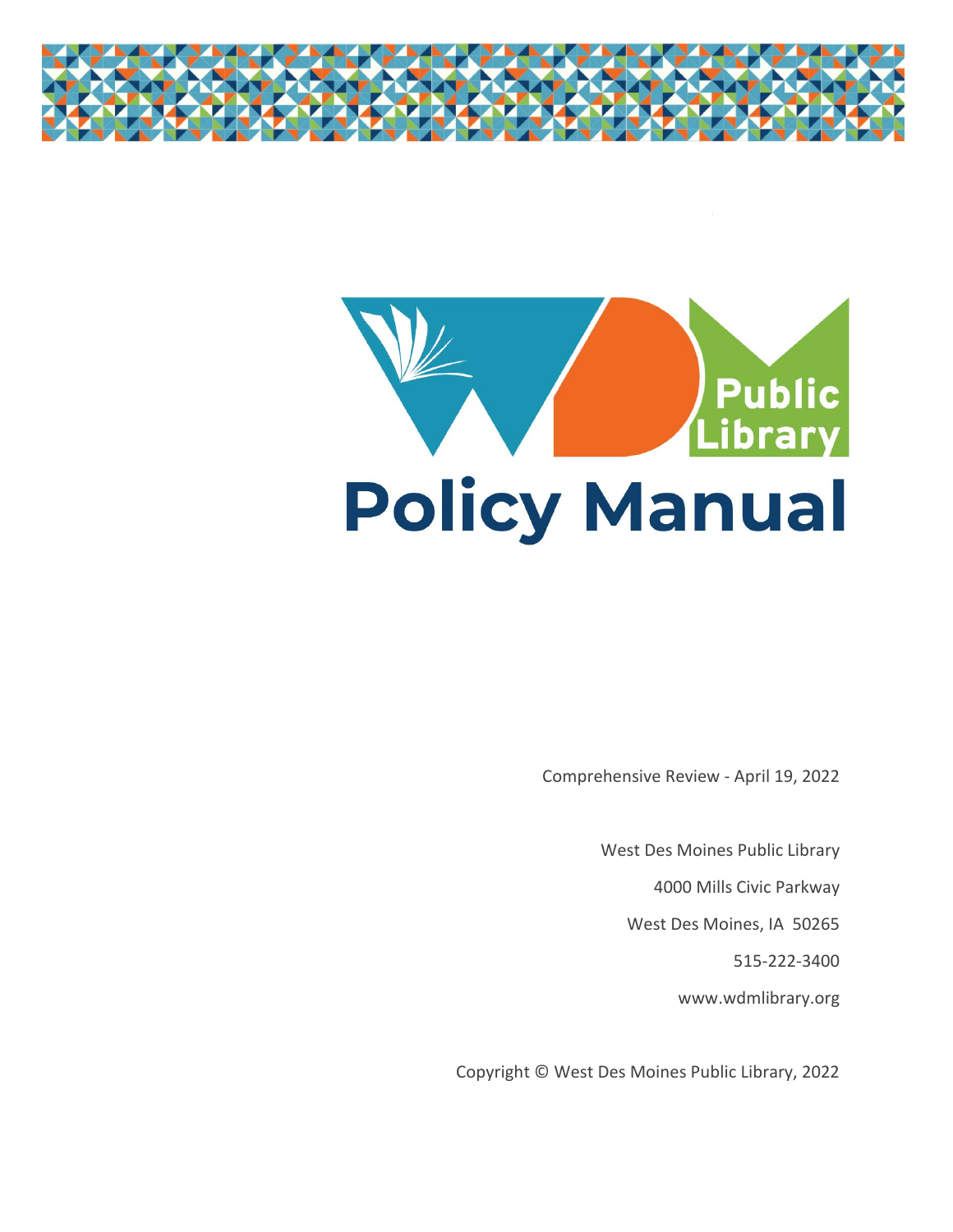| <b>CHAPTER 2: PERSONNEL POLICIES</b>            |  |
|-------------------------------------------------|--|
|                                                 |  |
|                                                 |  |
|                                                 |  |
|                                                 |  |
|                                                 |  |
|                                                 |  |
| <b>CHAPTER 3: COLLECTION DEVELOPMENT POLICY</b> |  |
|                                                 |  |
|                                                 |  |
|                                                 |  |
|                                                 |  |
|                                                 |  |
|                                                 |  |
|                                                 |  |
|                                                 |  |
|                                                 |  |
|                                                 |  |
|                                                 |  |
|                                                 |  |
|                                                 |  |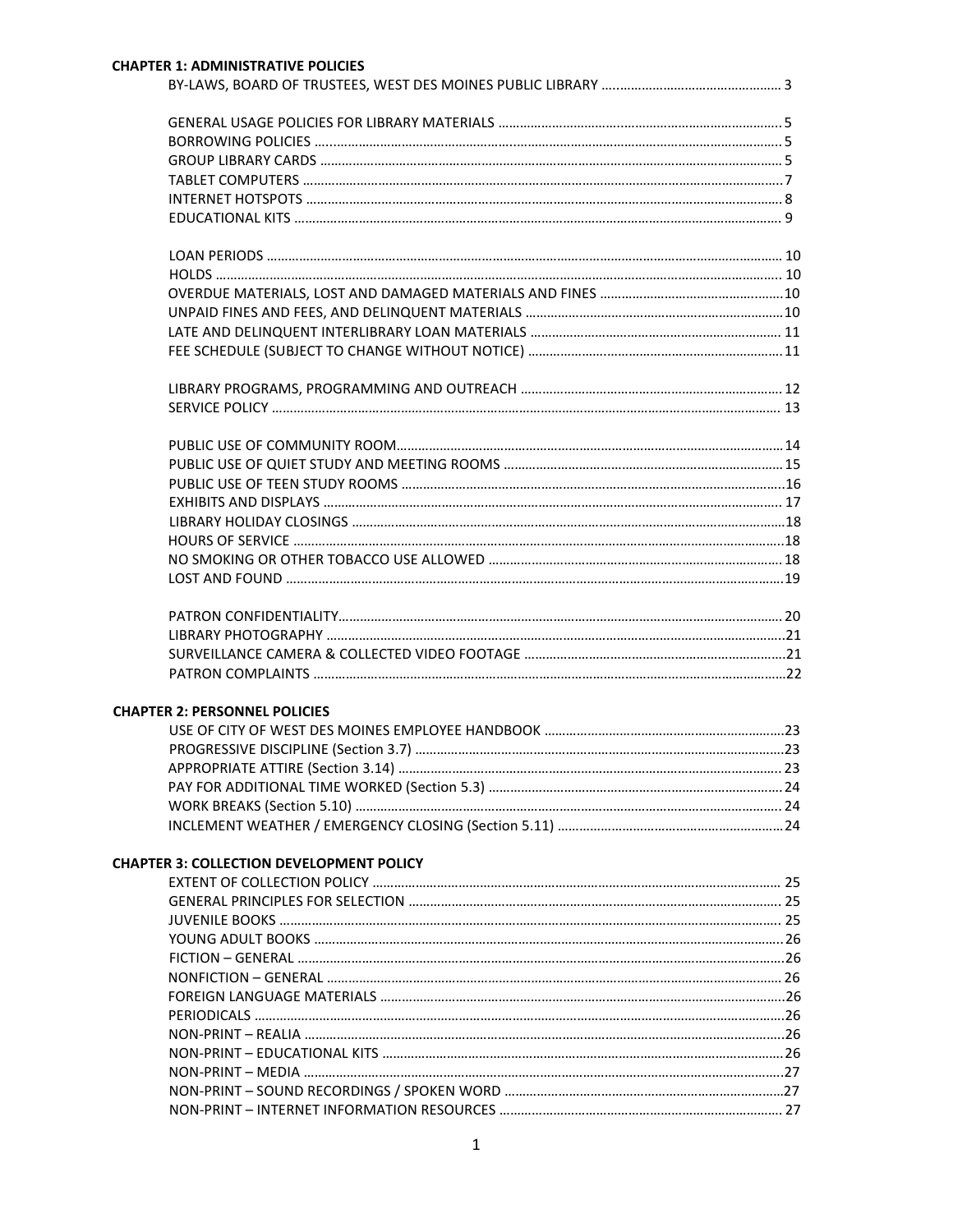## **CHAPTER 4: EXPENDITURES AND FINANCE POLICY**

## **CHAPTER 5: ART POLICY**

# **CHAPTER 6: LIBRARY CONDUCT POLICY**

## **CHAPTER 7: GIFT POLICY**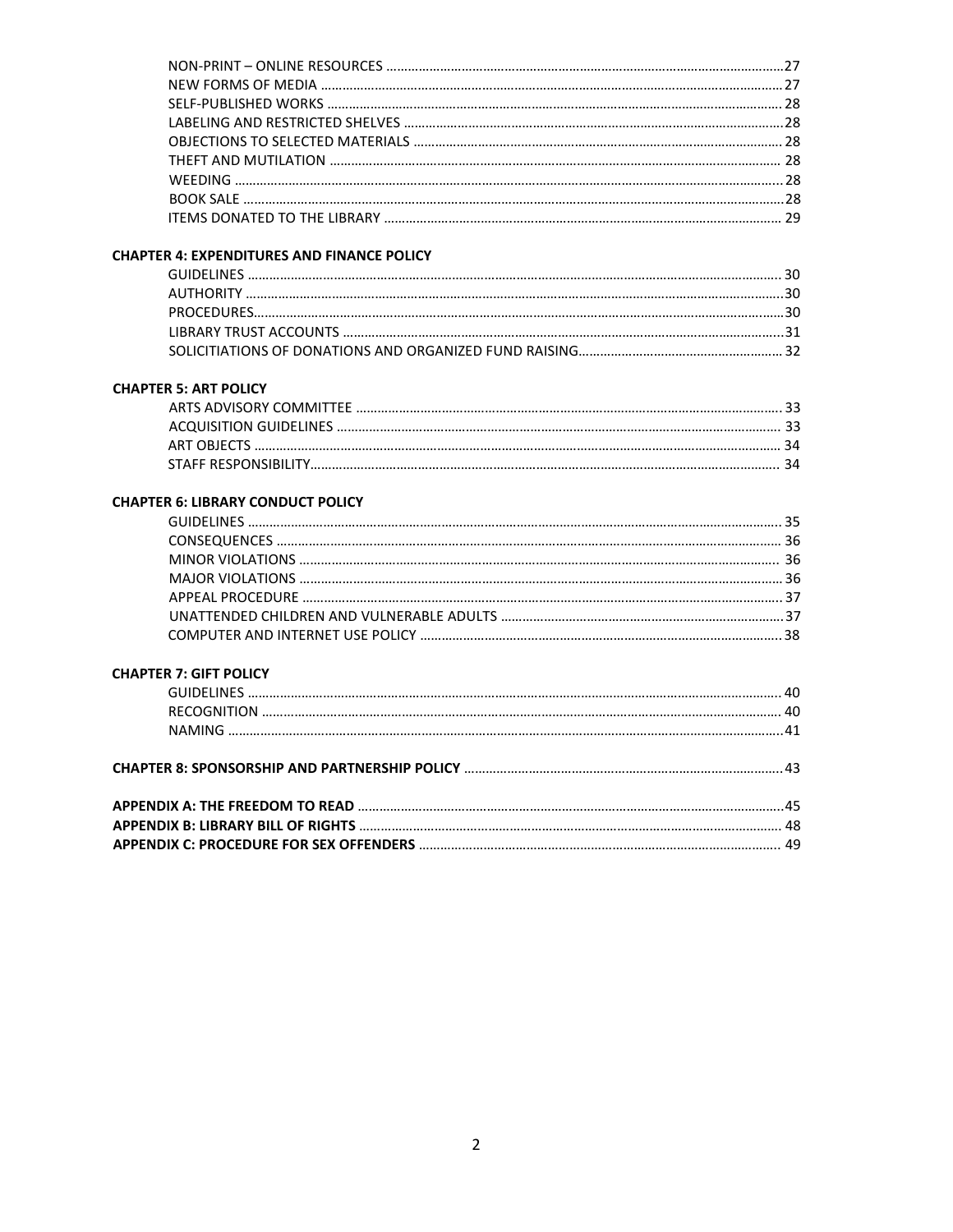# CHAPTER 1: ADMINISTRATIVE POLICIES

# BY-LAWS, BOARD OF TRUSTEES, WEST DES MOINES PUBLIC LIBRARY

## **Adopted by Board Action 4/19/2022**

- I. LIBRARY BOARD
	- A. According to Title II, Chapter 6 of the Code of Ordinances of the City of West Des Moines, Iowa (hereinafter "Municipal Code"), the Board of Trustees of the West Des Moines Public Library (hereinafter "Board") shall consist of seven members appointed by the Mayor with the approval of the City Council.
	- B. The general powers and duties of the Board are outlined in Title II, Chapter 6 of the Municipal Code, and in Chapters 336 and 392 of the Code of Iowa.
	- C. The Board shall exercise its powers and duties by:
		- 1. Employing a competent and qualified Library Director (hereinafter "Director");
		- 2. Cooperating with the Director in determining and adopting written policies to govern the operation and program of the library, including personnel policies and policies governing the selection of library materials, supplies, and equipment;
		- 3. Reporting to and cooperating with other public officials, boards, and the community as a whole to support a public relations program for the library;
		- 4. Assisting in the preparation of and seeking adequate support for the annual library budget;
		- 5. Developing long-range goals for the library and working toward their achievement.

## II. MEMBERSHIP

- A. Trustees shall be bona fide citizens and residents of the City of West Des Moines and shall be over eighteen years of age.
- B. Trustees shall serve for a term of four years. Appointments shall be staggered so that one fourth of all trustees are appointed every year, as nearly as possible.
- C. Trustees shall receive no compensation for service.
- III. OFFICERS
	- A. The officers of the Board shall consist of a President, a Vice President, and a Secretary. Officers shall be elected at the June meeting. The term of office shall be one year, beginning July 1st and continuing through June 30th. Officers may not serve more than two successive terms in the same office, nor hold more than one office at a time. According to Title II, Chapter 6 of the Municipal Code, the City Finance Director shall serve as Treasurer of the Board, but shall not be a member of the Board.
	- B. The duties of the officers are:
		- 1. President preside at all meetings and perform other duties prescribed by law, or which usually pertain to the office.
		- 2. Vice President perform the duties of the President in the President's absence.
		- 3. Secretary record and maintain official records of the meetings.

## IV. MEETINGS

- A. The regular meetings of the Board shall be held on the third Tuesday of each month at 5:00 PM.
- B. Special meetings may be held at the call of the President, the Director, or any two Trustees, provided that prior notice be given to all Trustees and the Director 24 hours in advance, and provided that the meeting is posted publicly at least 24 hours in advance.
- C. A quorum--which consists of at least four Trustees--must be present for the transaction of business.
- D. An affirmative vote of a majority of all Trustees present shall be necessary to approve any action of the Board.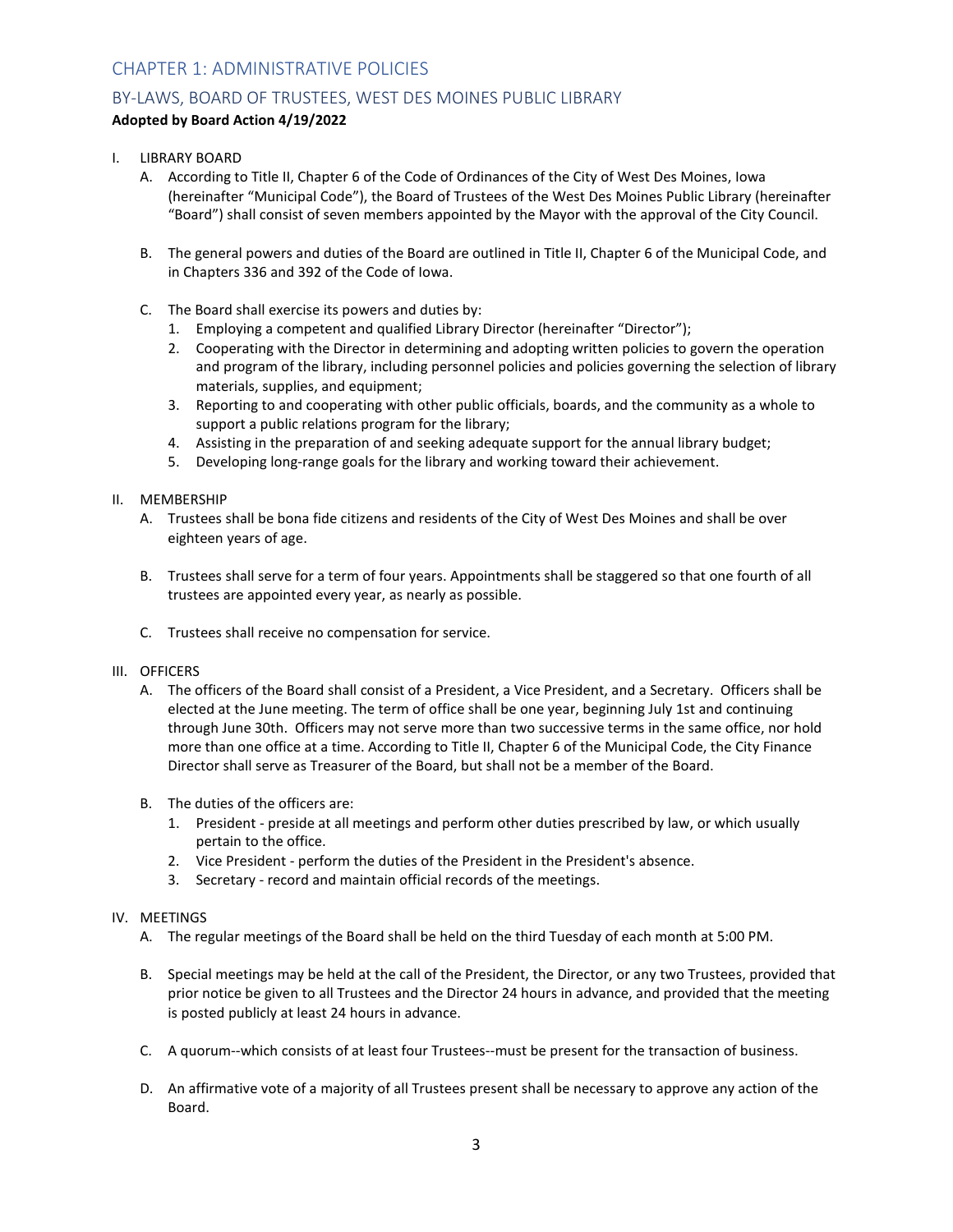- E. All meetings shall be conducted in accordance with Chapter 21 of the Code of Iowa (the Open Meetings Law). Non-Trustees who wish to address the Board should request a place on the agenda--through the Director--not less than 48 hours before the scheduled meeting.
- F. Parliamentary business shall be conducted in accordance with Robert's Rules of Order, except for specific differences noted in these By-Laws or in the Municipal Code.
- G. An agenda for all meetings shall be prepared in advance by the Director and shall be posted publicly at least 24 hours in advance of meetings.
- H. Annually in July, the Board shall convene a meeting for the Corporation of the Friends Foundation (hereinafter "Corporation"). At this meeting, the Corporation will elect members to its Board of Directors. A report on the affairs of the Corporation shall be submitted by its Board of Directors.

## V. COMMITTEES

- A. The President may appoint special committees as needed from time to time. Committees normally consist of at least two Trustees.
- B. Committees shall have advisory powers only unless the Board specifically approves power to act in a particular matter.
- C. The President and Director are ex-officio members of all committees but are not required to attend all committee meetings.
- D. The Nominating Committee shall prepare a slate of nominees for office at the May meeting. This slate of nominees is to be presented and voted upon at the June meeting.

## VI. THE DIRECTOR

- A. The Director is employed by and accountable to the Board.
- B. The duties of the Director include:
	- 1. To attend all Board meetings;
	- 2. To serve as executive officer of the Board in all library matters;
	- 3. To select library materials of all types;
	- 4. To maintain and operate the physical plant;
	- 5. To recruit, train, and assign library staff;
	- 6. To inform the Board continually and completely regarding all aspects of the library program.

#### VII. HOLD HARMLESS AND INDEMNIFICATION

The Board agrees to defend, pay on behalf of, indemnify, and hold harmless the Board's officers and trustees from any and all claims, demands, suits, losses, settlements, or judgments for any damage or loss which is due to or arises from the officers' and trustees' performances of their duties in serving the Board. The Board is not responsible for any actions taken by its officers or trustees outside of the scope of their duties to the Board.

#### VIII. INSURANCE

The Board is covered by applicable insurance policies maintained by the City of West Des Moines to the extent that such insurance coverage does not waive governmental immunity afforded to the Board and City in Chapter 670 of the Code of Iowa.

#### IX. AMENDMENTS TO BY-LAWS

Amendments to By-Laws may be approved at any regular Board meeting, provided that notice of proposed amendments is given to all Trustees and the Director 24 hours in advance of the meeting.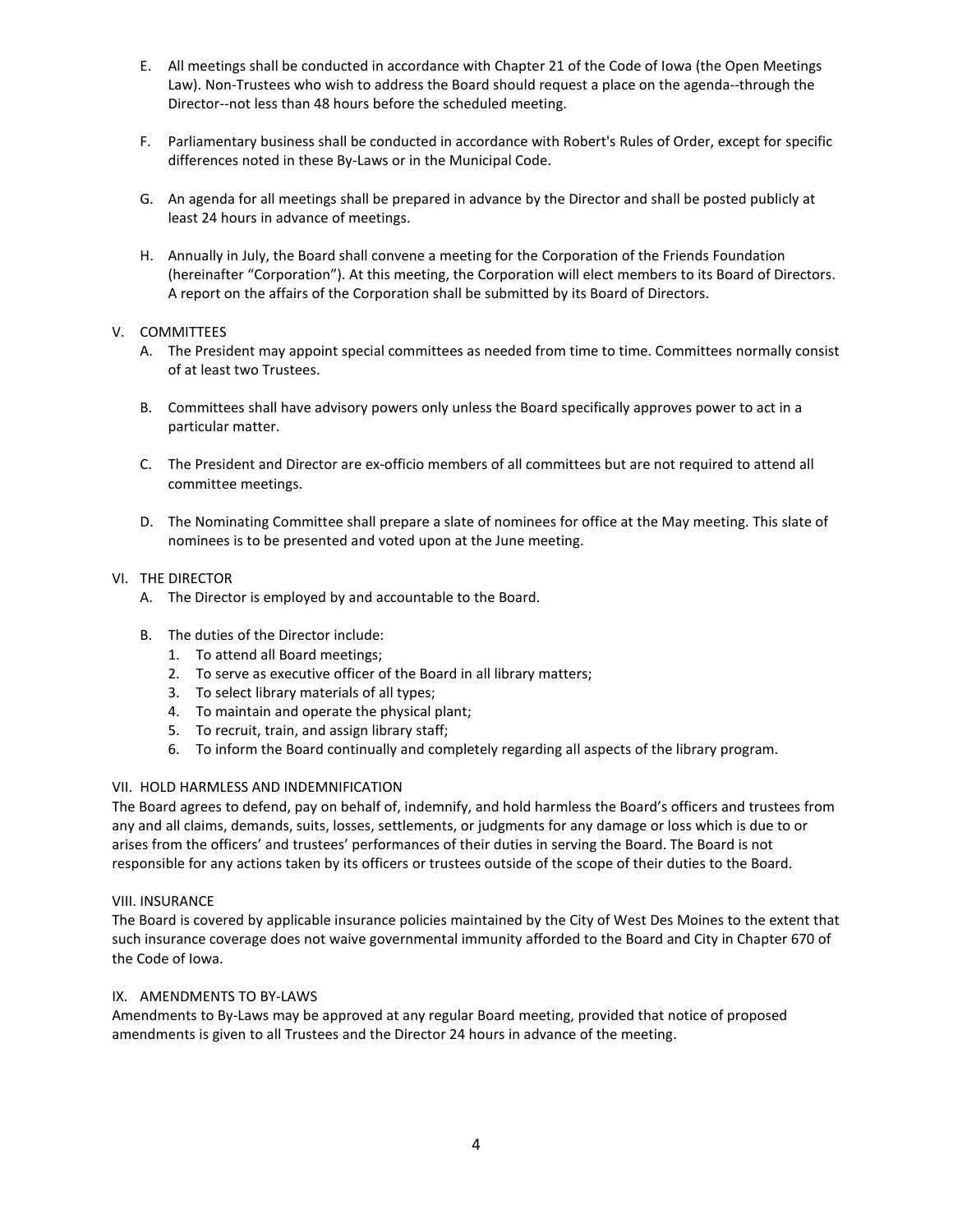# GENERAL USAGE POLICIES FOR LIBRARY MATERIALS

## **Adopted by Board Action 4/19/2022**

The Library will:

- 1. Provide library materials and services for all ages, generally free of charge.
- 2. Place holds for selected materials, as requested.
- 3. Provide personal productivity technology, when possible, for those who meet age and other requirements.
- 4. Plan and present programs for entertainment, information and instruction.
- 5. Publicize materials and programs through brochures, newsletters and appropriate media coverage.
- 6. Provide access to materials not in our library collections, through cooperative arrangements with other libraries, networks and systems.

# BORROWING POLICIES

## **Adopted by Board Action 4/19/2022**

- 1. Any resident of West Des Moines, contracting communities, Rural Polk County, or any community participating in Iowa's Open Access program may obtain a library card free of charge with satisfactory proof of current residence and an additional form of identification. A valid library card is required for borrowing privileges.
- 2. Persons residing in West Des Moines on a temporary basis may obtain a guest library card free of charge with satisfactory proof of current residence. The guest library card will be issued for a period of time the patron resides in West Des Moines (not less than one month nor more than six months). The guest patron will be restricted to a loan limit of five (5) items at any one time.
- 3. Library cards are issued for three (3) years. Renewals are for three (3) years and are free.
- 4. To check out library materials, patrons must present their library card, a valid photo ID or confirm registration information.
- 5. Each patron is held responsible for everything checked out on their card.
- 6. A library account is defined as being in "good standing" when the account or any custodial children/guardians' accounts have fines and fees of \$10.00 or less.
- 7. A limit of 10 magazine issues can be on loan to a patron. No more than 10 Fictional/Entertainment DVD items may be checked out per patron per visit.
- 8. For children under the age of 14, library cards must be authorized by a parent or legal guardian with acceptable identification. Parents and legal guardians are responsible for determining when a library card should be provided to their children.
- 9. Minor children ages 14 and older may obtain a library card if they have acceptable identification.
- 10. Library cards are issued with the expectation that the recipient will be financially responsible for all charges they incur. In the case of minor children, the parent or legal guardian shall be held financially responsible. Borrowing privileges will be suspended in any situation where a patron is unwilling or unable to accept this responsibility.
- 11. The West Des Moines Public Library will endeavor to safeguard the confidentiality of the library records of all users in keeping with the library's Patron Confidentiality Policy.

# GROUP LIBRARY CARDS

## **Adopted by Board Action 4/19/2022**

- 1. The West Des Moines Public Library offers Group Library Cards for use by representatives of business and nonprofit organizations within West Des Moines city limits such as churches, day care centers, group homes, or nursing homes.
- 2. Group Cards are used to check out materials for the organization, not for personal use.
- 3. The card will be issued to the owner, manager, or principal administrator, who is then solely responsible for governing its use within the organization and for any fines or fees that may be incurred. That individual is also personally legally and financially responsible for items checked out on the card regardless of any agreements he/she may have with the organization or institution involved.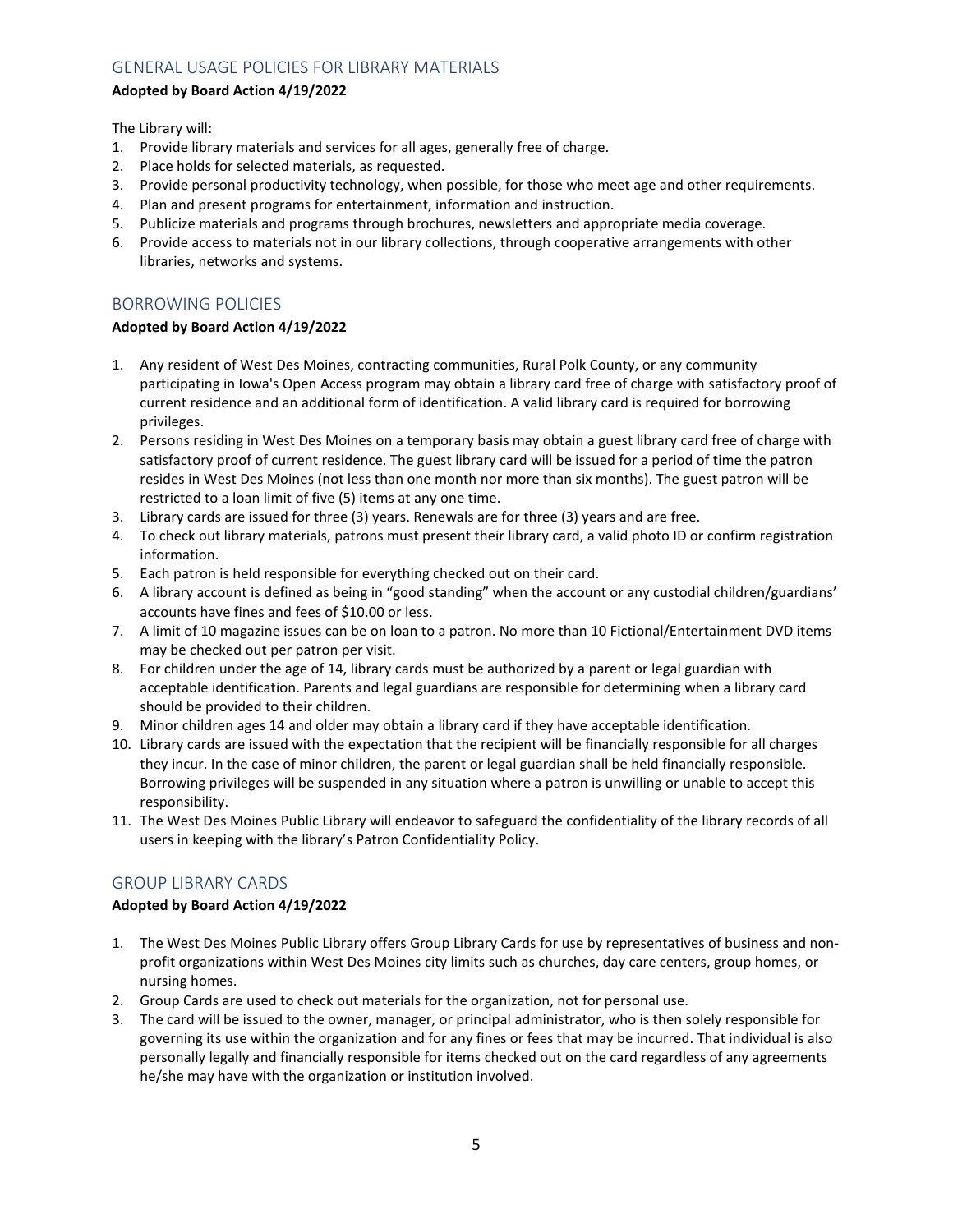- 4. The individual applying for the Group Card must complete a Group Card Application and present it along with their valid/acceptable photo ID, proof of address, and proof of current employment/affiliation with the organization that the card will be used for. (Digital proof of current employment/affiliation is acceptable.)
- 5. Group cards are good for one (1) year. To renew an expired Group card, proof of current employment or affiliation with the institution/organization is required. (Digital proof of current employment/affiliation is acceptable.)
- 6. Adults applying for a new Group Card or renewing/replacing an existing card will need to pay all fines owed on their personal account.
- 7. Check out limits, fines, and related policies for group cards are identical to the policies for individual cards with the exception that Group Cards cannot be used to borrow materials via interlibrary loan.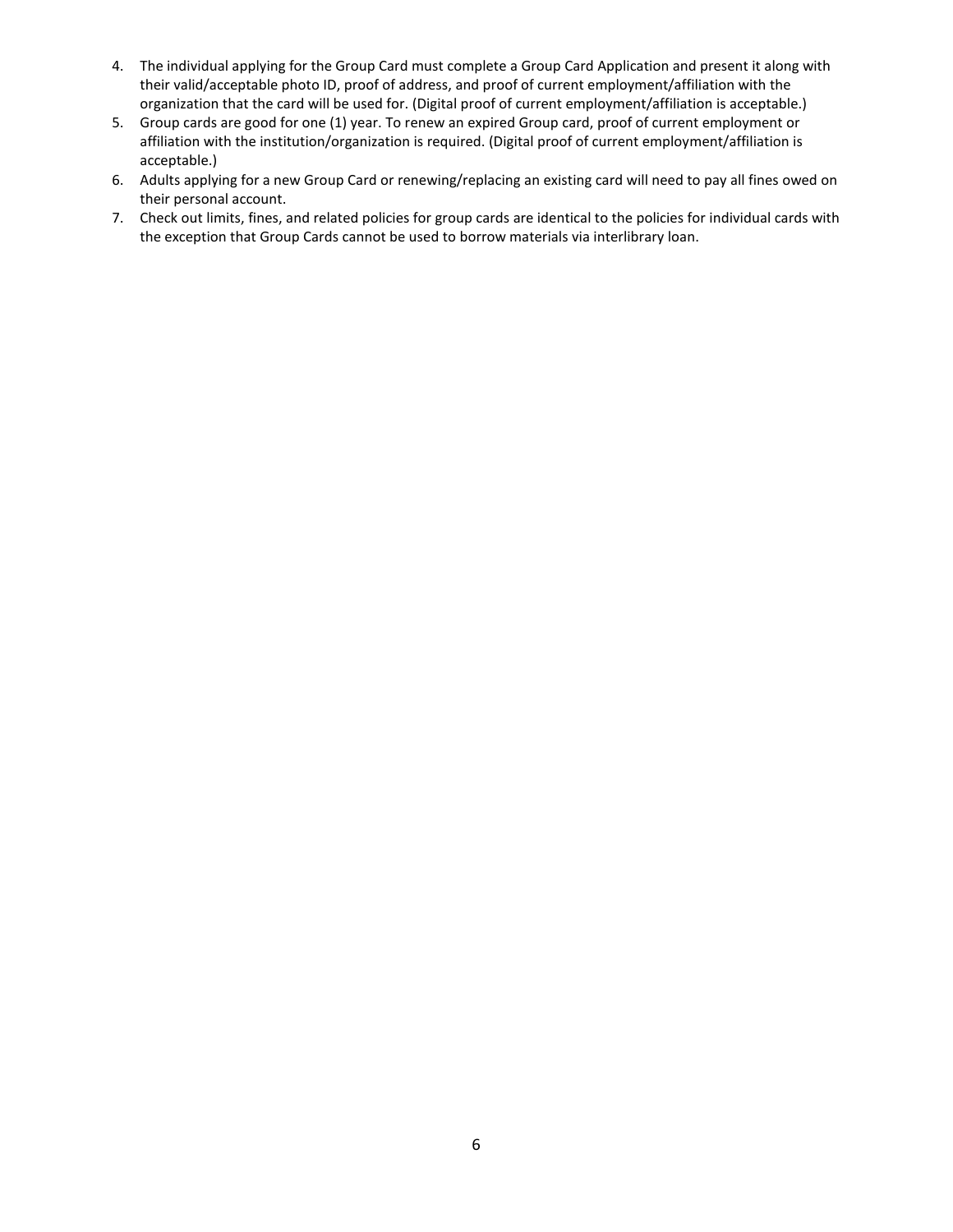# TABLET COMPUTERS

## **Adopted by Board Action 4/19/2022**

- 1. West Des Moines Public Library cardholders and holders of group cards in good standing may borrow a tablet computer.
- 2. Only one (1) tablet per cardholder may be checked out at any given time.
- 3. In library use of tablets is same day only. These are checked out via the tablet hub stations for a two (2)-hour period and are due back to the same tablet hub station by library closing.
- 4. Home use of tablets, requires the cardholder be 18 years of age or older with an account active at least 30 days. The cardholder must present a photo ID and a valid WDM library card number to checkout a tablet for home use. The ID can be a Driver's License, state ID, Military ID, Student ID and/or Passport which contain the cardholder's name and an identifiable photo.
- 5. The cardholder must have a current, working email address and/or current phone number on file in their library record in order to check out a tablet for home use.
- 6. Tablet loans for home use are available from the second floor Adult Services desk.
- 7. Home use tablet loan periods are for up to 14 calendar days and can be renewed up to twice if there are no current holds. Only two (2) renewals are allowed before the equipment must be returned for inspection by staff. Adult Services staff must approve renewals – via phone, email or in-person.
- 8. Tablets must be physically returned in person to the second floor Adult Services desk by their due date they cannot be put in the book drop. The cardholder must remain present until all equipment has been checked to ensure that all pieces are accounted for, checked in and cleared from the cardholder's card, and that the Borrower Agreement is signed and dated signifying a proper return.
- 9. Overdue fees will be charged for tablets not returned by their due date in the amount of \$10.00 per day. Maximum fine is \$100.00. This maximum fine does not include any and all equipment replacement costs, which are billed separately.
- 10. Tablets may not be placed in any book return at any time for any reason. A fee of \$25.00, in addition to any other accumulated fees or fines, will be charged for this type of return.
- 11. If a tablet is not returned, the device will be deactivated, and the library will seek to recover it.
	- a. Within three (3) days past its due date, the library will send an overdue notice via electronic mail to the email address listed in the borrower's account.
	- b. Send a second notice—again via email—seven (7) days past the due date if the tablet remains unreturned.
	- c. If a tablet is not returned within ten (10) days past the due date, the borrower's account will be charged the replacement fee of the device and a FINAL NOTICE will be emailed. Borrowers are responsible for monitoring their email accounts and the library cannot guarantee the receipt of emails by borrowers.
	- d. If a tablet is not returned within three (3) days of the date of the FINAL NOTICE, the library will begin efforts to recover the device. After 30 days, an unrecovered tablet will be referred to the West Des Moines Police Department as a theft under Iowa Code 714.5 and West Des Moines City Code 5-2-3.
- 12. The Tablet Borrowing Agreement must be completed with each checkout for home use, acknowledging financial responsibility for lost, stolen or damaged equipment.
- 13. Patrons will be held responsible for all applicable replacement costs and processing fees, up to \$720.00 for the tablet and/or accessories if lost, stolen or damaged while checked out. The library will not accept replacement tablets or accessories purchased by the customer. The minimum replacement cost of a tablet is \$600.00.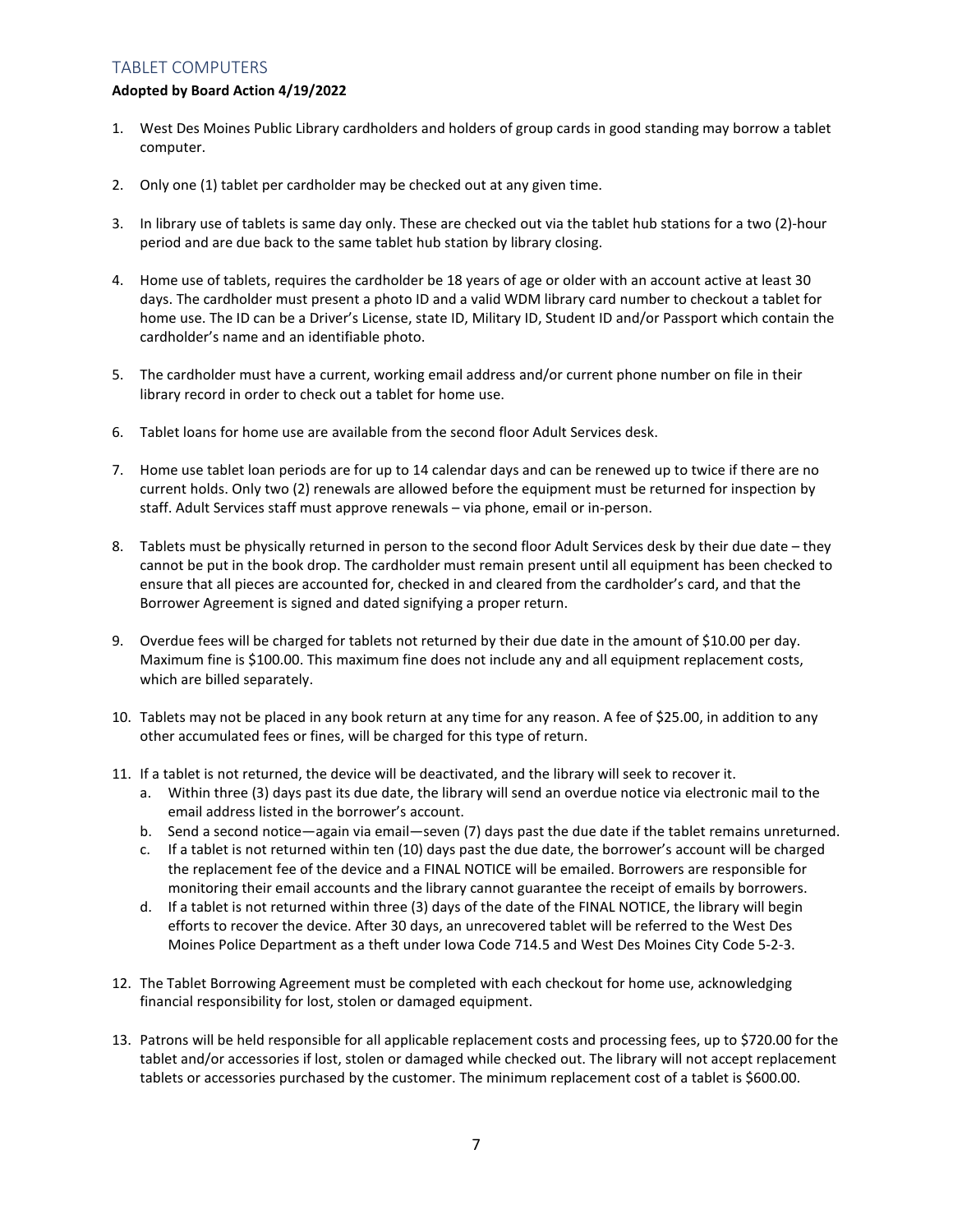# INTERNET HOTSPOTS

### **Adopted by Board Action 4/19/2022**

- 1. Only residents of West Des Moines or contract communities who are library cardholders or holders of group cards in good standing and active at least 30 days may borrow a hotspot.
- 2. Only one (1) hotspot per cardholder may be checked out at any given time.
- 3. The cardholder must be 18 years of age or older to check out a hotspot.
- 4. The cardholder must present a photo ID and a valid WDM library card number to check out a hotspot. The ID can be a Driver's License, state ID, Military ID, Student ID and/or Passport which contain the cardholder's name and an identifiable photo.
- 5. The cardholder must have a current, working email address and/or current phone number on file in their library record in order to check out a hotspot.
- 6. Hotspots are available at the second floor Adult Services desk.
- 7. Hotspot loan periods are for up to 14 calendar days and can be renewed up to twice if there are no current holds. Only two (2) renewals are allowed before the equipment must be returned for inspection by staff. Adult Services staff must approve renewals – via phone, email or in-person.
- 8. Hotspots should be physically returned in person to the Adult Services desk by their due date. The cardholder should remain present until all equipment has been checked to ensure that all pieces are accounted for, checked in and cleared from the cardholder's card, and that the Borrower Agreement is signed and dated signifying a proper return. Hotspot returns via the book drop are allowed, however hotspots returned in a book drop may be assessed charges for any damage.
- 9. Overdue fees will be charged for hotspots not returned by their due date in the amount of \$10.00 per day. Maximum fine is \$40.00. This maximum fine does not include any and all equipment replacement costs, which are billed separately.
- 10. If a hotspot is not returned by the due date, the library will deactivate it remotely and seek to recover it. a. Within three (3) days past its due date, the library will send an overdue notice via electronic mail to the email address listed in the borrower's account.

b. The library will send a second notice—again via email— seven (7) days past the due date if the hotspot remains unreturned.

c. If a hotspot is not returned within ten (10) days past the due date, the borrower's account will be charged the replacement fee of the device and a FINAL NOTICE will be emailed. Borrowers are responsible for monitoring their email accounts and the library cannot guarantee the receipt of emails by borrowers. d. If a hotspot is not returned within three (3) days of the date of the FINAL NOTICE, the library will begin efforts to recover the hotspot. After 30 days, an unrecovered hotspot will be referred to the West Des Moines Police Department as a theft under Iowa Code 714.5 and West Des Moines City Code 5-2-3.

- 11. The Hotspot Borrowing Agreement must be completed with each checkout, acknowledging financial responsibility for lost, stolen or damaged equipment.
- 12. Patrons will be held responsible for all applicable replacement costs and processing fees, up to \$230.00 for the hotspot and/or accessories if lost, stolen or damaged while checked out. The library will not accept replacement hotspots or accessories purchased by the customer. The minimum replacement cost of a hotspot is \$150.00.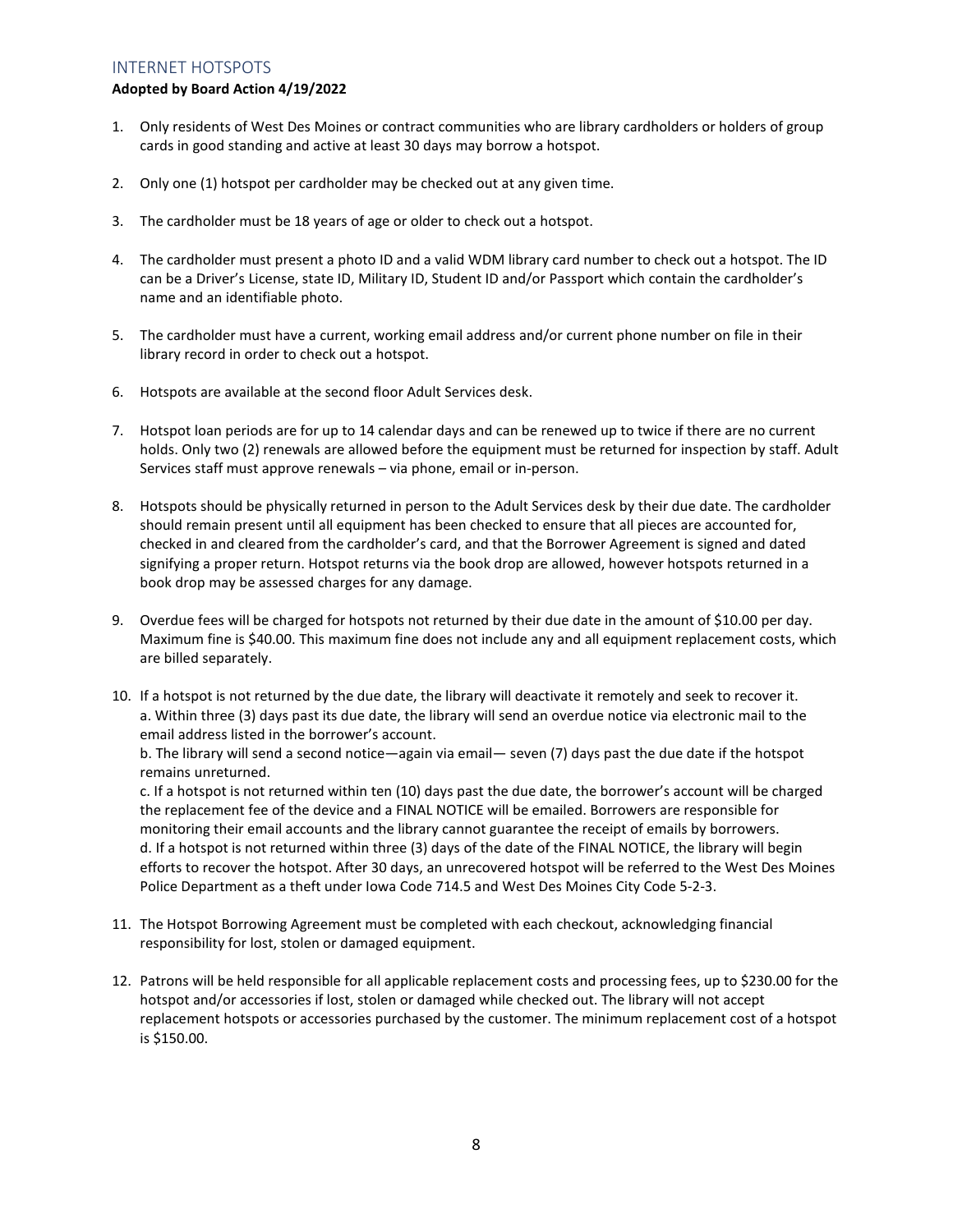# EDUCATIONAL KITS

## **Adopted by Board Action 4/19/2022**

- 1. West Des Moines Public Library cardholders and holders of group cards in good standing may borrow educational kits.
- 2. Available kits MUST be requested at least 24 hours before they are picked up at the Accounts and Checkout desk.
- 3. Kits are not eligible for interlibrary loan.
- 4. The cardholder must have a current, working email address and/or a current phone number on file in their library record in order to check out a kit.
- 5. Kits are checked out for three (3) weeks and may be renewed twice for additional three-week periods unless a hold has been placed on the kit. Overdue fees will be charged for kits not returned by their due date in the amount of .50 per day. Maximum fine is \$5.00. This maximum overdue fine does not include any and all kit contents replacement costs, which are billed separately.
- 6. Kits, or any portion thereof, may not be placed in any book return at any time for any reason. A fee of \$25.00, in addition to any other accumulated fees or fines, will be charged for this type of return.
- 7. If a kit is not returned by the due date, the library will seek to recover it. a. Within three (3) days past its due date, the library will send an overdue notice via electronic mail to the email address listed in the borrower's account.

b. The library will send a second notice—again via email—seven (7) days past the due date if the kit remains unreturned.

c. If a kit is not returned within ten (10) days past the due date, the borrower's account will be charged the replacement fee of the kit and its contents and a FINAL NOTICE will be emailed. Borrowers are responsible for monitoring their email accounts and the library cannot guarantee the receipt of emails by borrowers. d. If a kit is not returned within three (3) days of the date of the FINAL NOTICE, the library will begin efforts to recover the kit. After 30 days, an unrecovered kit will be referred to the West Des Moines Police Department as a theft under Iowa Code 714.5 and West Des Moines City Code 5-2-3.

8. Patrons will be held responsible for all applicable replacement costs and processing fees, up to \$500.00 for the kit contents if lost, stolen or damaged while checked out. The library will not accept replacement contents or accessories purchased by the customer.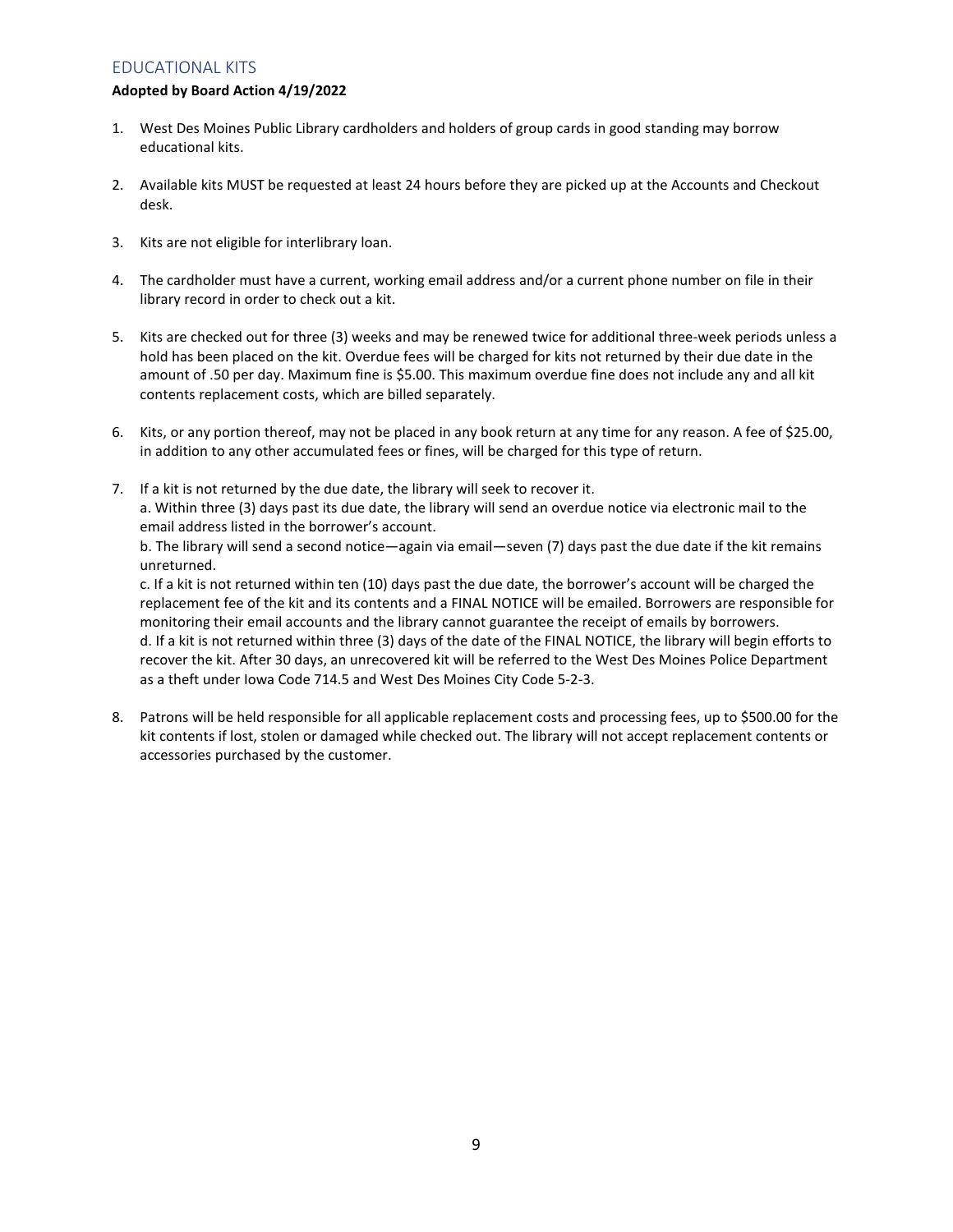## LOAN PERIODS

### **Adopted by Board Action 4/19/2022**

For various reasons, including recent acquisition, high demand or special arrangement, the library may adjust loan periods to be longer or shorter upon review and approval by a library administrator.

Books, DVDs, compact discs and educational kits are checked out for three (3) weeks and may be renewed twice for additional three-week periods unless a hold has been placed on the title.

Magazines are checked out for three (3) weeks with no renewals.

Newspapers may only be used in the library.

Home use loans of tablets check out for 14 days and can be renewed twice, according to availability.

In library loans of tablets are due back by the end of business the same day as the loan was made. No holds are permitted on these devices.

Internet hotspots check out for 14 days and can be renewed twice, according to availability.

## **HOLDS**

## **Adopted by Board Action 4/19/2022**

Items on hold are held for seven (7) days, four (4) days for hotspots. If hold items are not picked up during that period, they are released for use by the next person on the list. Renewals are not permitted for items with pending holds.

# OVERDUE MATERIALS, LOST AND DAMAGED MATERIALS AND FINES

### **Adopted by Board Action 4/19/2022**

- 1. The library expects items borrowed to be returned in good condition on, or before, their due date. To ensure the prompt return of public property, the library charges overdue fines according to the Fines and Fees Schedule.
- 2. If library materials are lost or damaged, the borrower must pay the replacement fee, which is in the item record. As an alternative, for materials other than electronic equipment or educational kits, patrons can provide a new or like-new replacement copy, to be approved by library staff.
- 3. Library borrowing privileges will be suspended if fines, damages, fees, or assessments for lost materials more than \$10.00 are not paid and will remain suspended until they are paid.
- 4. Patrons are required to bring to the library staff's attention any issues regarding inaccurate charges within three months of an item's due date to receive consideration for an adjustment.
- 5. The library may offer programs that allow for alternative options to payment of fines (such as a payment plan or a fine alternative program).

# UNPAID FINES AND FEES, AND DELINQUENT MATERIALS

## **Adopted by Board Action 4/19/2022**

The library will take action against patrons who have excessive unpaid fines and fees, and/or who have not returned items borrowed on their cards or on their minor-aged children's cards. The library asserts its right to pursue recovery through legal measures including Section 714.5 of the Code of Iowa. This may include:

- 1. Referring delinquent materials to the West Des Moines Police Department as stolen City property;
- 2. Referring delinquent materials and/or excessive fines and recovery fees to a collection agency;
- 3. Referring fines or fees owed for delinquent materials to the Iowa Department of Revenue.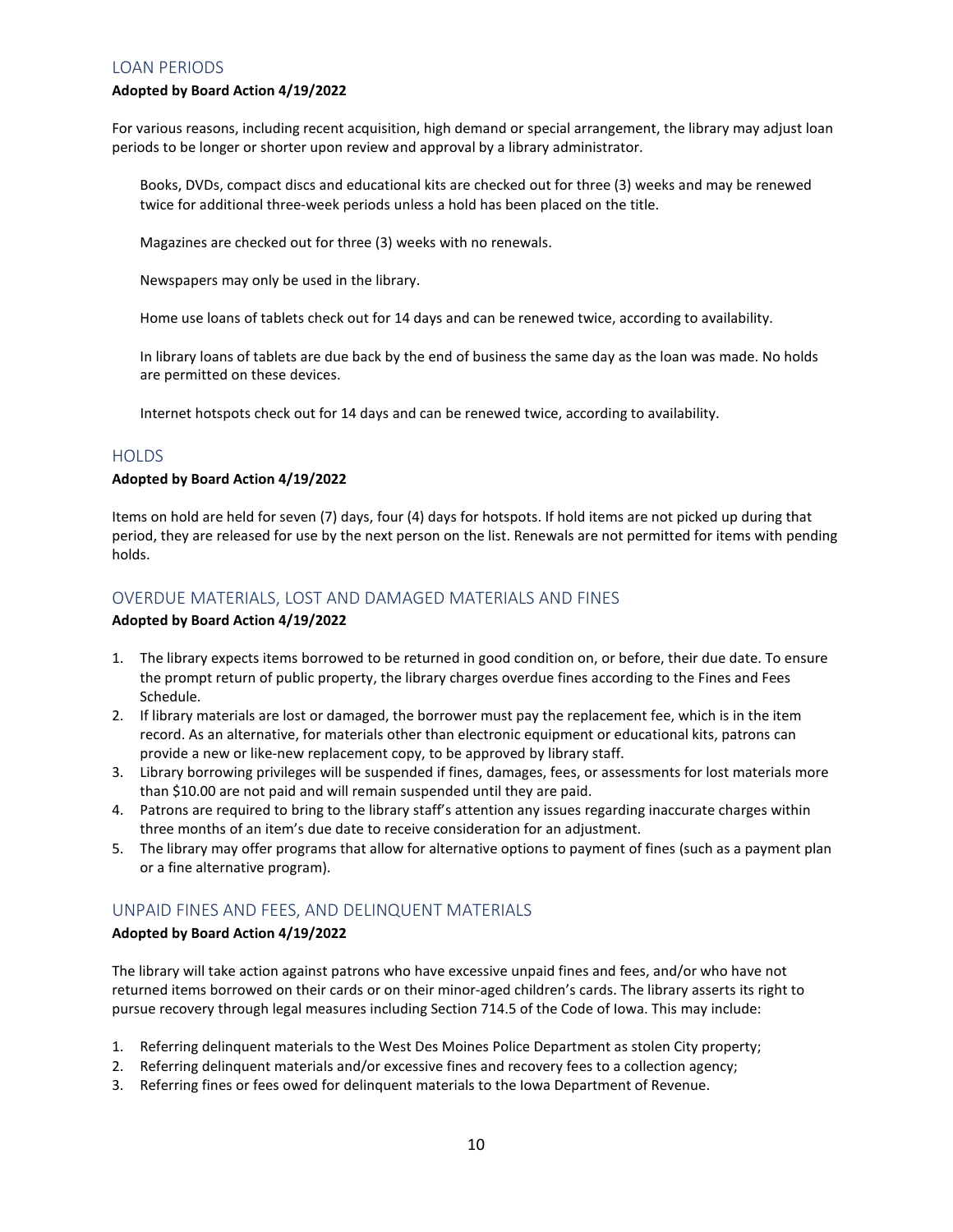# LATE AND DELINQUENT INTERLIBRARY LOAN MATERIALS

## **Adopted by Board Action 4/19/2022**

Materials borrowed through interlibrary loan or consortium borrowing come from libraries with varying fine schedules, and borrowers returning items past their due dates are subject to fines up to \$20.00 per item.

When interlibrary loan or consortium materials are lost, the replacement charge may be billed up to \$120.00 per items (a standard consortium fee) or the actual value of the material, which may exceed \$120.00.

# FEE SCHEDULE (SUBJECT TO CHANGE WITHOUT NOTICE)

## **Adopted by Board Action 4/19/2022**

| Replacement library card                          | 1.00                                                    |
|---------------------------------------------------|---------------------------------------------------------|
| Overdue fine for DVD                              | .50 per item/per day, Maximum \$5.00                    |
| Overdue fine for print materials                  | .10 per item/per day, Maximum \$5.00                    |
| Overdue fine for educational kits                 | .50/day, Maximum \$5.00                                 |
| Kit Bags/Boxes                                    | 5.00                                                    |
| Recovery fee if sent to a collection agency       | 10.00 per account                                       |
| Interlibrary Loan (borrowed from another library) | Costs vary                                              |
| Insufficient Funds Fee for Returned Checks        | 25.00 (paid directly to City Offices)                   |
| Printing and Copy Fees                            | .20 per page for black ink only, .50 per page for color |
| Replacement bag (puzzles, etc.)                   | 1.00                                                    |
| <b>Educational Kit Replacement</b>                | per replacement cost listed in the item record          |
| Equipment Fees:                                   |                                                         |
| Hotspot replacement                               | 150.00                                                  |
| Tablet replacement                                | 600.00                                                  |
| Hotspot or Tablet Charging Cable                  | 20.00                                                   |
| Hotspot or Tablet Power Block                     | 20.00                                                   |
| Hotspot or Tablet Carry Case                      | 15.00                                                   |
| Tablet Display Adaptor                            | 20.00                                                   |
| Hard-sided (Otter Box style) Tablet Case          | 40.00                                                   |
| Tablet Returned in Book Drop                      | 25.00                                                   |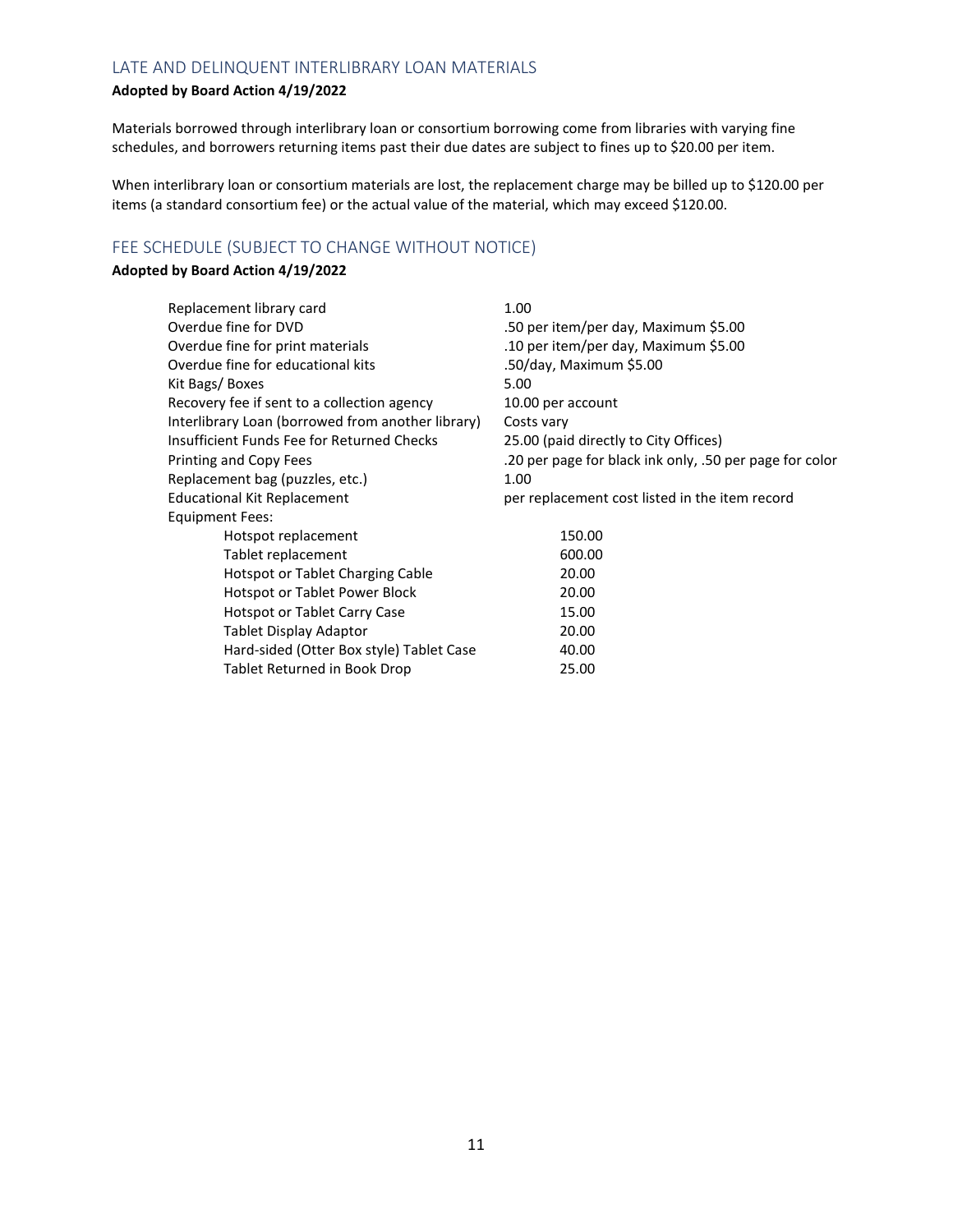# LIBRARY PROGRAMS, PROGRAMMING AND OUTREACH

## **Adopted by Board Action 4/19/2022**

The West Des Moines Public Library supports its mission to provide convenient access to information and ideas and to offer engaging activities and opportunities for personal and professional growth by presenting programs for all ages that:

- Promote the joy of reading
- Promote the love of learning
- Promote the sharing of ideas
- Provide access to information and knowledge

Programs are not used for commercial, religious or partisan purposes or the solicitation of business.

At the discretion of the Director, speakers or authors at library sponsored programs may be allowed to sell books or other items related to their program for purchase by public attendees of the program.

The library offers programs for adults, teens/young adults and children. Although these programs are public, the identity of individuals attending library programs is private.

Library sponsorship of a program does not necessarily constitute endorsement of the content of the program or the views expressed by participants.

The library does not knowingly discriminate in its programming; program topics, speakers and resources are not excluded from programs because of possible controversy or popularity/unpopularity of viewpoint, though audience age restrictions may apply (SEE ALSO: Age Considerations). The library can offer no guarantees about the offensiveness or inoffensiveness of program content, and those choosing to attend do so at their own individual emotional and perceptual risk.

The library utilizes library staff expertise and abilities, personal collections and other City services and facilities in developing and delivering programming. The library also actively partners with other community resources, individuals and third-party organizations for on or off-site programming.

As in the case of collection development and materials selection, the final decision on the suitability of program content and presenters/presenting organizations will be made by the library director, subject to review by the Library Board of Trustees.

#### Outreach and Off-Site Programming

The West Des Moines Public Library will provide outreach programming to groups in the library service area. This includes the City of West Des Moines and the West Des Moines portion of Dallas and Warren counties.

Outreach programming will be provided for both profit and non-profit community agencies and groups provided they have a demonstrable educational focus. Included are schools, churches, service clubs, scout troops, daycares, senior living facilities, etc. NOT included are individual private playgroups, etc.

Outreach programming will be conducted only in publicly accessible community facilities and areas such as churches, schools, parks, community centers, etc. Outreach programming will not be provided in private homes, even if numerous attendees are present and the home is in the library's service area, except in the case of services to the disabled or homebound.

#### Attendance and Admission Fees Prohibited

All public programs or meetings which take place at the library must be open to public participation and free; no admission or participation fees can be charged, though a fee to cover materials may be asked for library-sponsored programs. Freewill donations may be accepted by presenters and presenting organizations, but amounts cannot be suggested, nor can donating be compulsory or a requirement for attendance or participation.

Age Considerations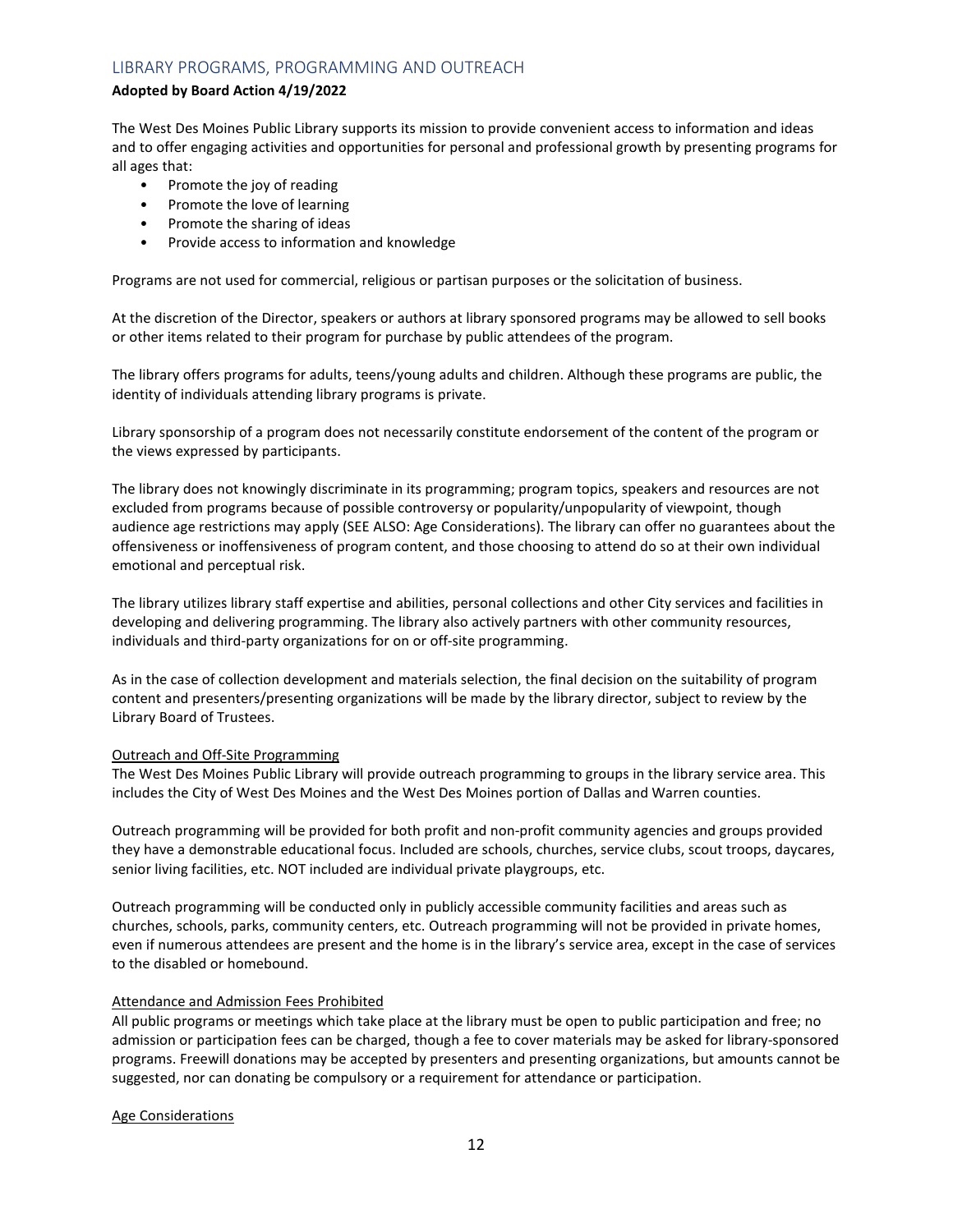Library programs may be age restricted. Adults, teens or children may not register for nor attend programs which are intended for a target audience above or below their chronological age without discussing the matter with library staff first. Special needs individuals attending programs must be accompanied by caregivers if one-on-one attention is required.

No adult not accompanying a minor attendee may attend Youth Services-sponsored programs, including those in the Community Room, without the express, advance permission of the library director.

Some library programs may involve the discussion or viewing of mature subject matter and the library reserves the right to designate, or allow presenters to designate, a minimum attendance age for unaccompanied minors.

#### Attendee Behavior

The library will eject or deny program attendance to anyone becoming or threatening to become disruptive to audience members or the program facilitator, and to anyone in violation of the Library Conduct Policy. Police involvement and criminal charges may be the result of egregiously disruptive actions during programs or presentations. (SEE ALSO: Library Conduct Policy)

The library will not tolerate bullying in any library space, gathering or program and staff will do all they reasonably can to create a safe space for all library users, regardless of an individual's actual or perceived age, color, creed/denomination, national origin, race, religion, marital status, sex, sexual orientation, gender identity, physical attributes/appearance, physical or mental ability or disability, ancestry, political party preference, political belief, socioeconomic status, or familial status.

## **Photography**

Program participants should expect that photographs/video will be taken at events and used on the library's social internet sites and/or website and in library-produced publications. Third party presenters and programmers are expected to adhere to the strictures of the library's photography policy. (SEE ALSO: Library Photography Policy).

## SERVICE POLICY

## **Adopted by Board Action 4/19/2022**

The West Des Moines Public Library participates in the Open Access program administered by the State of Iowa. Through this program, residents of any community in the State of Iowa can get a library card at the West Des Moines Public Library and check out materials free of charge.

However, the West Des Moines Public Library's staff-rendered services—programming, readers' advisory, reference, etc.—are primarily intended for the residents and taxpayers of the City of West Des Moines and contract communities. In special circumstances and as time allows, West Des Moines Public Library staff may render services to the residents of other communities but will prioritize meeting the needs of West Des Moines residents and contract communities. West Des Moines Public Library staff may refer out-of-town residents to appropriate agencies in their own communities or other third parties that may more effectively help them.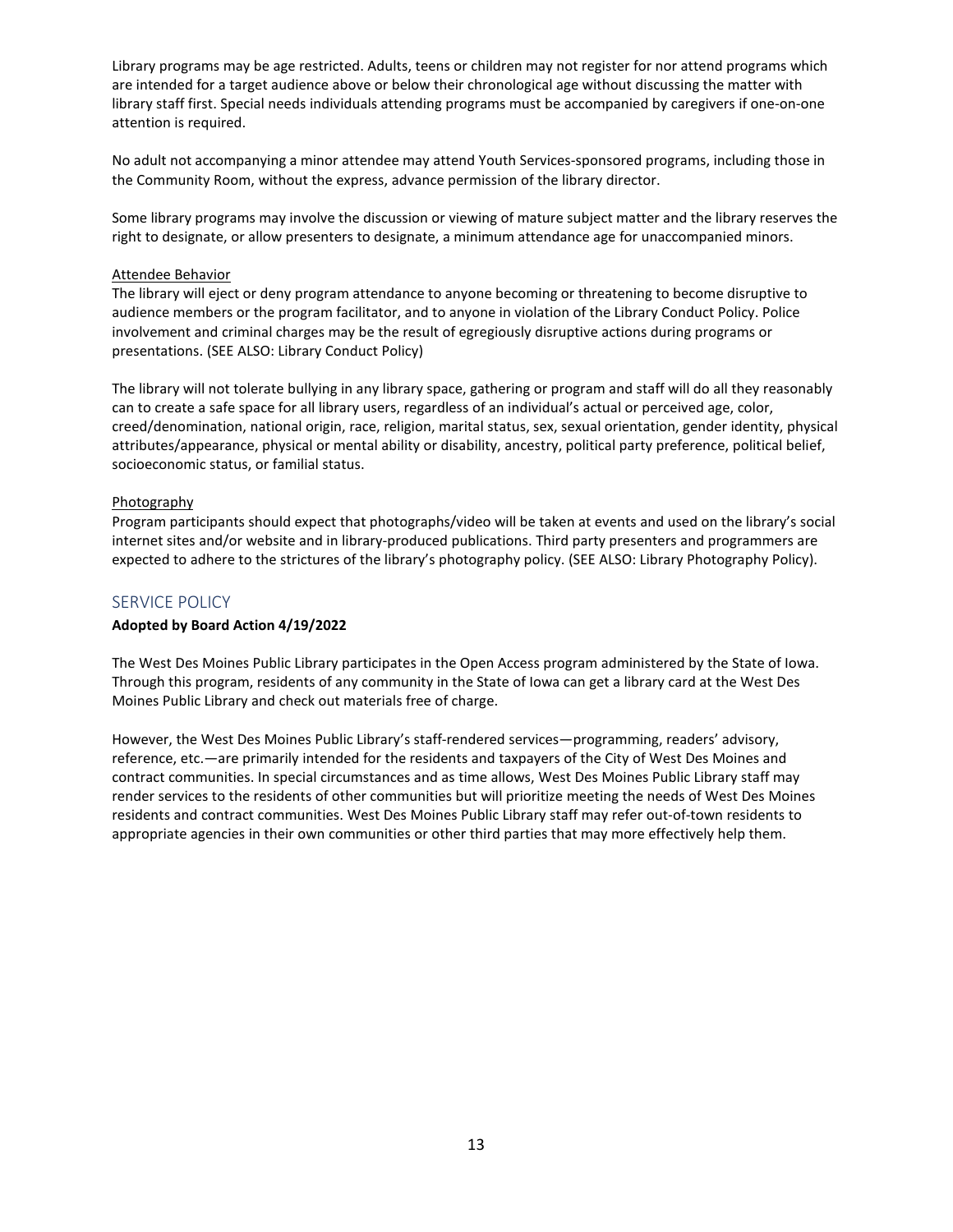# PUBLIC USE OF COMMUNITY ROOM

## **Adopted by Board Action 4/19/2022**

- 1. Reservations for non-library events held in the Community Room must be open public forums of a civic, cultural, educational or intellectual nature. No private events of a purely social nature (receptions, parties, showers, etc.) are allowed.
- 2. Organizations using the Community Room must have a non-commercial purpose and may be required to provide evidence of their official non-profit status. No admission fees can be charged. Events must not be commercial in nature, including transacting business or soliciting customers or clients.
- 3. The Library Regulations on Conduct (City of West Des Moines City Code 7-12-2) govern behavior in the Community Room. Users must comply with room capacity based on City fire code. Users not in compliance with library policies will be asked to leave and may be denied future use of meeting space. The library will not be responsible for theft or damage of equipment or material supplied by users. This includes personal items.
- 4. As open public forums, all events held in the Community Room are posted on the library's online calendar as public reservations with a notation that the program is not sponsored by or affiliated with the West Des Moines Public Library. Events in the Community Room must allow for public participation or adhere to Iowa Open Meetings laws. Organizations may ask the library to post a flier on the community bulletin board if the meeting falls under our Exhibits and Displays Policy.
- 5. Community Room description:

| Community Room | This room has a maximum capacity of 70 people. |
|----------------|------------------------------------------------|

- 6. Booking requests must be made by an adult who is 18 years or older and who will ensure adult supervision is provided. The contact person listed on the booking request assumes full responsibility for damage to library property in their custody.
- 7. The Community Room may be used only during regularly scheduled hours of library service. The booking must include the time required to set up and return the room to proper order. The kitchenette area must be clean, the furniture must be returned to its original arrangement and all participants must be out of the room by the scheduled ending time.
- 8. Community Room booking requests will be considered in a "first come, first served" manner up to 90 days in advance. A maximum of three (3) events can be scheduled to occur from the current date forward 90 days. Use of the Community Room on a standing or continuing basis is not allowed. Community Room booking requests require approval by staff – requests are typically reviewed within 2 business days. Cancellations should be made promptly so other meetings may be scheduled.
- 9. If library audio-visual equipment and materials are to be used, arrangements should be made at the time the room is booked. Users of the room are expected to ensure that all equipment functions as expected and according to their needs in advance of their scheduled booking. Library employees are not always available to assist users with utilizing the library's equipment, and library employees are not authorized to attempt support on equipment belonging to the users.
- 10. Users will check in at the Accounts and Checkout desk for access to the Community Room key and equipment.

Permission to use the Community Room does not imply that the Library Board of Trustees, the library staff or the City of West Des Moines supports the opinions and/or views of the users.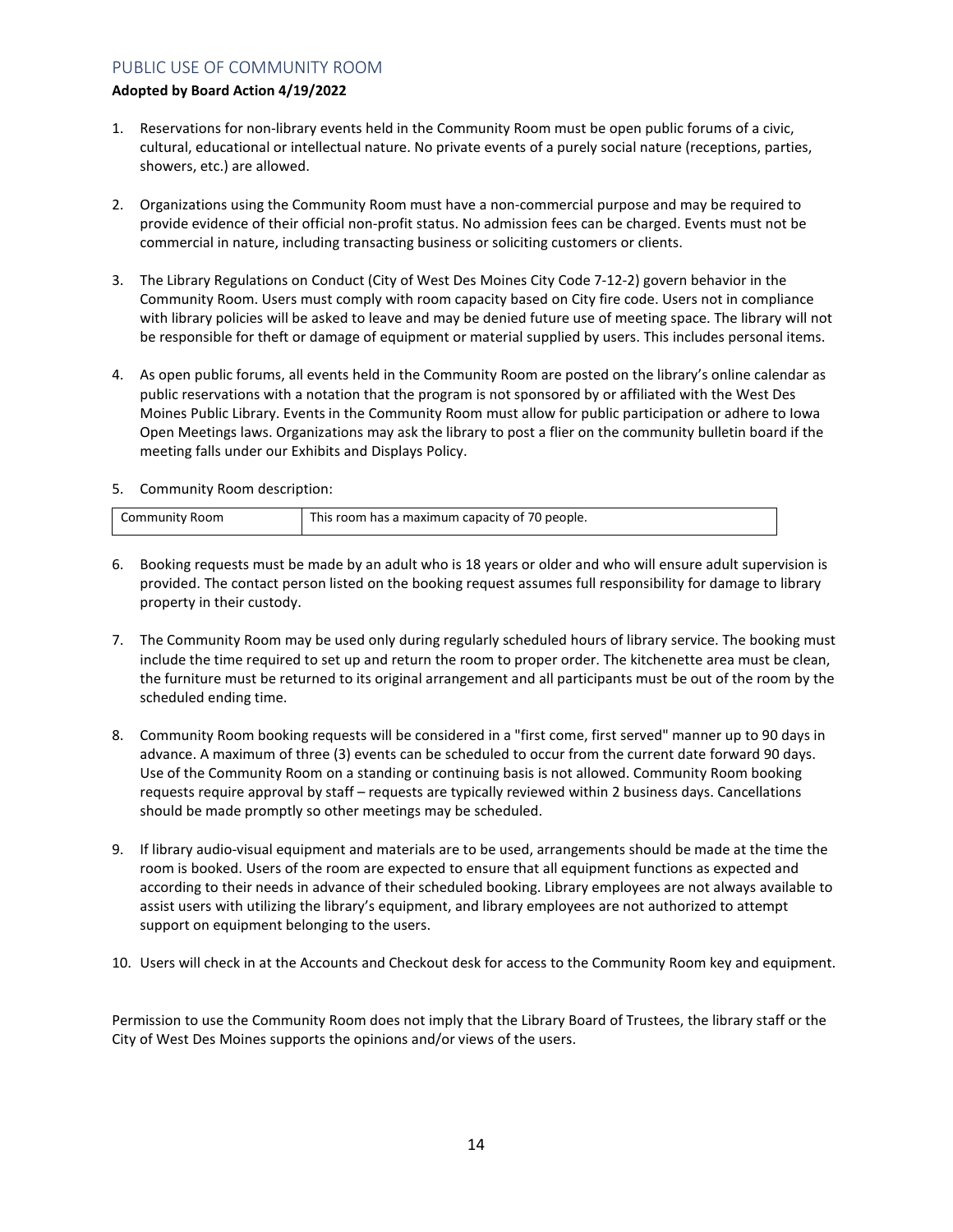# PUBLIC USE OF QUIET STUDY AND MEETING ROOMS

## **Adopted by Board Action 4/19/2022**

- 1. Quiet Study and Meeting Rooms and the electronic equipment provided within, are available for individual and group study, employee work groups, other work-related, organizational or personal meetings as well as paid tutoring. They may not be used for commercial purposes, including transacting business or soliciting customers or clients, nor for private events of a purely social nature (receptions, parties, showers, etc.).
- 2. The Library Regulations on Conduct (City of West Des Moines City Code 7-12-2) govern behavior in Quiet Study and Meeting Rooms. Users not in compliance with library policies will be asked to leave and may be denied future use of meeting space. The library will not be responsible for theft or damage of equipment or material supplied by users. This includes personal items.
- 3. The library does not publish any Quiet Study or Meeting Room reservation on the public calendar. Organizations may ask the library to post a flier on the community bulletin board if the meeting falls under our Exhibits and Displays Policy.

| Study Rooms A and B     | Quiet Study Rooms with a maximum capacity of two (2) people.  |
|-------------------------|---------------------------------------------------------------|
| Study Rooms D, E, and F | Quiet Study Rooms with a maximum capacity of four (4) people. |
| Study Room G            | Quiet Study Room with a maximum capacity of five (5) people.  |
| Study Room C            | Meeting Room with a maximum capacity of eight (8) people.     |
| Southwoods Room         | Meeting Room with a maximum capacity of ten (10) people.      |
| Millie Knee Classroom   | Meeting Room with a maximum capacity of twenty people.        |

4. Study room descriptions:

- 5. Quiet Study and Meeting Room reservations for 2 or more people must be made by an adult who is 18 years or older. The contact person listed on the reservation assumes full responsibility for damage to library property in their custody.
- 6. Reservations for rooms B, C, E, F, G and Southwoods Room may be made up to 90 days in advance, with a maximum of 13 reservations from the current date forward 90 days.
- 7. Reservation requests for Millie Knee Classroom may be made up to 90 days in advance, with a maximum of three (3) reservations from the current date forward 90 days. Reservation requests for Millie Knee Classroom require approval by staff – requests are typically reviewed within 2 business days.
- 8. Online reservations must be made 12 hours in advance, for those rooms that allow online pre-reservation. Same day and walk-in bookings for rooms A-G, Southwoods Room, and Millie Knee Classroom must be made with Adult Services desk staff.
- 9. Cancellations should be made promptly so other meetings may be scheduled.
- 10. There is a 4-hour time limit for study room use in rooms A-G and Southwoods Room; there is a 6-hour time limit for Millie Knee Classroom. Users may check with Adult Services staff at the end of their time limit to see if their time may be extended. There is no guarantee the time may be extended.
- 11. Quiet Study and Meeting Rooms will be locked at all times. Users will check in at the Adult Services desk for access to study rooms A-G, Southwoods Room and Millie Knee Classroom. A library card or valid ID is needed to use the room and will be exchanged for the room key. The card/ID will be returned when the room key is returned. Single users may use a larger room during times the room is not reserved or already in use, at staff discretion. Smaller groups may be asked to move into smaller rooms to allow a larger group to use one of the larger rooms at discretion of library staff.
- 12. The reservation will be cancelled and made available for others if the person/group does not check in within 15 minutes of the reservation start time.
- 13. Covered drinks and pre-packaged/wrapped snacks for individual consumption are allowed in Quiet Study and Meeting Rooms. Hot food or fast-food takeout meals are only allowed in Millie Knee Classroom and the Library Living Room.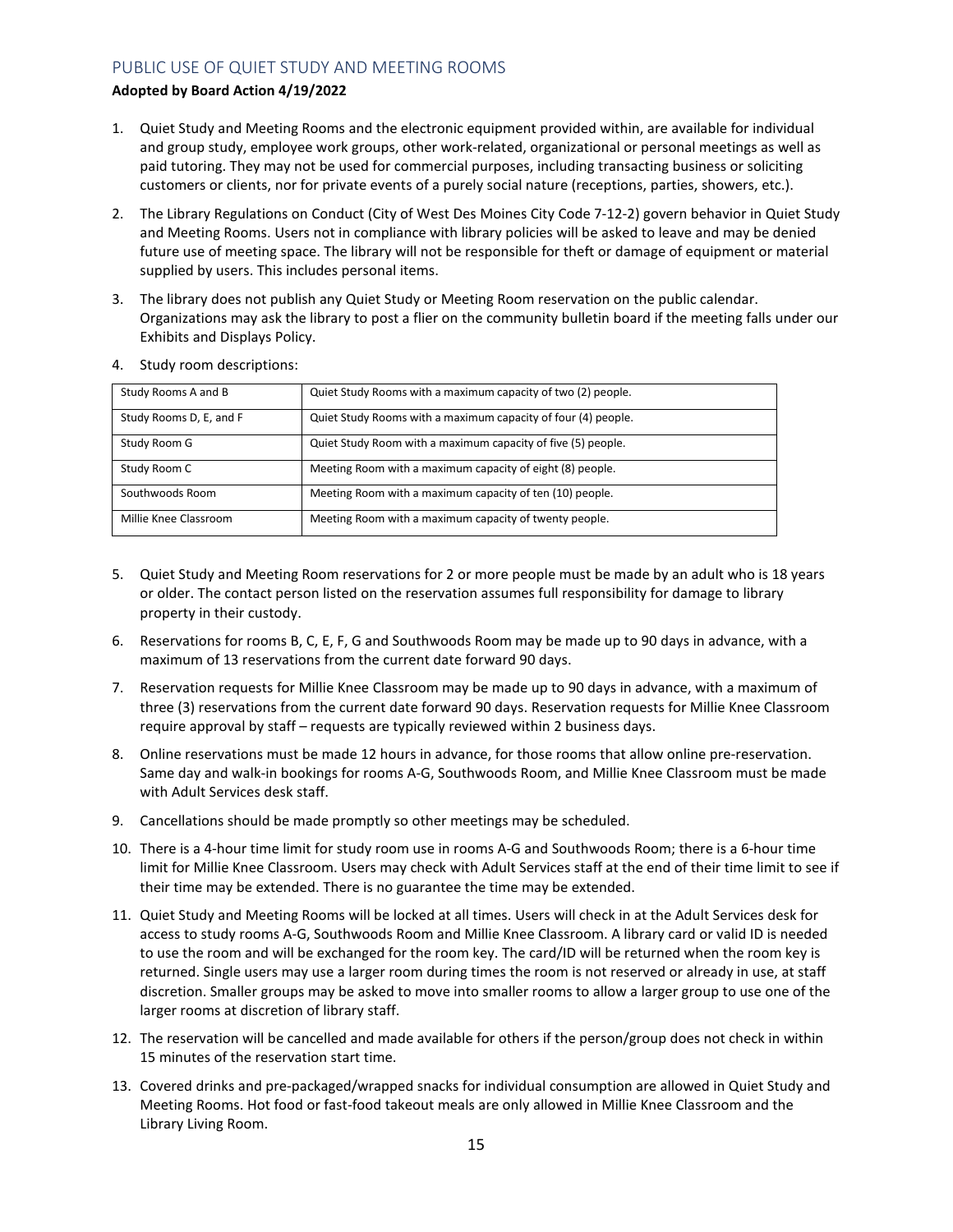# PUBLIC USE OF TEEN STUDY ROOMS

## **Adopted by Board Action 4/19/2022**

- 1. Teen Study Rooms and the electronic equipment provided within, are available for use by teen patrons for individual and group study and paid tutoring.
- 2. The Library Regulations on Conduct (City of West Des Moines City Code 7-12-2) govern behavior in Teen Study Rooms. Users not in compliance with library policies will be asked to leave and may be denied future use of meeting space. The library will not be responsible for theft or damage of equipment or material supplied by users. This includes personal items.
- 3. The library does not publish any Teen Study Room reservation on the public calendar. Organizations may ask the library to post a flier on the community bulletin board if the meeting falls under our posting guidelines.
- 4. Study room descriptions:

| Teen Study Rooms 1, 2, and 3 | These rooms have a maximum capacity of four (4) people. |
|------------------------------|---------------------------------------------------------|
|------------------------------|---------------------------------------------------------|

- 5. Reservations for Teen Study Rooms are on a same-day, walk-in basis at the discretion of Teen Center staff. Users of Teen Study Rooms will check in at the Teen Center desk.
- 6. There is a 4-hour time limit for Teen Study Rooms. Users may check with Teen Center staff at the end of their time limit to see if their time may be extended. There is no guarantee the time may be extended.
- 7. Covered drinks and pre-packaged/wrapped snacks for individual consumption are allowed in Teen Study Rooms. No hot food or fast-food takeout meals are allowed in Teen Study Rooms but may be consumed in the Library Living Room.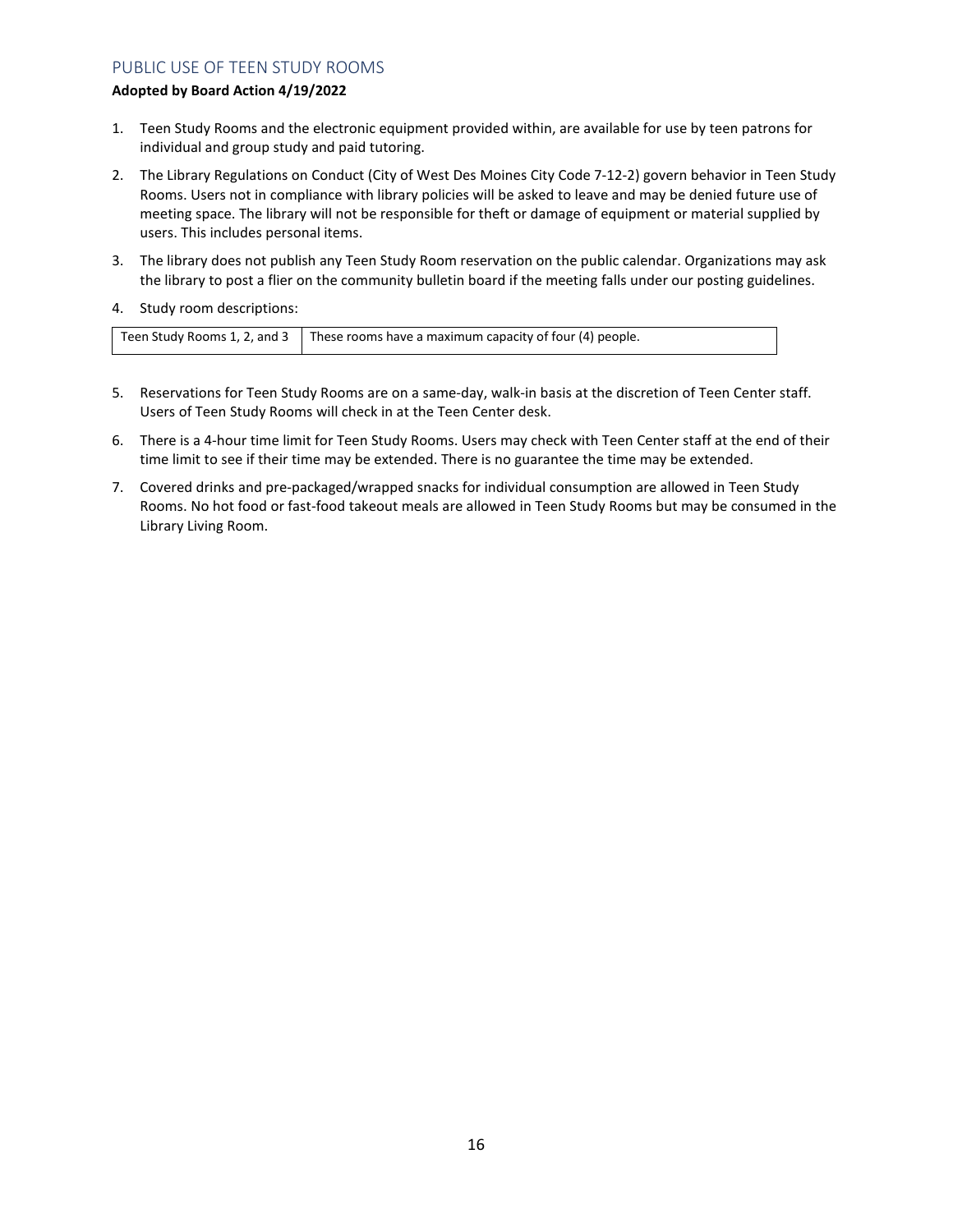# EXHIBITS AND DISPLAYS

## **Adopted by Board Action 4/19/2022**

It is the policy of the West Des Moines Public Library that display spaces in library locations, including but not limited to enclosed display cabinets, bulletin boards and pamphlet racks are solely under the care and control of library staff. These spaces are intended primarily for displays and exhibits created or selected by library staff. Where appropriate, such displays or exhibits may reflect various viewpoints on a given subject. Groups, organizations and individuals may be solicited to display materials.

As in the case of collection development and materials selection, the final decision on the suitability of displayed material and exhibits will be made by the library director, subject to review by the Library Board of Trustees.

Exhibits and displays for library events will always and necessarily take precedence over exhibits and displays by outside groups and/or for non-library events.

As the display spaces are in public areas of the library building and accessible and viewable by patrons of all ages, materials or exhibits must be such that they would be considered suitable for viewing by a general audience congruent with the standards of the community served by the library. Commercial advertisements for products, businesses or services will not be displayed unless in the capacity of sponsor of a library event or exhibit.

Selection criteria for items to be displayed:

- 1. Items should be neat, legible and pertinent to cultural or educational matters.
- 2. Items should be informational in nature and should not seek to persuade individuals to a particular belief, opinion or candidate.
- 3. Items should include all relevant information and should be of reasonable size and format as determined by the library staff.
- 4. Items from local organizations with limited opportunities for promotion should be given priority over items from larger organizations with greater promotional resources.
- 5. Items regarding the sale, advertising, solicitation or promotion of products, services and/or personal items are not displayed. (Exceptions may be made for library and City of West Des Moines activities, and for informational publications inserted into the pamphlet racks that contain advertising.)

## DISPLAY CABINET

Groups, organizations and individuals may request to use the display cabinets subject to review by staff and administration. Those leaving materials for display will complete and sign a Display Case Consideration and Waiver Form stating that they understand and agree that the library will be held harmless in case of theft or loss of or damage to materials left in any display space.

## BULLETIN BOARD AND PAMPHLET RACKS

The library utilizes bulletin boards and pamphlet racks to publicize library and City of West Des Moines events, activities and programs. The library selects additional information for display when space permits.

- 1. Library staff review all materials submitted for display and shall have final determination as to questions of posting. Items selected are posted by library staff and displayed as time and space allows.
- 2. Materials submitted to the library for display become the property of the library. Disposition of the materials is determined by library staff.
- 3. Materials posted on the bulletin board and/or inserted into pamphlet display racks without approval by library staff may be discarded.
- 4. Posting of a notice on a bulletin board or placement of materials in a pamphlet rack does not imply endorsement by the library staff, by the Library Board of Trustees or by the City of West Des Moines.

Groups, organizations and individuals may request to have items displayed in the lobby pamphlet racks or on the Community bulletin board located in the Library Living Room subject to review by staff and administration. Those leaving materials will complete and sign a Display Materials Consideration Form.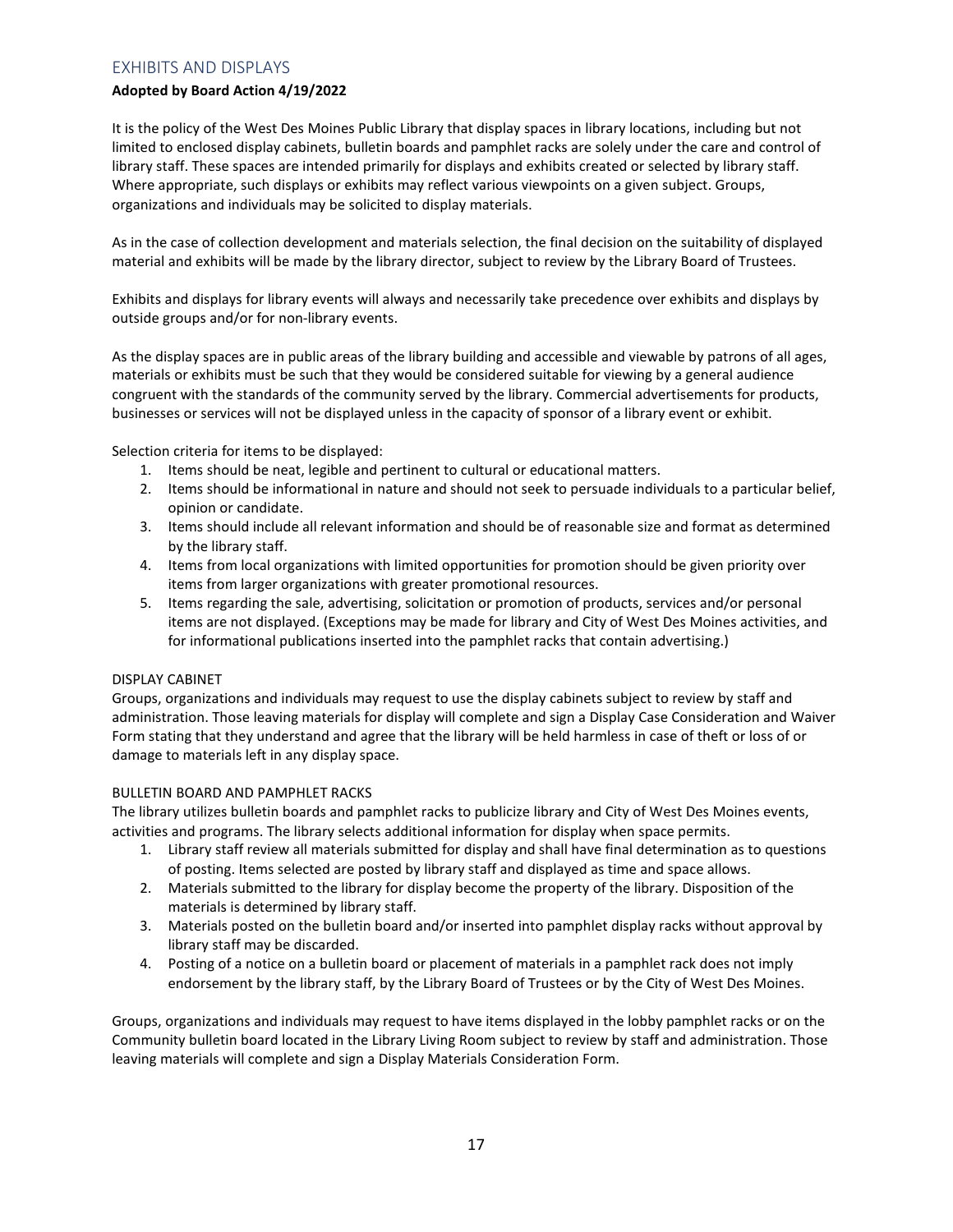## LIBRARY HOLIDAY CLOSINGS

## **Adopted by Board Action 4/19/2022**

The holiday schedule for the following year is presented annually for consideration and approval of the Library Board of Trustees, no later than the November board meeting. For a detailed listing of the current year's holiday closings, please refer to the library's website.

NOTE: If a holiday listed below falls on a Saturday or Sunday, the library will close in observance either the day before in the case of Saturday or the day after in the case of a Sunday.

| NEW YEAR'S DAY:                       | <b>CLOSED</b>                                  |
|---------------------------------------|------------------------------------------------|
| <b>MARTIN LUTHER KING'S BIRTHDAY:</b> | <b>CLOSED</b>                                  |
| <b>PRESIDENT'S DAY:</b>               | CLOSED TO PUBLIC - (STAFF IN-SERVICE TRAINING) |
| EASTER:                               | <b>CLOSED EASTER SUNDAY</b>                    |
| MOTHER'S DAY:                         | <b>CLOSED</b>                                  |
| MEMORIAL DAY:                         | <b>CLOSED</b>                                  |

SUMMER SCHEDULE BEGINS WITH MEMORIAL DAY—CLOSED SUNDAYS BETWEEN MEMORIAL DAY AND LABOR DAY

| JULY 4th:  | CLOSED |
|------------|--------|
| LABOR DAY: | CLOSED |

REGULAR SCHEDULE BEGINS WITH LABOR DAY—OPEN SUNDAYS BETWEEN LABOR DAY AND MEMORIAL DAY

| CLOSED AT 5PM        |
|----------------------|
| <b>CLOSED</b>        |
| <b>CLOSED</b>        |
| <b>CLOSED</b>        |
| <b>CLOSED</b>        |
| <b>CLOSE AT NOON</b> |
|                      |

## HOURS OF SERVICE

#### **Adopted by Board Action 4/19/2022**

Regular (The week after Labor Day to Memorial Day weekend): Monday - Thursday: 9AM - 9PM Friday: 9AM - 6PM Saturday: 9AM - 5PM Sunday: 2PM - 5PM Summer (The week after Memorial Day to Labor Day weekend): Monday - Thursday: 9AM - 9PM Friday: 9AM - 6PM Saturday: 10AM - 4PM Sunday: Closed

# NO SMOKING OR OTHER TOBACCO USE ALLOWED

#### **Adopted by Board Action 4/19/2022**

Smoking, vaping and the use of smokeless tobacco are not permitted inside the library or on library grounds, in accordance with Iowa Code Chapter 142D and West Des Moines City Code 7-12-2.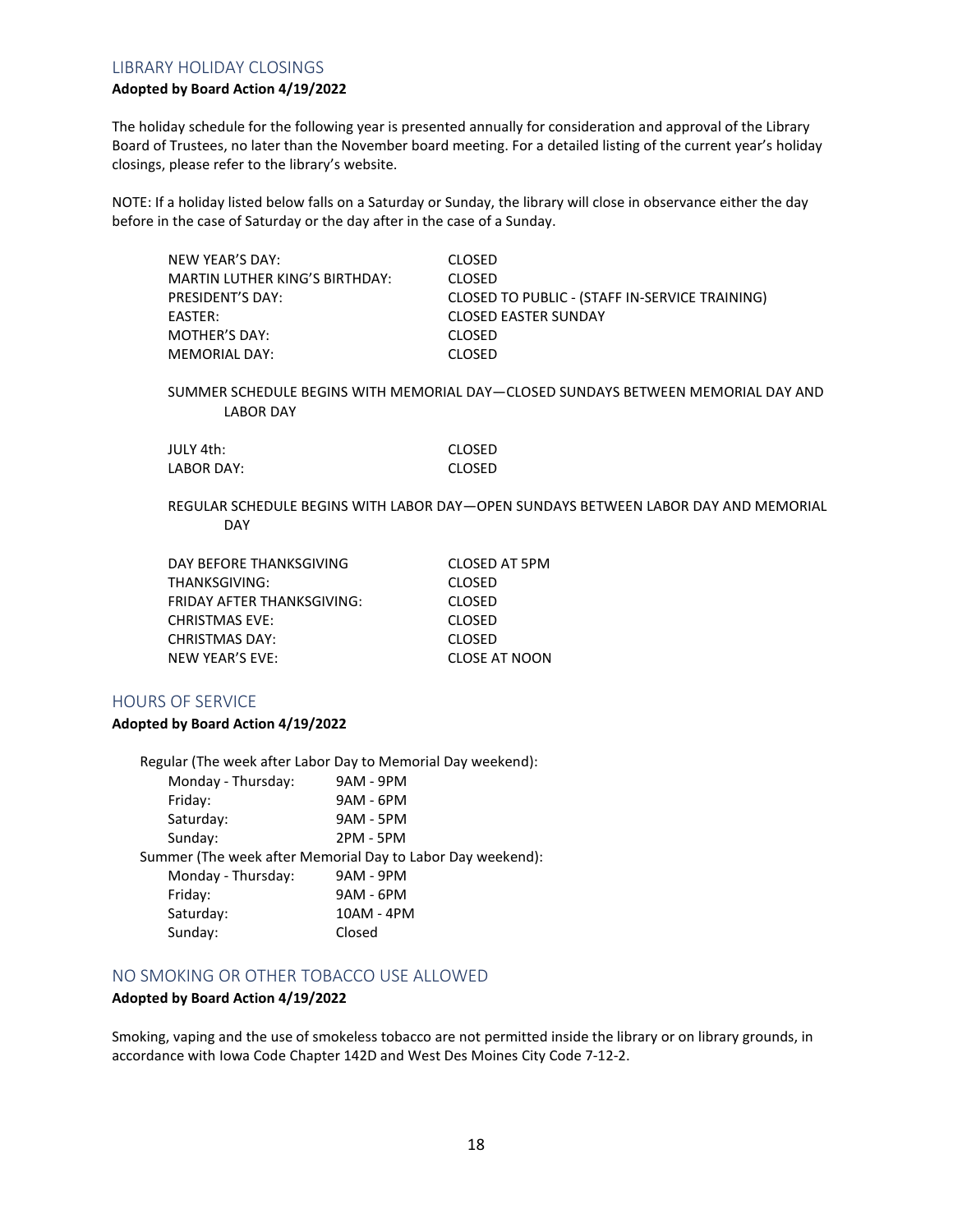## LOST AND FOUND

# **Adopted by Board Action 4/19/2022**

The West Des Moines Library is not responsible for personal items left in the building or on the grounds. Staff will make reasonable attempts to contact the owners of lost items left in the library or on the grounds so that owners might prove ownership and reclaim the items.

Items not claimed within a realistic timeframe will be disposed of at the discretion of staff; this may include disposal, donation or sale of the items.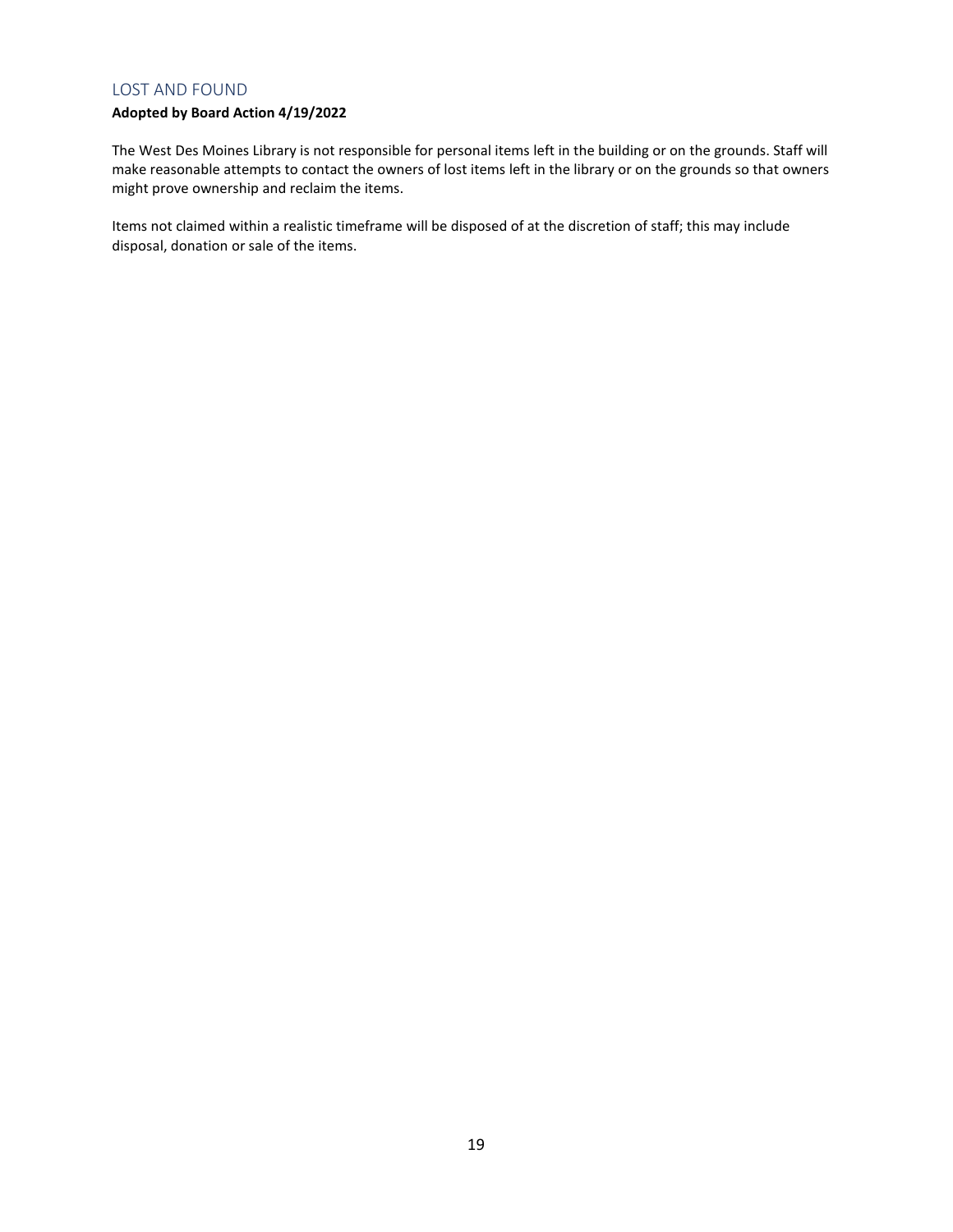# PATRON CONFIDENTIALITY

## **Adopted by Board Action 4/19/2022**

The knowledge of what a patron has legally borrowed from or used at the library is confidential. Privacy of patrons who use the library and its materials responsibly will not be compromised without due process of law.

- 1. Parents of minor children should understand that by allowing their children either to have library cards and/or to use the library without parental supervision they are restricting their own ability to supervise their children's access to library resources.
- 2. Patrons who fail to return borrowed materials on time or who have incurred fines or charges should understand that the library is obligated to pursue the recovery of those materials, fines and/or charges, and the process of recovery can include releasing information to an individual who is legally responsible for the patron, and to appropriate legal and/or law enforcement authorities who are assisting in the recovery.
- 3. Patron histories of items overdue, lost, damaged, and fines paid are retained to identify patterns of irresponsible library use and to reimburse patrons for items that were lost and subsequently found. Histories are not kept on items borrowed and returned on time and in good condition.
- 4. The Library Director is the lawful custodian of the library's circulation records. The lawful custodian will only release confidential information upon receipt of a court order indicating a cogent and compelling connection between the information requested and the case under investigation. If the Library Director is not available and the need for the information is imminent, the request for confidential information should be directed to the Head of Circulation or the Head of Collection Services who may release the information requested by the court order with the permission of an officer of the Library Board of Trustees (President, Vice-President or Secretary).
- 5. State of Iowa Code Chapter 22 on Examination of Public Records informs the library's policy on confidentiality.

## STAFF GUIDELINES ON PATRON PRIVACY

- 1. Library staff members are expected to utilize personal judgment and good customer service skills to assist patrons as fully as possible without compromising patron privacy. Every effort will be made to protect patron confidentiality in electronic, phone and in person communications.
- 2. If the person who borrowed the materials is requesting the information, library staff can tell them what they have checked out, what is overdue, and what is on hold. Staff may make renewals, place holds, answer questions concerning fines and charges, and carry out other circulation functions as needed.
- 3. If the person is renewing materials borrowed by someone else, library staff can renew the materials if the person can supply his or her name, can provide the name or barcode of the borrower, and can describe the nature of the materials borrowed (e.g. the title, author, subject and/or barcode number). If the user is unable to supply this information, staff should request that the borrower contact the library.
- 4. If the person is requesting information concerning overdue items, fines and/or charges that are on another patron's card, staff should determine if the person is legally responsible for this patron. For example, parents and guardians are legally responsible for their minor children. Adults with special needs may also have people who are legally responsible for them. Teachers, baby-sitters, nannies, day-care providers and other non-legal guardians are not legally responsible for the materials checked out to children in their care.
	- A. If the person is not legally responsible for the patron, the person will be notified that the information requested is protected by state law.
	- B. If the person is legally responsible for the patron and is able to describe the nature (e.g. the title, author, subject and/or barcode number) of the items borrowed, library staff can confirm the overdue status of those specific items.
	- C. If the person is legally responsible for a patron with materials overdue or fines and /or charges unpaid for over 30 days, library staff is authorized to provide information relevant to the recovery of those specific materials, fines and/or charges.
	- D. If the status of the individual seeking this information cannot be determined, library staff should offer to mail or email a report directly to the patron who borrowed the items.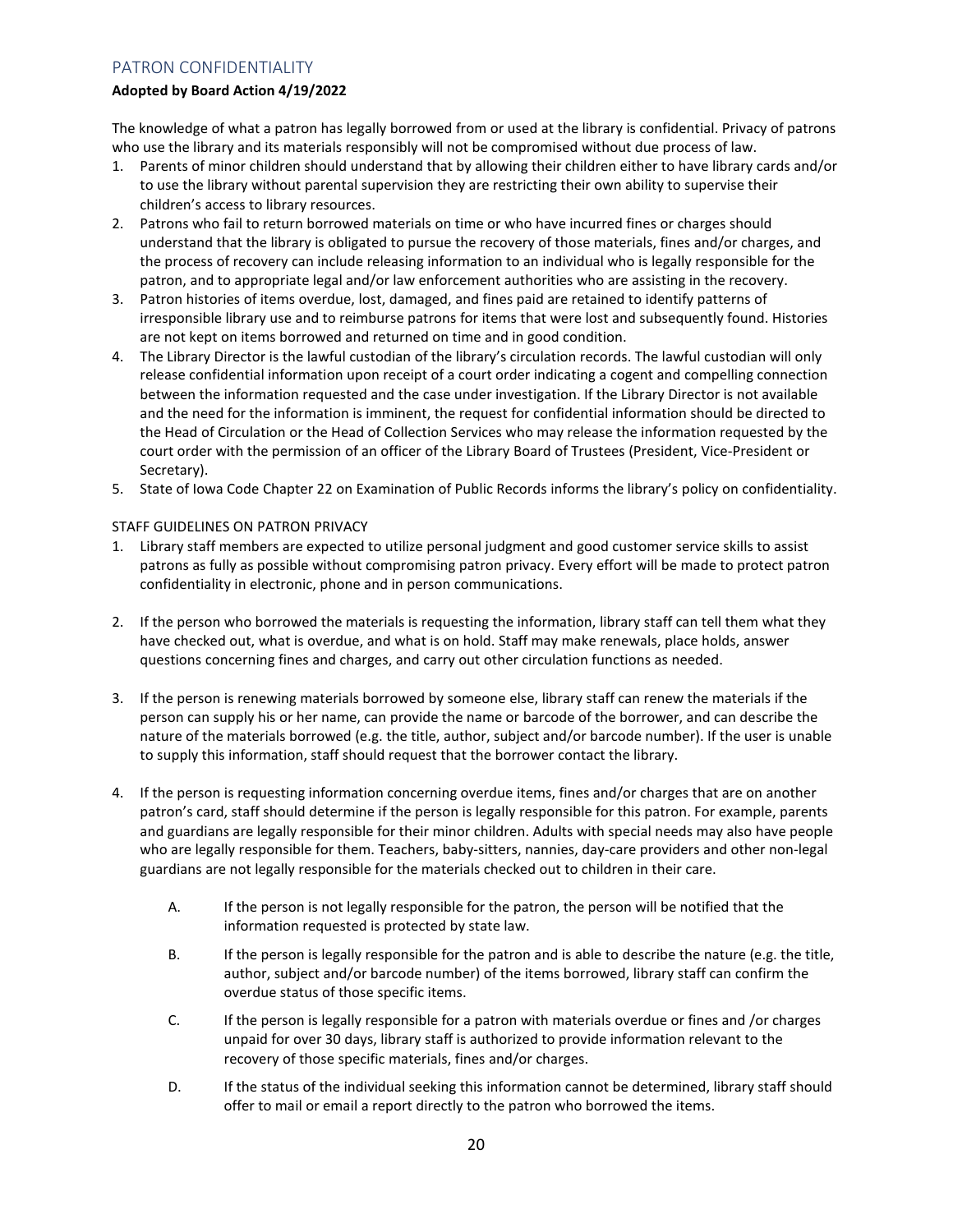- 5. The library encourages patrons to place items currently unavailable on hold. When these items become available, library staff will contact the patron and inform him or her that the item is being held for his or her use. If someone other than the patron accepts the call, library staff should not reveal the nature of the item being held. The library will allow materials on hold to be borrowed by a member of the immediate family as a convenience. Patrons can ask staff to restrict themselves from this convenience.
- 6. The library provides a book delivery service to individuals who are homebound with limited access to the facility. This service is handled by staff and by volunteers. The library expects the staff and volunteers involved to refrain from releasing any information about materials delivered to these individuals for their use.
- 7. The library provides reference and readers' advisory services to the public. Library staff are expected to keep private all requests for information and for materials.
- 8. The library offers programs for adults and children. Although these programs are public, the identity of individuals attending library programs is private.
- 9. If library staff suspects or becomes aware that specific individuals have utilized library resources for criminal purposes, the staff member should inform law enforcement officials and the lawful custodian of library records of the situation. Library staff should explain the circumstances to law enforcement officials, but should not reveal the patron's identity until a court order requesting that information has been received.
- 10. Any request not addressed by these guidelines should be referred to the Head of Circulation or to the Library Director.

## LIBRARY PHOTOGRAPHY

#### **Adopted by Board Action 4/19/2022**

Those attending events and the parents/guardians of those attending events at the West Des Moines Public Library do so with the understanding that event proceedings may be captured via photograph, film or video and that any and all attendees may be photographed, filmed or video recorded and their likenesses used by the library in editorial or promotional materials in perpetuity without approval from or payment to photographed parties.

Event attendees or parents/guardians of attendees wishing to avoid being photographed or recorded can make their wishes known verbally or in writing before the event to staff present and staff will make every effort to respect the attendees' wishes up to and including:

- Positioning of cameras and photographers and/or
- Positioning of attendees

So as best to avoid capturing the likenesses of those requesting accommodation.

# SURVEILLANCE CAMERA & COLLECTED VIDEO FOOTAGE

#### **Adopted by Board Action 4/19/2022**

- 1. Areas of the West Des Moines Public Library building and offsite property are under constant video camera surveillance. Images may be collected that allow an individual to be identified. The use of video surveillance is for the purposes of controlling theft, ensuring the safety of library users and staff, and facilitating the identification of individuals who behave in a disruptive, unsafe or violent manner, cause damage to library property or otherwise act in conflict with the library's Conduct Policy.
- 2. Information obtained through video monitoring will chiefly be used for security and law enforcement purposes. The library director may authorize the review or release of video monitoring recordings for other legitimate purposes, however, including the protection of the library and the City of West Des Moines from lawsuits.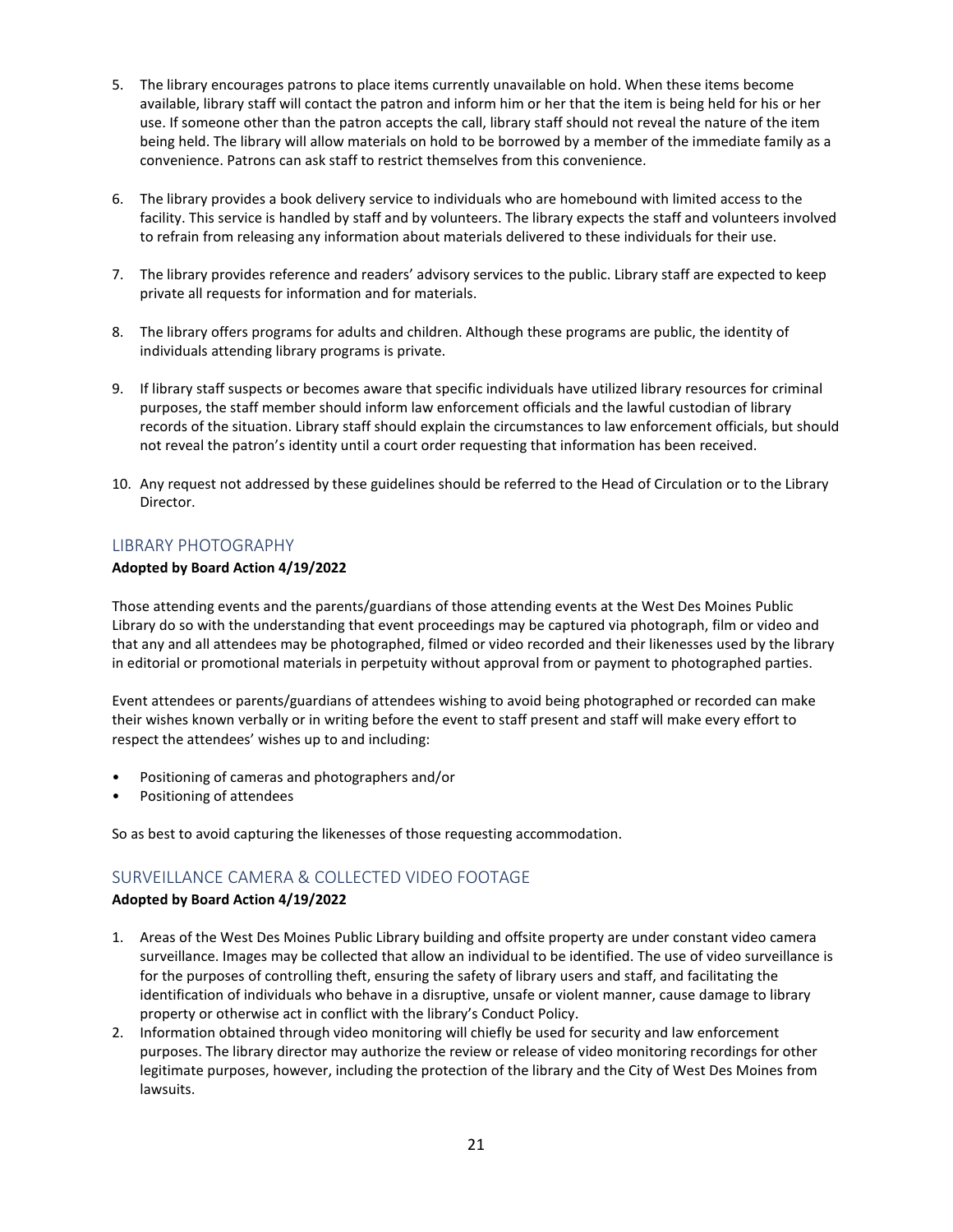- 3. Only the director or his/her designee will have access to archived video material in pursuit of incidents of criminal activity or violation of the library's Conduct Policy.
- 4. The West Des Moines Public Library will not release video footage to an outside party for any reason other than to enhance criminal justice efforts unless under dictum of a binding court document, which the library will submit to the City Attorney for review prior to releasing video data.
- 5. In keeping with the library's Patron Confidentiality Policy the library will make every effort to protect the confidentiality of library patrons in the event that footage must be shared, up to and including releasing only still frames of footage if possible and obscuring the facial and bodily features of individuals not under suspicion or investigation.
- 6. The West Des Moines Public Library may use surveillance camera footage for non-security purposes, including space usage and foot traffic studies of library buildings and facilities, but will make every effort necessary to guarantee the privacy of recorded patrons is respected, up to and including obscuring recognizable patron facial and bodily features.

# PATRON COMPLAINTS

## **Adopted by Board Action 4/19/2022**

The Library Board of Trustees and Staff of the West Des Moines Public Library are committed to providing quality service to our patrons. In the event a patron believes our service has fallen short of expected standards or established policies, the patron should first respectfully discuss the complaint and seek resolution with the staff member on duty at the department desk or service area in which the complaint arose. If the matter cannot be resolved through informal discussion, the following procedures will apply:

## Step 1

The patron should fill out a Library Patron Complaint Form and request a meeting with the appropriate department head to discuss the matter. If, after discussion at that level, there is a mutually satisfactory resolution, the resolution will be implemented and recorded on the Complaint Form. If no resolution is found, the patron's complaint and the department head's response will be forwarded in writing to the Library Director for review. The Library Director will then schedule a meeting with the patron.

## Step 2

At the scheduled review meeting, the Library Director and patron will work toward a resolution of the original complaint. If both parties have come to a resolution, the resolution will be implemented and recorded on the Complaint Form. If, after meeting with the Library Director, no resolution is found, the written complaint and the Library Director's response will be forwarded to the Library Board of Trustees for consideration on the agenda of their next meeting, to which the patron will be invited.

## Step 3

At the next agreed upon board meeting, time will be set aside to hear the complaint either during the Public Comment period at the beginning of the meeting or, if the complaint involves Library personnel, during a Closed Session in accordance with Iowa Open Meetings Law. The Board will seek to make a decision at that meeting but may table further discussion to the next regular meeting at which time a decision will be reached. In either case, The Library Board of Trustee's response will be submitted to the patron in writing on West Des Moines Public Library letterhead. The Library Board of Trustee's decision will be final.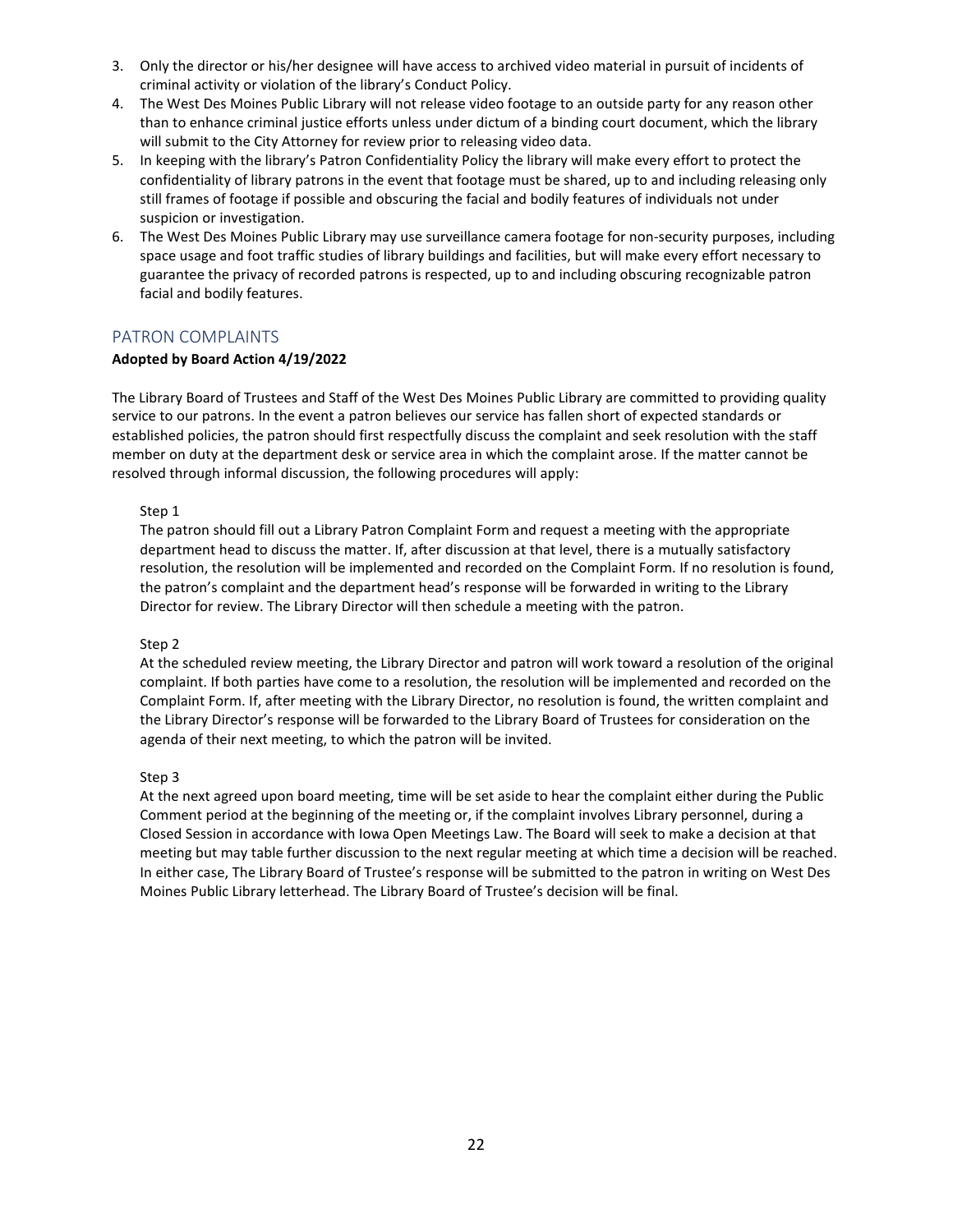# CHAPTER 2: PERSONNEL POLICIES

## **Adopted by Board Action 4/19/2022**

## USE OF CITY OF WEST DES MOINES EMPLOYEE HANDBOOK

The Library Board of Trustees adopts the provisions of the City of West Des Moines Employee Handbook, with those exceptions or differences noted in this policy. It is understood that the Library Board of Trustees is the sole policy-making body for the library, and that references to "Administrative Boards" in the Employee Handbook apply to the Library Board of Trustees. References to other City officials refer to the Library Director, the Library Board of Trustees, or assigned supervisory staff at the library. Where library and City policies differ, the library's policy will have precedence. The City's policies will be utilized where no library policy exists or if greater detail is necessary.

The following text supersedes the City of West Des Moines Employee Handbook for library employees, in those sections noted below:

# PROGRESSIVE DISCIPLINE (Section 3.7)

Any disciplinary action resulting in suspension, paid or unpaid, is at the sole discretion of the Library Director, pending review by the Library Board of Trustees.

# APPROPRIATE ATTIRE (Section 3.14)

As representatives of the West Des Moines Public Library and City of West Des Moines, library staff are expected to always err on the side of neat and professional appearance. However, due to the public-facing and often physically active nature of library work, library employees can take a somewhat more relaxed approach to dress code than some employees of the City. Library staff should adhere to the City's Appropriate Attire guidelines in the City's Employee Handbook between Labor Day and Memorial Day unless taking part in a special project. (NOTE: The asterisk denotes clothing options supervisors and administrators should always avoid unless taking part in a special project or activity.)

Some Variations Allowed for library Staff Include:

- 1. Shorts\* (allowed between Memorial Day and Labor Day)
	- a. Shorts must be of sufficient length that, when the wearer is standing and the waistband is at the navel, the hem is no higher than one hand's width above the upper edge of the knee cap.
	- b. Shorts should have a clean and pressed appearance.
	- c. Shorts should be hemmed and cut-offs should not be worn; blue jean or denim shorts should not be worn.
	- d. Shorts, being casual by nature, should be paired with both closed-toe shoes and button-down or polo shirts to avoid an overly lax appearance.
- 2. T-Shirts
	- a. Staff may wear T-shirts reflecting their team loyalties (if any) with neat, unfaded, untorn jeans on all Fridays of the year. Employees who are students may wear t-shirts reflecting the school/university they attend.
	- b. Except for "relaxed casual"/Team Fridays, T-shirts worn to work at the library should be solidcolored or tastefully patterned, without slogans, sayings or advertisements unless those slogans, sayings or advertisements are related to libraries, reading, literacy, or a program happening at the library (including the summer reading program). Example: wearing a tie-dyed t-shirt to work to advertise for a teen tie-dying program is acceptable. Likewise wearing a "Dr. Who" shirt for a Dr. Who party, "Harry Potter" shirt for Harry Potter Day, etc.
	- c. If a t-shirt of the sort described above is worn to work on a non-Friday, it should not be worn with shorts.
	- d. Tank tops are not acceptable attire for work unless covered by a shirt, blazer or other cover up; staff is expected to avoid excessive décolletage.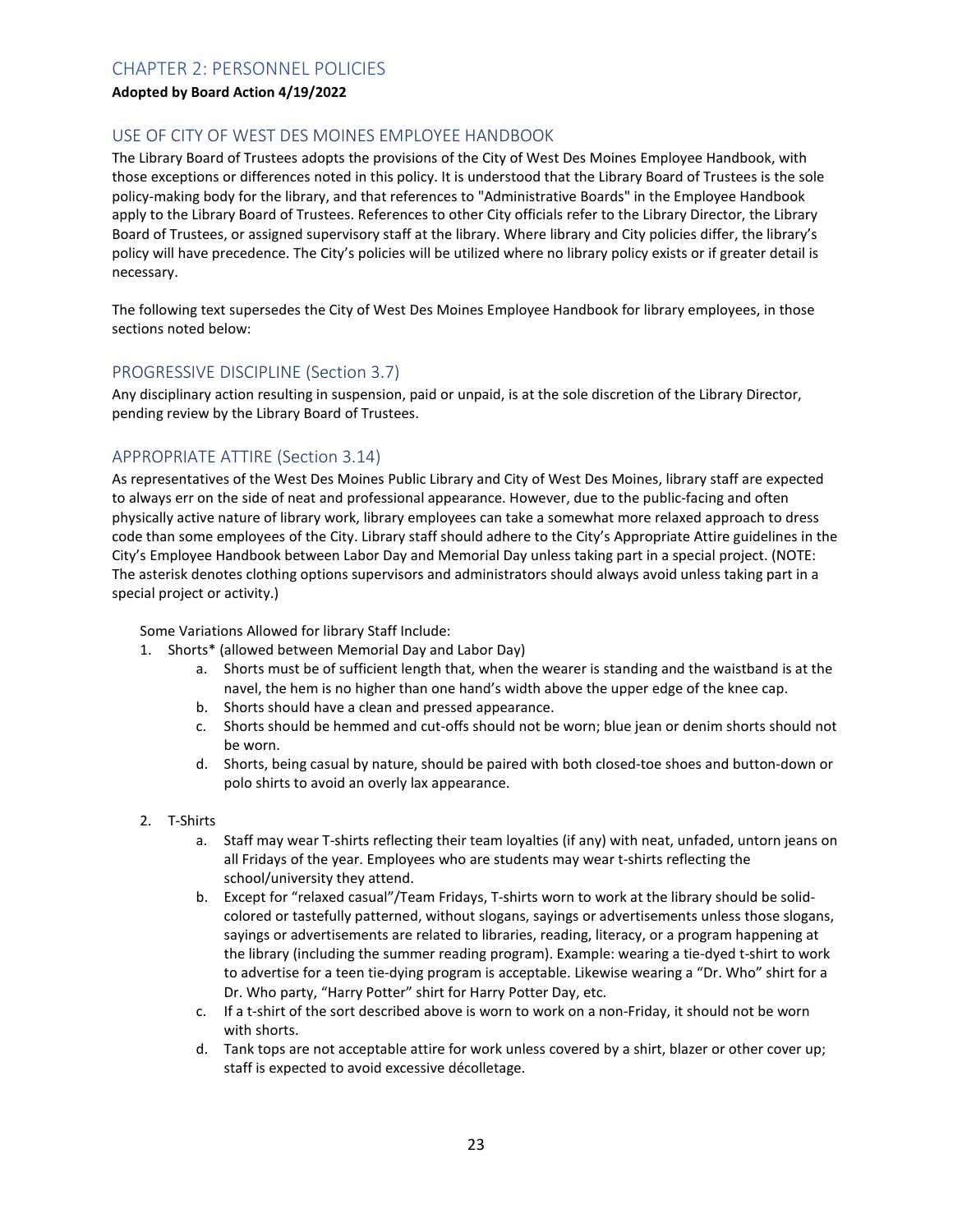### 3. Open-Toed Shoes and Sandals

Staff should consider the hazards of the library environment when choosing footwear. While open-toed shoes and sandals are allowed, they should not be worn with shorts.

## 4. Skirts

A skirt's hem should hang no higher than one hand length above the knee when standing at rest.

## 5. Denim Pants and Jeans

Tidy, unfaded blue jeans and denim pants of any color can be considered business casual-acceptable for library staff. Torn or ripped jeans are not acceptable workplace attire for the library.

## 6. Miscellaneous

In any question of length, appearance, etc., the other specific points of this policy should be observed.

# PAY FOR ADDITIONAL TIME WORKED (Section 5.3)

Call back pay applies when staff are scheduled to work on City-recognized holidays or on holiday-adjacent days that the library is closed to the public (2 hour minimum at time and one half).

All hourly staff working on Sundays are paid at time and one half. Full-time, hourly staff may choose to take any Overtime as Comp Time. In lieu of overtime or comp time, hourly staff may be able to work with their supervisor to take time off within the same pay period to compensate for working a weekend day. Salaried staff will take an appropriate number of hours off during their normal work week in compensation for time worked on weekends or for extra hours worked during the work week.

# WORK BREAKS (Section 5.10)

Employees scheduled to work three, but less than five hours will be entitled to one 15-minute break. Employees scheduled to work five, but less than six hours will be entitled to one 30-minute break. Employees scheduled to work six hours or more will be entitled to one break period of 30 minutes and two 15-minute breaks. Supervisors have the responsibility and discretion for determining when and where their employees take breaks. Employees who take breaks on City-School campus are on call during break and are therefore paid. Breaks taken off City-School Campus are not paid.

# INCLEMENT WEATHER / EMERGENCY CLOSING (Section 5.11)

The Library Director (or designee) may close the library due to weather conditions, power failure, failure of heating/cooling equipment or other circumstance which makes travel to or working safely in the library building impossible. Staff scheduled to work during the affected hours of such closings will be paid for those hours.

In the event of such a closing, announcements will be made on the radio, on television, on social media, on digital signage in the library and signs will be posted at the library near the entrances, if possible. Also, the voice prompts on the library's phone service will be changed temporarily to alert callers of the closing.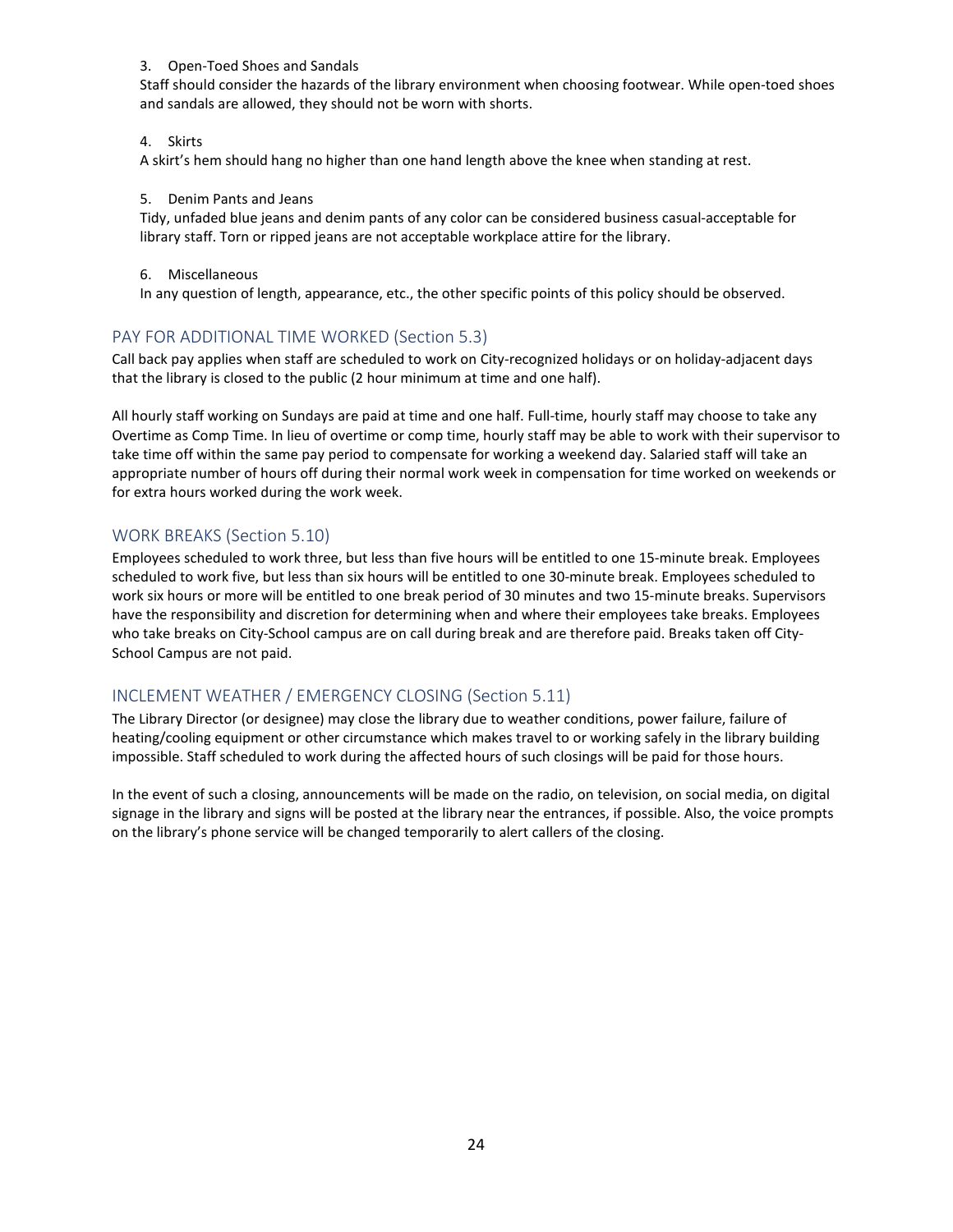# CHAPTER 3: COLLECTION DEVELOPMENT POLICY

## **Adopted by Board Action 4/19/2022**

## *EXTENT OF COLLECTION POLICY*

This Policy applies to all library materials collected by the West Des Moines Public Library, including items received as donations and items purchased with private funds. Objects of art are addressed in the library's Art Policy.

## *GENERAL PRINCIPLES FOR SELECTION*

The Library Director is responsible for the selection of materials which conform to the Collection Development Policy. Library staff members are involved in the selection process under the Director's supervision. Other interested persons are encouraged to make suggestions and recommendations.

In general, items selected should be useful to the community, and should be representative of the best materials available. The following general criteria should be considered during the selection process:

- Effective presentation of ideas and/or information
- Respected authorship
- Accessible format
- Quality of construction
- Permanent value
- Public appeal or community interest
- Relationship to materials already in the collection and balance of viewpoint
- Availability of the same or similar materials in the local area
- Intended audience
- Price

The library collection taken as a whole will be an unbiased and diverse source of information, representing as many viewpoints as possible. Subjects will be covered in sufficient depth and breadth to meet anticipated and expressed individual and community needs.

Each item should be evaluated according to its merit. Items will not be excluded because of the race, religion, or political views of the author. Items will not be excluded due to a judgment based on individual passages or images taken out of context. When possible, favorable reviews will be sought in review journals and in the literature of the library and publishing world prior to acquisition.

The library makes no attempt to assume the rightful role of parents in monitoring, controlling, or curtailing the reading, listening or viewing behavior of their children. Parents should be interested and involved in their children's utilization of library materials. The library does not assume responsibility for the possible misuse of information found in the collections by young readers. Children have access to the entire collection.

The West Des Moines Public Library supports both "The Freedom to Read" statement by the American Library Association and the Association of American Publishers (Appendix A), and the American Library Association's "Library Bill of Rights" (Appendix B).

The library does not acquire resources intended for curricular use, such as textbooks, professional journals and esoteric databases, unless those resources will also be beneficial to the community. Such resources may be added if the information is unavailable in other forms.

## *JUVENILE BOOKS*

To encourage life-long reading habits, the children's collection provides materials in a variety of formats to satisfy and stimulate the informational, educational, cultural, and recreational needs of the children of the West Des Moines Public Library from infancy through grade six. The materials are selected regarding the stages of emotional and intellectual maturity of children. The collection also provides adults with materials that relate to the well-being of children, enrich preschool and school curriculums, and aid in the study of children's literature. Juvenile materials are presented in a variety of different formats:

• Board Books are developed in a sturdy format to meet the needs of infants and toddlers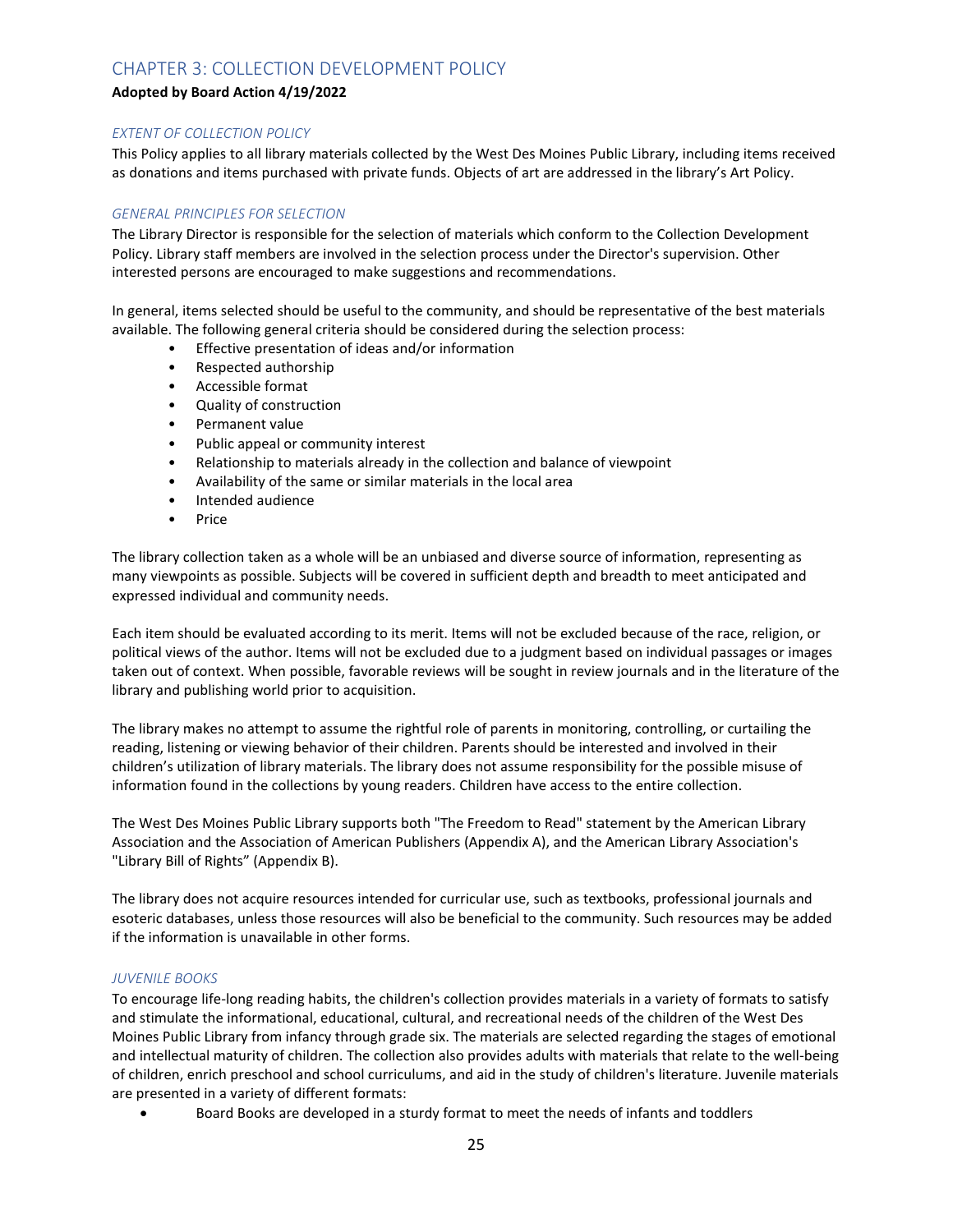- Picture books are intended for all ages, particularly for those aged 3 to 8, to foster an enjoyment and appreciation of reading
- Easy Readers serve the needs and interests of beginning readers and are categorized based on word count and vocabulary
- Juvenile Books Fiction and Nonfiction are intended to serve children from third grade through sixth grade and are selected based on reading and comprehension level, illustrations, accuracy, type, and format.

## *YOUNG ADULT BOOKS*

These materials are intended to serve patrons between the ages of 12 and 18 (junior high and high school age). Young Adult books should interest and encourage young readers, increasing their sense of enjoyment in reading. Special attention is given to materials of particular interest to this group, including teen age stories of adolescence and growing to maturity.

#### *FICTION – GENERAL*

The fiction collections are intended to meet the needs and interests of readers with widely differing tastes, interests, and reading levels. If a book meets other criteria listed in this policy, it may be included in the collections even though the author has felt it necessary to use strong language or frank detail in accomplishing their purpose.

## *NONFICTION – GENERAL*

The library aims to acquire materials which provide a core of basic knowledge. In addition, the library selects, makes accessible, and promotes the use of materials which:

- address contemporary issues
- provide self-help information
- facilitate continuing education
- enhance job-related knowledge and skills
- increase knowledge of affairs of the community, the country, and the world
- support business, cultural, recreational and civic interests in the community
- present different viewpoints on issues
- nourish intellectual, aesthetic, creative and spiritual growth

#### *FOREIGN LANGUAGE MATERIALS*

Foreign language collections will be considered when community needs are evident. Selection of foreign language materials will be overseen by library staff who have a working knowledge of the language(s) being collected, and/or in conjunction and cooperation with community partners and/or vendors who are fluent in the language. The library will endeavor to develop foreign language collections in relation to apparent public interest, community population size/need and materials availability. The library provides bilingual dictionaries and instructional materials on major languages.

#### *PERIODICALS*

The library's newspaper and magazine collection, both print and electronic, provides current information aimed at meeting the research and recreational reading needs of the community. The collection also contains periodicals that serve the professional reading and material review needs of the library staff. Periodicals supplement the book collection by providing up-to-date information, covering current topics not yet available in books, and presenting a less in-depth treatment of a subject than is usually found in books.

#### *NON-PRINT – REALIA*

The library collects puppets, games, toys, and other materials for circulation or in home use, as a response to strong community interest. Quality, durability, ease of periodic cleaning, and safety for young children, should be considered in the selection of these materials.

## *NON-PRINT – EDUCATIONAL KITS*

Educational kits can include books, DVDs, music CDs, educational games and toys, and STEM (Science, Technology, Engineering, and Mathematics) activities designed to educate children on various subjects. Educational Kits are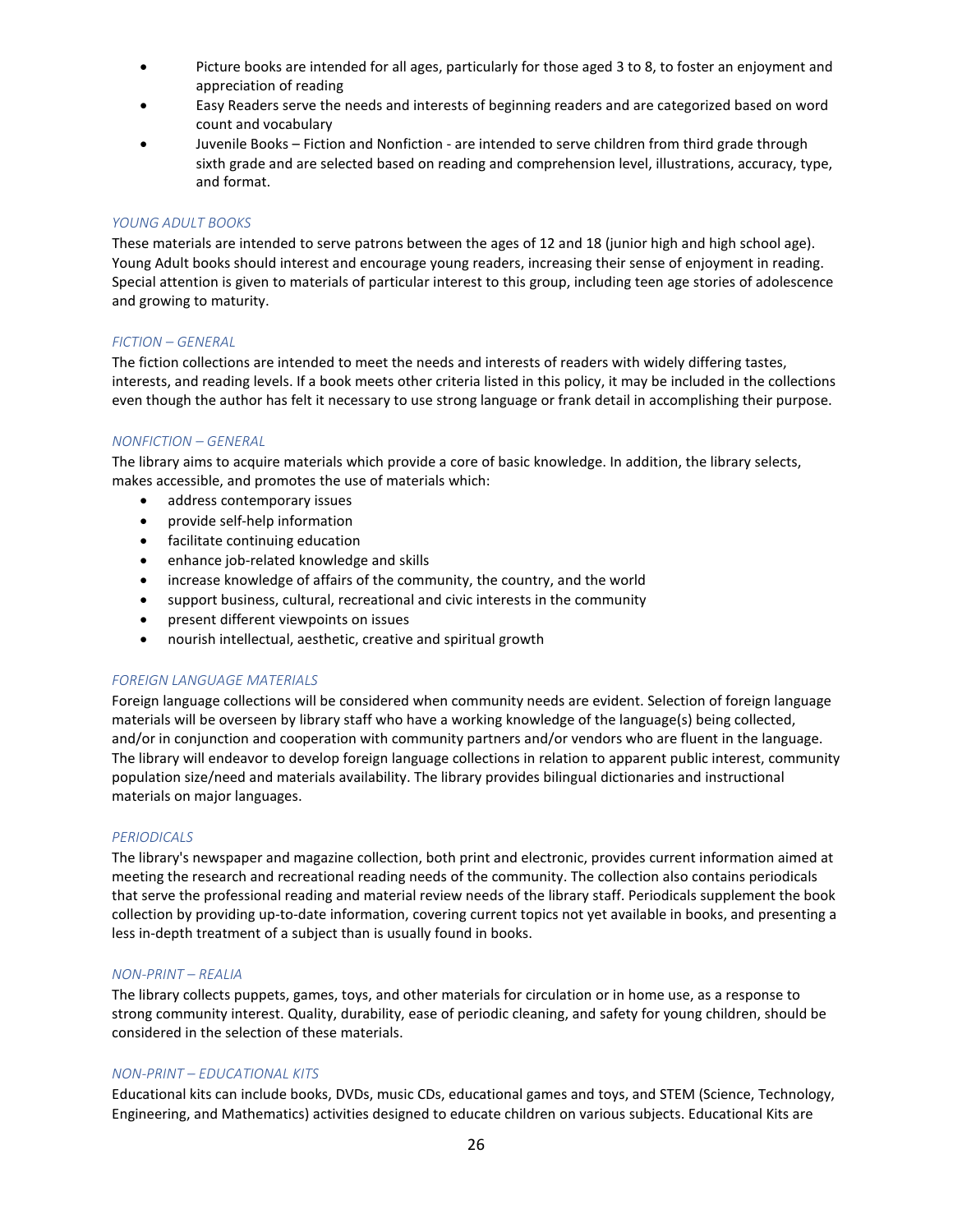secured in durable containers that allow for easy transportation to educational settings. Guidelines for selection include storage capability, lasting value of contents, and popular interest.

## *NON-PRINT – MEDIA*

The library purchases a diversified collection of visual and sound media. This collection consists mainly of informational, how-to, and popular entertainment titles for all ages. Most movie titles purchased are box office hits and most music titles purchased are for the Juvenile collection. Most of the titles purchased do not include public performance rights. Videos produced specifically for instructional use in the classroom are not purchased. Visual and sound media review and selection decisions are based primarily on the same criteria used for print purchases. The library normally does not purchase edited versions of recordings and movies. Additionally, the library purchases visual and sound media in the predominant format.

# *NON-PRINT – SOUND RECORDINGS / SPOKEN WORD*

The library selects, acquires and maintains a diversified collection of sound recordings. Review and selection decisions are based on the same criteria used for print purchases. The library tries, when possible, to buy unabridged versions of sound recordings for Adult, Youth, and Juvenile collections.

## *NON-PRINT – INTERNET INFORMATION RESOURCES*

The Internet is an unregulated global computer network. The West Des Moines Public Library provides public access to the Internet in order to augment the community's educational resources. The West Des Moines Public Library cannot guarantee the accuracy and/or authenticity of information discovered through this resource. Patrons who find information or subject matter that is erroneous, out-of-date, illegal, offensive, and/or controversial should contact the original producer or distributor of that work directly. Library users of the Internet should be aware of the following:

- The West Des Moines Public Library holds the position that only parents and legal guardians have the right – and the responsibility – to monitor and control their own minor children's access to the Internet and to information obtained from the Internet.
- The West Des Moines Public Library cannot guarantee confidentiality over the Internet. Patrons entering personal information (credit card numbers, social security numbers, etc.) do so at their own risk.
- The West Des Moines Public Library complies with the United States Copyright Law, and all other federal, state and local laws relating to the use of the Internet and other electronic media.
- The West Des Moines Public Library is not responsible for work or information lost due to computer or system malfunction.

## *NON-PRINT – ONLINE RESOURCES*

The library acquires access to some materials in digitized formats. These formats include databases and downloadable or streaming text, audio or print resources. These resources will be acquired to complement or enhance the library materials that have historically been provided in physical formats. Acquisition may be by licensing, rather than outright purchase.

Factors to be considered in evaluating and selecting digitized resources include:

- patron demand, including preferred formats
- available format(s), with a preference for fully online (no local storage) resources
- value
- accessibility, including digital rights management
- ease of use
- availability of equivalent resources
- accuracy, authority and uniqueness of content
- frequency of updates
- training requirements for any new formats for staff and patrons

#### *NEW FORMS OF MEDIA*

From time to time new forms of media are introduced into the marketplace. New media formats are studied carefully to assess their suitability for public library use, and sufficient time is often needed to properly determine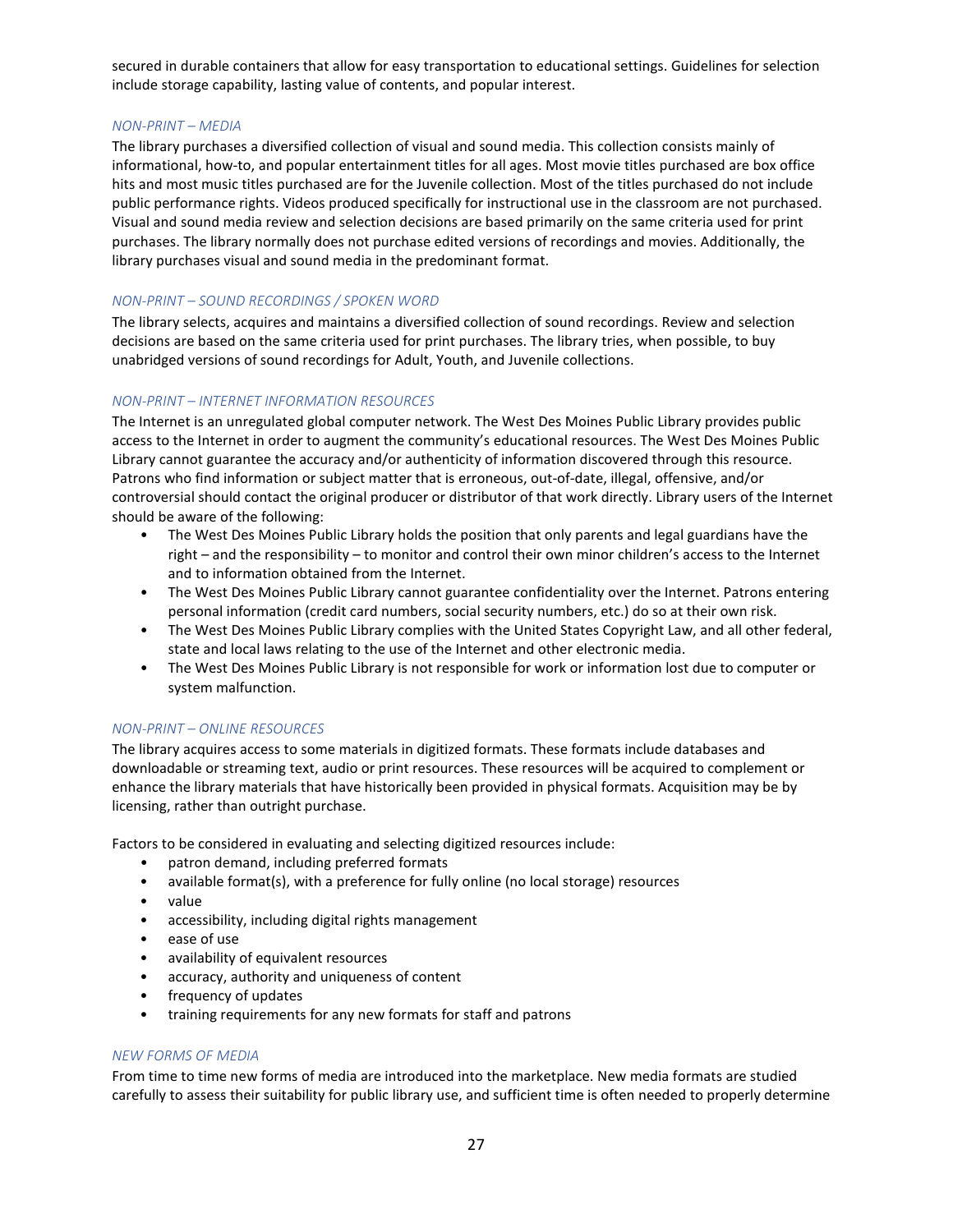whether they will receive lasting and wide-spread public acceptance before collections of such new forms of media are added to the library. Among the criteria used to evaluate the appropriateness of any new media are:

- Market penetration of the media format compared to existing and competing media formats
- Expense of any required playback equipment
- Complexity of use
- Cost per use
- Copyright and digital rights management licenses

#### *SELF-PUBLISHED WORKS*

The library enthusiastically embraces the reading and written literacy and creative endeavors of its patrons; however, self-published creative works and vanity press publications (i.e., works designed, created, published, and paid for by the creator) are considered for acquisition only if they meet the General Principles For Selection and are favorably reviewed by recognized review sources. To have a self-published work considered for selection, please fill out a Self-Published Works Consideration Form.

#### *LABELING AND RESTRICTED SHELVES*

Library materials are not marked or identified to indicate approval or disapproval of their content or suitability for any specialized audience demographic. Parents and legal guardians are responsible for supervising the reading of their children. Selection of materials for the adult collections will not be restricted by the possibility that children may obtain materials that are considered inappropriate by their parents or guardians. No items are placed on restricted shelves with the intent of limiting access to the contents. Controlled or restricted access to certain items may occur when it is apparent to the Director or Board that such a step is necessary to preserve items from physical damage or theft.

#### *OBJECTIONS TO SELECTED MATERIALS*

Once an item has been selected, it will not be removed from the collections at the request of persons or groups who object to it unless it is in violation of the principles set forth in this policy statement. Patrons who wish to object to materials in the library's collections should discuss their concern with the Library Director. Patrons who wish to have an item reconsidered may do so by completing a Request for Reconsideration of Library Materials form. The library welcomes such interest in its collections and assures patrons that all formal requests for reconsideration will be given serious attention. When completed, Request for Reconsideration of Library Materials forms are referred to the Director, who will review – with the subject area selector – the request and the item in question, and who will respond to the complainant. After receiving the Director's response, the complainant may present the matter to the Library Board of Trustees for further consideration. Challenged materials will not be removed from the public shelves while awaiting resolution of a request for reconsideration.

#### *THEFT AND MUTILATION*

The library will make a reasonable attempt to replace stolen or mutilated items which are necessary for maintaining a well-rounded collection. (Please see the section of this policy titled "Borrowing Policies" for more on how the library will attempt to recover delinquent materials.)

#### *WEEDING*

A continuous weeding program represents a conscientious effort to keep collections well balanced, up-to-date, and suited to the current needs and interests of the community. Weeding should be thorough and consistent. Materials are weeded when they are no longer in useable physical condition; or when they are no longer used, as indicated by patron demand; or when they are out of date.

#### *BOOK SALE*

Pursuant to Iowa State Code 256.51, the Library Board of Trustees of the West Des Moines Public Library designates the West Des Moines Public Library Friends Foundation, a 509(a)(3) supporting organization founded and maintained for the exclusive benefit of the West Des Moines Public Library, as the agency empowered to sell on a consignment basis any and all physical items owned by or donated to the library after such time as library staff, in due keeping with the library's collection development policy, has determined that the items are unneeded, obsolete, worn out, no longer needed or no longer appropriate to the mission of the public library.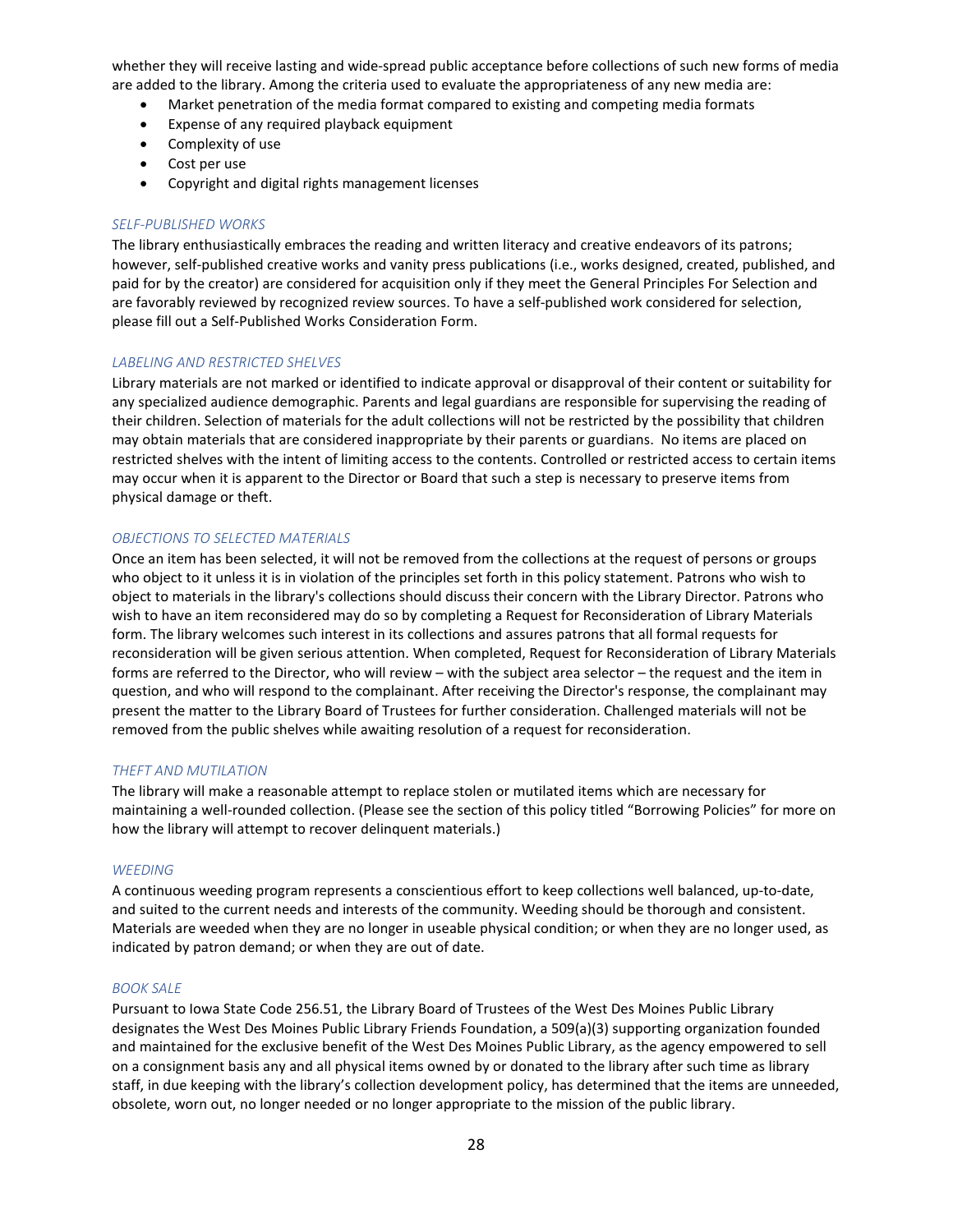Proceeds from the sale of discarded library materials may be remitted directly to the West Des Moines Public Library and may be used by the West Des Moines Public Library for the purchase of books and other library materials or equipment, or for the provision of library services.

The West Des Moines Public Library Friends Foundation may deposit proceeds from the sale of discarded library materials into funds, interest bearing accounts, charity investments or endowments for the purpose of growing the investment to better support the library. Reports on these investments will be made available at regular meetings of the West Des Moines Public Library Friends Foundation or upon request made to officers of same.

## *ITEMS DONATED TO THE LIBRARY*

## **Adopted by Board Action 9/16/2014**

Donated materials must be in excellent condition and meet specific criteria to be accepted by the library. Potential donations must be delivered to the library Accounts and Checkout desk in a limited quantity as noted below. West Des Moines Public Library reserves the right to check all donations prior to acceptance for compatibility with the existent collection development policy. If accepted, materials may be added to the library's collection, placed on the Friends Foundation Book Sale shelves or offered to other local agencies. The library will not attempt to appraise or assign a valuation to any donated item.

Items unacceptable for donation (subject to staff discretion)

- Encyclopedias and textbooks
- Items containing outdated information
- Items in poor or non-working physical condition, for example: broken spine, moldy, scratched, water damaged, mildewed, missing or yellowed pages, etc.

As it is subject to change over time, refer to the West Des Moines Public Library website for a list of media and material types currently acceptable for donation.

Donations must fit in two standard paper grocery bags (12"x7"x17") or two boxes of the sort in which reams of paper are purchased (11"x18"x7.5").

The library reserves the right to reject any donation outright.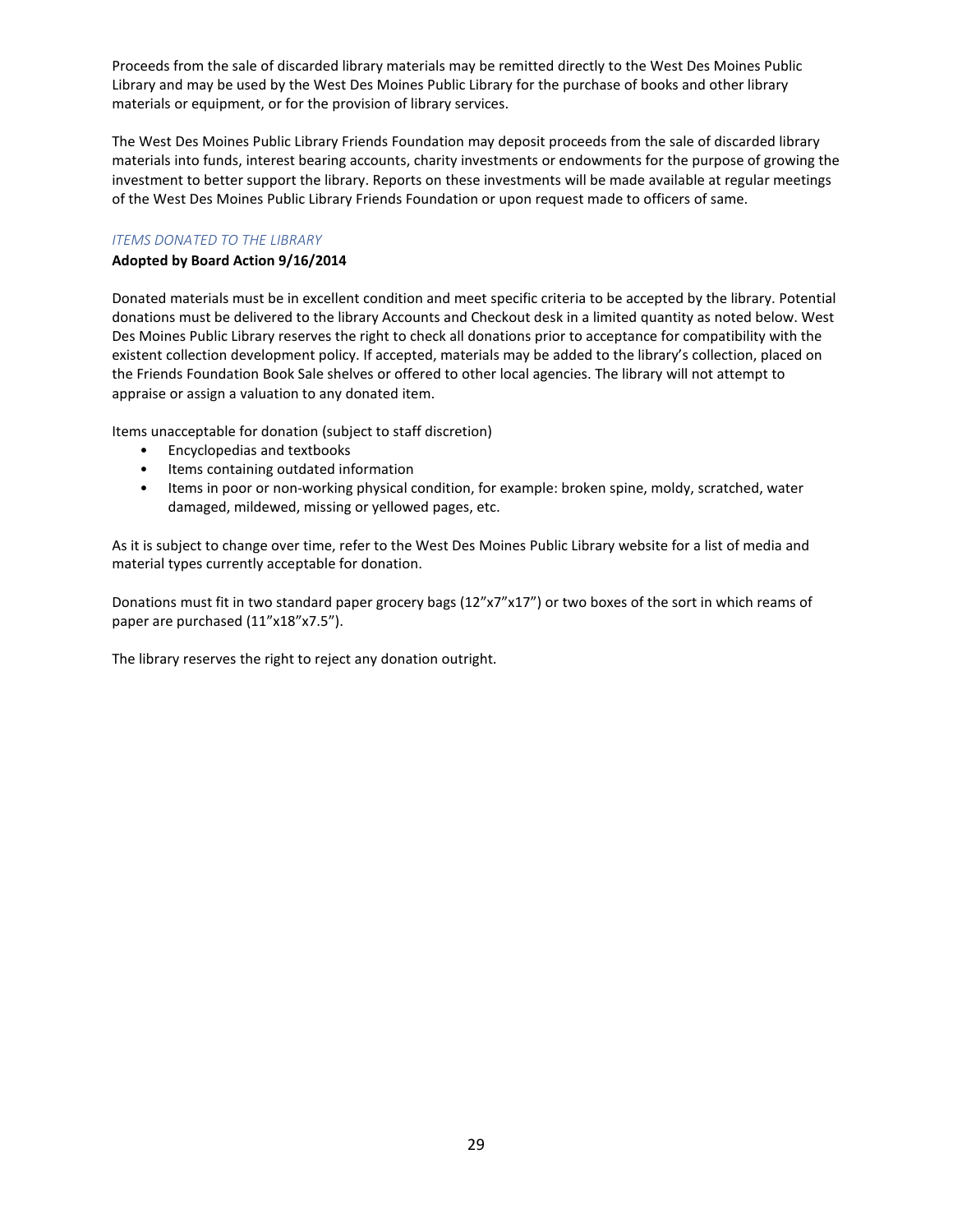# CHAPTER 4: EXPENDITURES AND FINANCE POLICY

## **Adopted by Board Action 4/19/2022**

### *GUIDELINES*

This policy pertains to all West Des Moines Public Library expenditures and finances. Where library and City policies differ, the library's policy will have precedence. The City's policies will be utilized where no library policy exists or if greater detail is necessary. The City's Finance Department will be utilized for its expertise and resources.

Quantities purchased are determined through an examination of factors such as the number of units to be used, the period of use, storage costs, space available, acquisition price, discounts, shipping time, availability of maintenance or replacement parts, and the present and expected availability of an item.

No library employee or trustee shall have a personal financial interest in any purchase made for the library. Employees and trustees shall abide by the provisions of state law (Code of Iowa, Chapter 68B.11.4) in regard to accepting gifts.

The procedures employed for acquiring materials for the library's collections differ considerably from those used to select commodities and services. These materials include books, periodicals, audio and video recordings, digital formats, and other items purchased for addition to the library's circulating and non-circulating collections. These purchases are made according to the selection criteria provided in the library's Collection Development Policy.

## *AUTHORITY*

The Library Board of Trustees has exclusive and final authority and control over the expenditure of all funds available to the library. (For legal authorization, City of West Des Moines City Code 2-6-5). The Library Board of Trustees delegates to the Library Director the responsibility to manage the General Fund operating budget to meet the goals and priorities of the library. The Board also delegates to the Library Director signatory authority for renewing routine annual service contracts with the State Library of Iowa and contract communities.

The Library Board of Trustees may appoint a Librarian in Charge to handle financial matters during the Library Director's absence.

Purchases and expenditures from sources other than the General Fund (e.g., Trust & Agency Funds) are approved by the Board on a project-by-project basis.

The Director will supervise the selection of vendors including the negotiation and monitoring of all purchase agreements. All requests for payment must have the approval of the Library Director. Disbursements are reviewed and given formal approval by the Board monthly.

Routine bills for utilities, building maintenance, telephone service, and postage may be paid by the City's Finance Department at the time they are received.

The Library Director assigns staff routine purchasing duties for supplies, equipment and services. The Library Director delegates responsibility for selection of library materials to assigned personnel, with each individual having authority to select materials in assigned formats and/or subject areas. Materials account allocations are determined annually by the Library Director for each assigned format and area.

The Library Director shall review all purchases over \$1,000 before orders are placed. The Library Director monitors general purchase trends through the review and approval of invoices sent to the City's Finance Department for processing.

#### *PROCEDURES*

Acquisition procedures will differ according to the size and complexity of the anticipated expenditure. The City of West Des Moines's policies should be used as a resource to ensure that all relevant concerns are addressed. Staff will, in every case, seek to be efficient when ordering or purchasing. In all cases, payment must be made after receipt of an original invoice.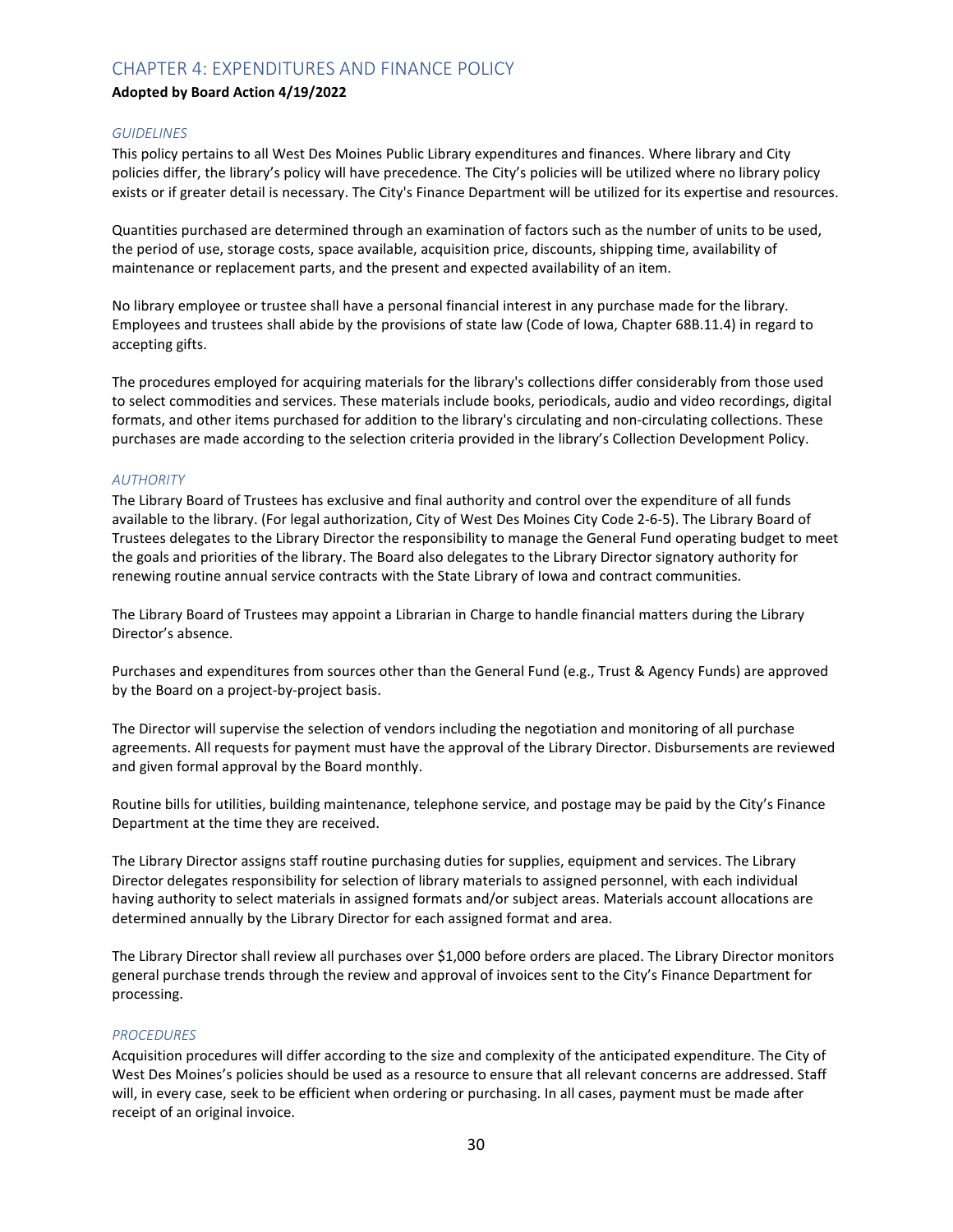## A. CHOICE OF VENDORS AND/OR CONTRACTORS

Vendors and/or Contractors will be chosen on the basis of reliability, reputation, past performance with the library or the City, relevant bidding contracts, price quoted, and additional services offered. Bids will be awarded to the company selected in accordance with criteria established prior to the bidding date, whose proposal for goods or services and qualifications are judged by the library to comply most fully with all its requirements. The West Des Moines Public Library reserves the right to reject, for any reason it deems sufficient, any and all business proposals.

## B. PETTY CASH

Purchases, generally for \$50.00 or less, which for reasons of expediency are best handled outside the normal purchasing system, may be handled with the petty cash fund. All purchases and reimbursements must be documented on Petty Cash Forms.

## C. CHARGE ACCOUNTS

Staff members may charge approved purchases if prior permission is received from the Director. The Director may allow individual staff members ongoing permission to charge certain items from authorized vendors without obtaining prior approval for each purchase. Proof of purchase must be supplied, including the signature of the purchaser and the date of purchase. The library will maintain a list of established charge accounts.

## D. PURCHASING CARDS

With the Director's approval, library staff may obtain a Purchasing Card through the City of West Des Moines Finance Department. Purchasing cards are to be used in accordance with established City of West Des Moines policies and procedures. All purchases made with these cards must be fully documented and reconciled with the City monthly.

## E. PROCESSING AND PAYMENT

Each month's bills will be signed by the Library Director and submitted to the City's Finance Department for routine processing during the week preceding the regular Board meeting. After approval by the Board at its subsequent meeting, the President and Secretary will sign forms provided by the City authorizing the release of funds for payment. These forms will be returned to the City's Finance Department on the next normal business day, and checks will be mailed at that time.

### F. RETENTION OF RECORDS

In order to be paid, all original invoices must be sent to City of West Des Moines Finance Department. These invoices will be retained according to the City's policy for handling financial records. The library will make copies of all invoices and financial information provided to and received from the City's Finance Department. These copies will be retained for a period of no less than five years.

## *LIBRARY TRUST ACCOUNTS*

The West Des Moines Public Library's trust accounts were established by the Library Board of Trustees and the City of West Des Moines for the purpose of accepting donations and grants to be used on the library's behalf. The Library Board of Trustees supervises the trust accounts and authorizes funds for appropriate library projects. The City of West Des Moines provides for the receipt and disbursement of trust account funds.

## A. UTILIZATION OF FUNDS

Trust account funds should supplement the library's established services and commitments. Trust account projects should have all financial obligations secured in advance. In general, trust account funds should be expended for capital projects, consulting fees and program expenses that are short-term, contained within the amounts provided and without ongoing obligation.

#### B. SOURCES OF REVENUE

Donations to the West Des Moines Public Library and funds received from book sales may be deposited into the trust accounts. By agreement with the City of West Des Moines, funds received from the State Library of Iowa are deposited into a trust account. Additional sources of revenue can be deposited into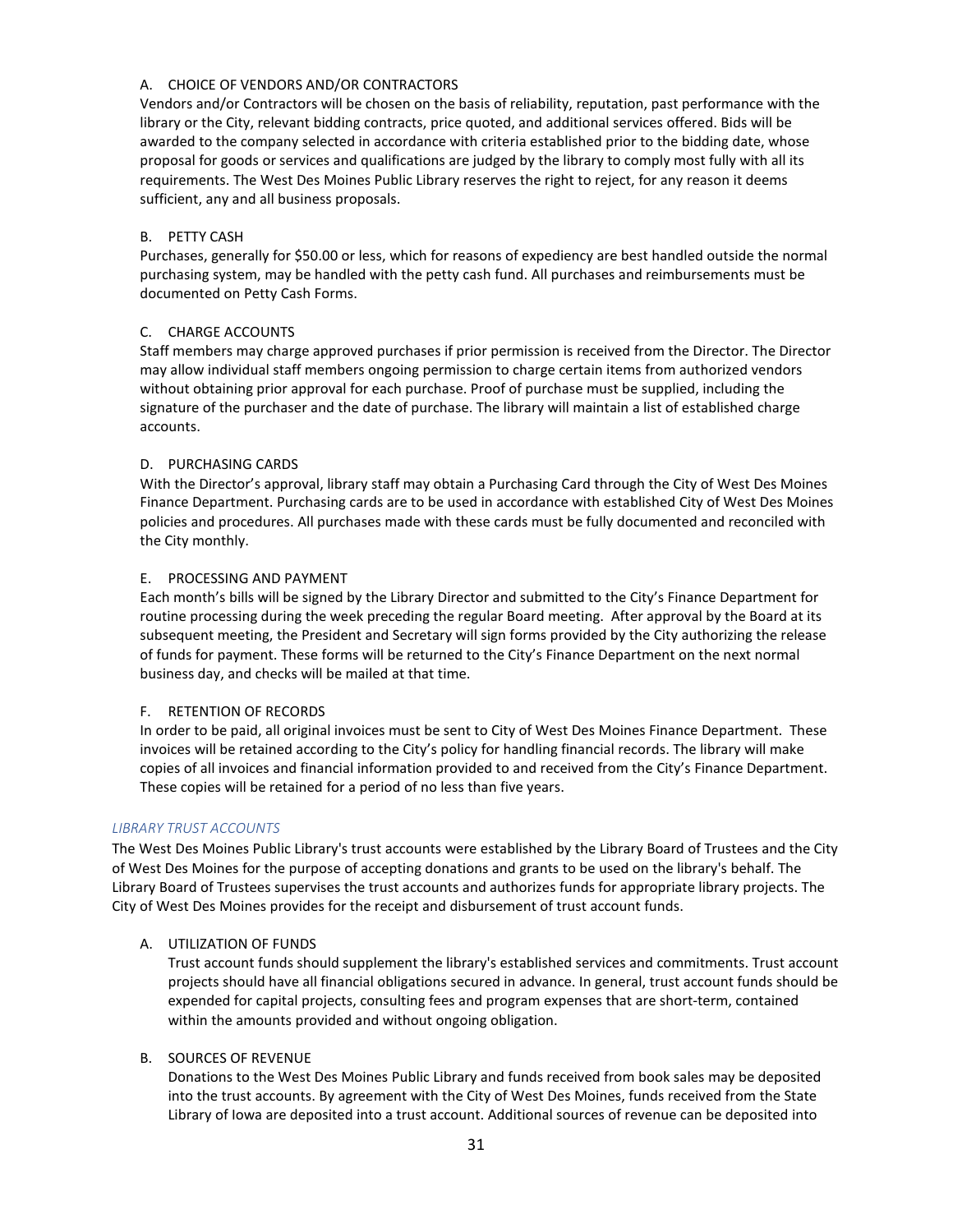the trust accounts with the consent of the Library Board of Trustees and, if necessary, the City of West Des Moines. The Library Board of Trustees retains the right to decline any donations made to the trust accounts.

C. DETERMINATION OF PROJECTS

Staff recommendations for the use of trust account funds shall be presented to the Library Board of Trustees for consideration before the project is initiated. If an unexpected need or opportunity arises that requires a more timely allocation of trust account funds, the Library Director may contact the Library Board of Trustees President to seek approval. The Library Director will report to the Board on the project at the subsequent Library Board of Trustees meeting.

D. DONATIONS WITH SPECIFIC REQUESTS

Contributions made to trust accounts for the acquisition of library materials conforming to the Collection Development Policy may be acted upon by library staff. Appropriate recognition may be added according to the donor's specifications.

## *SOLICITIATIONS OF DONATIONS AND ORGANIZED FUND RAISING*

The Library Board of Trustees will be informed of all solicitations for donations made by representatives of the library which will result in contributions to the trust accounts. The Library Board of Trustees must approve any organized fund-raising activity which has a goal to provide donations to the West Des Moines Public Library.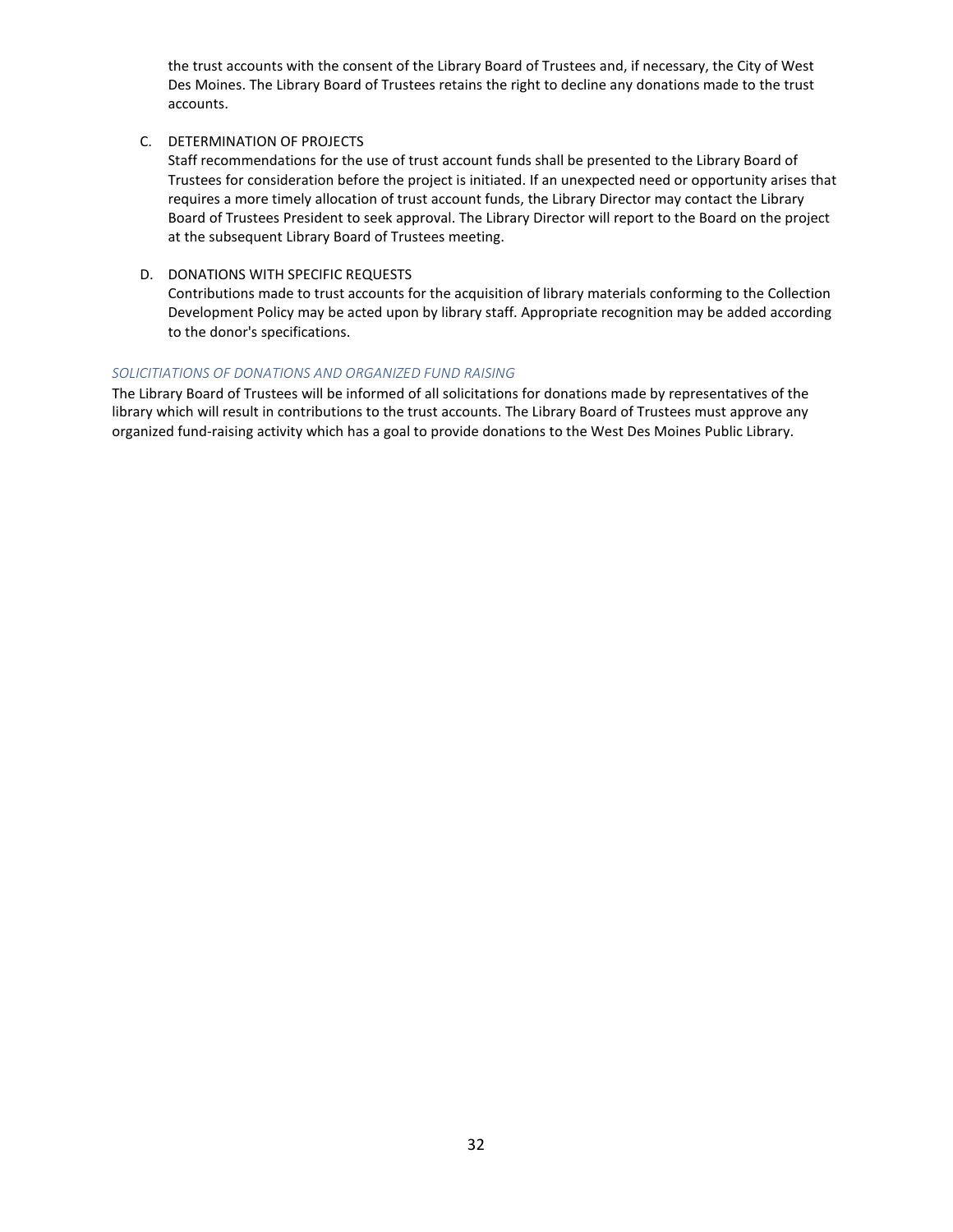# CHAPTER 5: ART POLICY

## **Adopted by Board Action 4/19/2022**

## *ARTS ADVISORY COMMITTEE*

- A. Created by the Bylaws of the West Des Moines Public Library under paragraph V. A and B page 9, the Arts Advisory Committee advises the Library Board of Trustees and the Director of the Library on the purchase, or the acceptance as gifts, of works of art (paintings, prints, drawings, sculpture, and fiber and fabric) for the permanent, non-circulating collection of the West Des Moines Public Library.
- B. Objects of the above nature acquired through action of the Library Board of Trustees pursuant to City of West Des Moines City Code 2-6 and Chapter 392.5 of the Code of Iowa will be henceforth referred to as the West Des Moines Public Library Art Collection, and will include all works of a similar nature and purpose previously acquired by the library.
- C. Responsibilities
	- (1) Review all items falling under the definition stated above offered as gifts to the West Des Moines Public Library by groups, businesses, organizations, or individuals.
	- (2) Review all items falling under the definition stated above considered for purchase by the West Des Moines Public Library or Friends Foundation, whatever the source of purchase funds.
	- (3) Represent the Library Board of Trustees or Friends Foundation in preliminary negotiations with potential donors of either objects or funds for objects.
	- (4) Seek professional advice regarding the worth, origin, artistic value, and appropriateness of considered proffered items when in the best interest of the library.
	- (5) Serve as liaison between potential donors, the Library Board of Trustees, Friends Foundation, and the Director of the library.
	- (6) Present all pertinent information regarding proposed gifts and purchases to the Library Board of Trustees for final action.

## *ACQUISITION GUIDELINES*

- A. Objects may be added to the collection by means of gifts, bequests, purchases, exchange, or any other transaction by which the title of the object(s) passes to the West Des Moines Public Library.
	- Gifts must be legally owned by the donor and free of liens or claims.
	- Gifts become the property of the West Des Moines Public Library.
	- Disposition of gifts is at the discretion of the West Des Moines Public Library.
	- All appraisals of value will be the responsibility of the Donor. Contributions of all objects and money are tax deductible within the limits prescribed by the Federal Internal Revenue Code.
- B. The West Des Moines Public Library must be able to provide proper care--including conservation, maintenance, and storage--for all acquired objects.
- C. The committee may recommend a donation or purchase subject to the following guidelines:
	- Artistic merit
	- General appropriateness for a library
	- Availability of the space in the library building for the piece
	- Necessary maintenance
- D. All objects acquired by the West Des Moines Public Library shall become the sole property of the West Des Moines Public Library and shall not be encumbered or restricted.
- E. The Arts Advisory Committee is not empowered to finalize proposals or decisions regarding acceptance unless specifically authorized by action of the Library Board of Trustees.
- F. The Library Board of Trustees retains the right to accept or refuse any donation.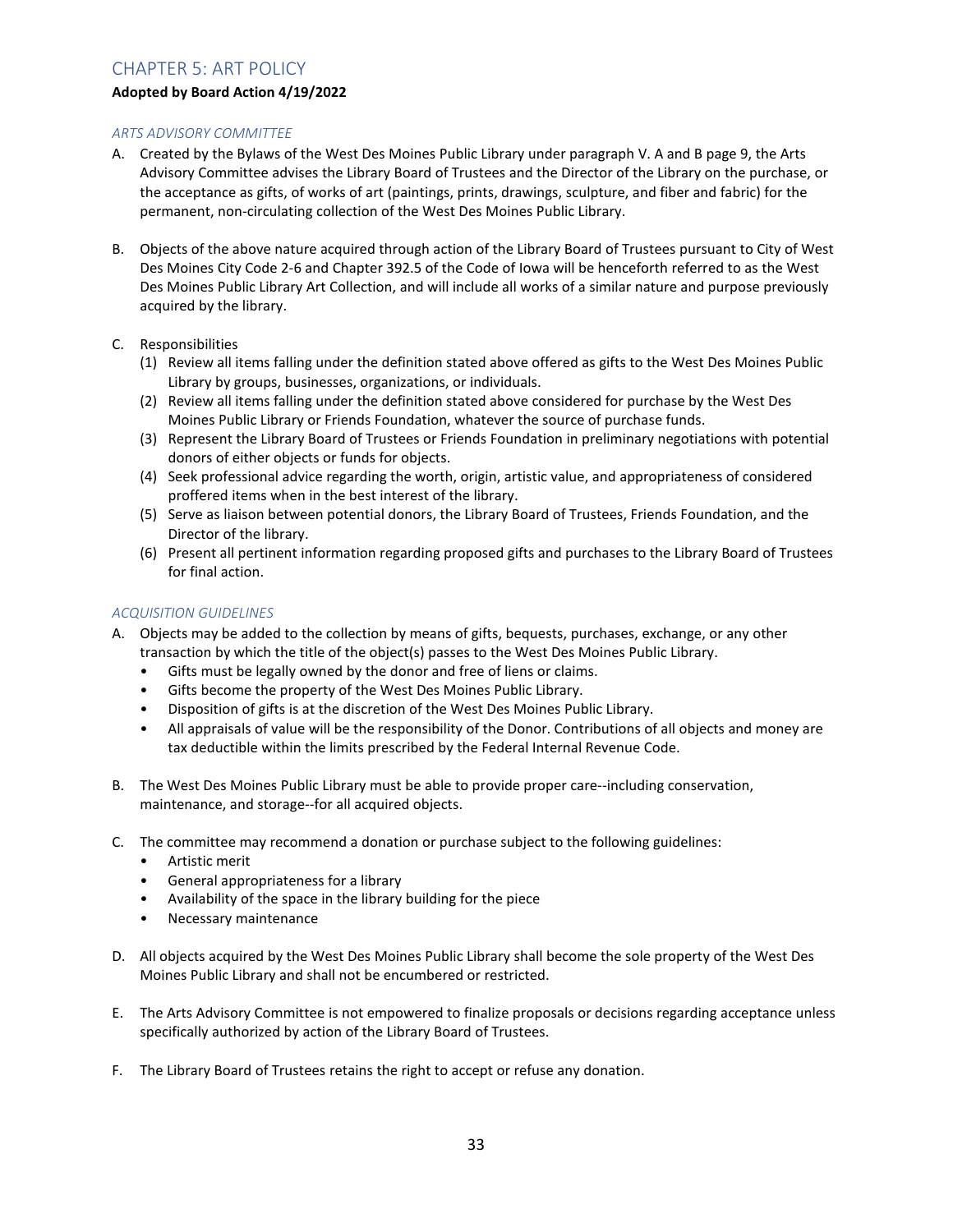G. Following the Arts Advisory Committee's recommendation, all objects must be approved for acceptance by action of the Library Board of Trustees. To facilitate the approval of art objects as gifts or purchases, the Arts Advisory Committee will select the art object(s) to be presented and provide the Trustees with a written statement describing origin, quality, and desirability of accepting a gift or making a purchase.

## ART OBJECTS

- A. Approved objects which are gifts or bequests allow for a tax deduction on the part of the donor. The West Des Moines Public Library will not provide formal appraisals on donated objects.
- B. If library moneys are used to acquire an object, the West Des Moines Public Library, in accordance with City purchasing procedures, will purchase the object from the seller, after receiving approval from the Library Board of Trustees.
- C. If private moneys are used to acquire an object, the donor shall directly purchase the object from the seller, after receiving approval from the Library Board of Trustees.
- D. In the event that due consultation with the Arts Advisory Committee is unfeasible, the Director shall have authority to negotiate with the potential donor and advise the Library Board of Trustees of a course of action. In such cases, the Director shall communicate as soon as possible to the Chairperson of the Arts Advisory Committee the nature of the circumstances for accepting the gift.
- E. Immediately upon receipt of a work by the West Des Moines Public Library the object will be listed on the section of the library's website established for that purpose and given a registration number consisting of the year donated and item number in order of receipt. This number will be marked permanently on the object and photographed for record and identification.
- F. An appropriate permanent plaque or similar device may be affixed on or near the object, listing donor(s) and other pertinent information.

### STAFF RESPONSIBILITY

- A. The West Des Moines Public Library is responsible for maintaining all records of an acquired object, including a copy of the Deed of Gift, registration, and cataloging and condition reports.
- B. If necessary, the West Des Moines Public Library will make makes arrangements to ship the object to the library and supervise in the preparation for display.
- C. The West Des Moines Public Library or Friends Foundation after approval from Trustees provides the donor(s) with a Deed of Gift which is signed by the President of the Library Board of Trustees and the Library Director. The President and Director also acknowledge, by letter, all gifts and bequests.
- D. When deemed appropriate, the Library Board of Trustees shall direct the staff to attain appraisals of works that have been acquired.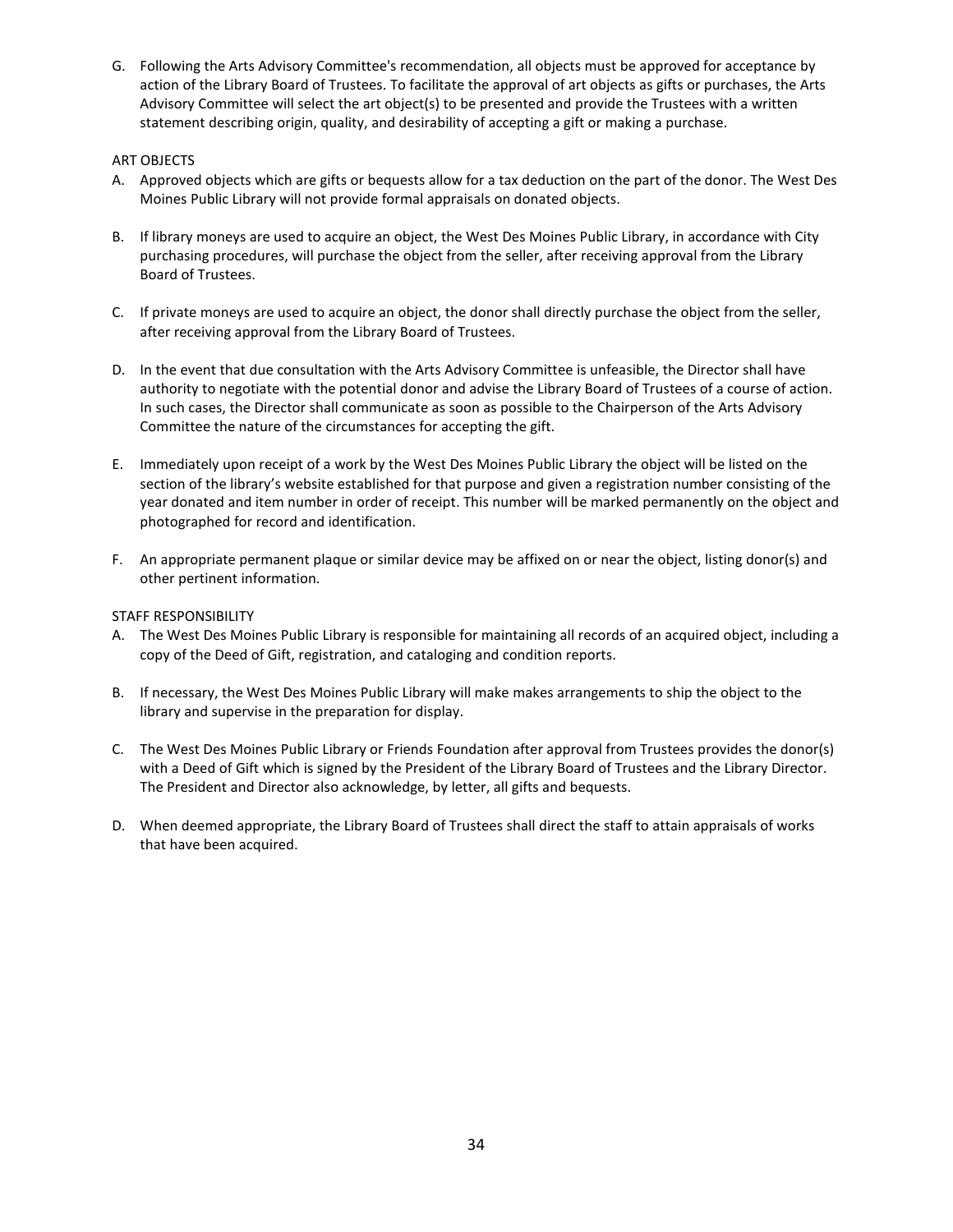# CHAPTER 6: LIBRARY CONDUCT POLICY

## **Adopted by Board Action 4/19/2022**

## *GUIDELINES*

Library patrons are expected to be engaged in the productive use of the library's resources. This includes reading, studying, researching, attending programs and utilizing library material. Patrons have the right to use the library undisturbed and library employees have the right to work without undue interference. Please note: Adult patrons in the children's or teen areas who are not retrieving children's or teen materials nor are caregivers for a child or teen may be asked to relocate to other areas of the library.

The library will not tolerate bullying in any library space, gathering or program and staff will do all they reasonably can to create a safe space for all library users, regardless of an individual's actual or perceived age, color, creed/denomination, national origin, race, religion, marital status, sex, sexual orientation, gender identity, physical attributes/appearance, physical or mental ability or disability, ancestry, political party preference, political belief, socioeconomic status, or familial status. Bullying is defined as the unwanted, aggressive use of physical, social or mental/intellectual power to control, harm or humiliate another person in a repetitive or pervasive manner. All library users and employees should be free of any threat of harm, invasion of property, or gross indignity. In an effort to protect these rights for all persons, the Library Board of Trustees, pursuant to authority granted in City of West Des Moines City Code 2-6, has approved the following rules, which have been adopted as regulations of the City of West Des Moines, section 7-12-2.

No person shall engage in any conduct which disturbs or interferes with the legitimate use of the library, including - but not restricted to - the following:

- 1. Interfere with the library's right to maintain a clean, pleasant and safe facility.
- 2. Refuse to follow reasonable directives or instructions from a library staff member.
- 3. Willfully annoy, harass or threaten another person.
- 4. Behave in a disorderly, loud, or boisterous manner, including loud conversations.
- 5. Engage in lengthy conversations (including conversations on cell phones) in areas intended for quiet study.
- 6. Use any audio, personal communication or computing device in a manner that is disturbing to other patrons. Cell phone ringers should be set to silent or vibrate and device speakers muted or headphones used.
- 7. Interfere with another person's passage within the library or on library grounds.
- 8. Solicit funds, "panhandle," or engage in commercial activity unless authorized by library administration.
- 9. Consume or possess alcoholic beverages unless the Library Board of Trustees has approved of an event or function at the library where alcoholic beverages will be provided. The consumption or possession of alcoholic beverages shall be limited to that provided to those in attendance at the approved library event or function, and shall be confined to a designated area within the library during the event or function.
- 10. Deface or destroy library property.
- 11. Relocate or rearrange furniture beyond repositioning existing seating around tables.
- 12. Eat or drink (unless eating or drinking is specifically allowed in an area or at a particular activity).
- 13. Use tobacco or smoke in the library, including the use of electronic cigarettes or vaping devices.
- 14. Sleep in the library or exhibit the appearance of sleep.
- 15. Remain in the library after regular closing hours.
- 16. Interfere with patrons' use of the library through poor bodily hygiene which is so offensive as to constitute a nuisance or through excessive use of perfume, cologne or alcohol.
- 17. Be in any state of inappropriate undress.
- 18. Bring animals into the library with the exception of service animals or service-animals-in-training as defined by Title II and Title III of The Americans with Disabilities Act and/or Iowa Code 216C.1A.
- 19. Use sports equipment, skates or a skateboard in the library.
- 20. Campaign, leaflet, petition, interview or survey patrons or staff in a manner that is disruptive to library activities.
- 21. Willfully expose patrons and staff to offensive images or language.
- 22. Engage in sexual activity of any kind, including inappropriate displays of romantic affection.
- 23. Bring luggage, bedrolls or large bags into the library.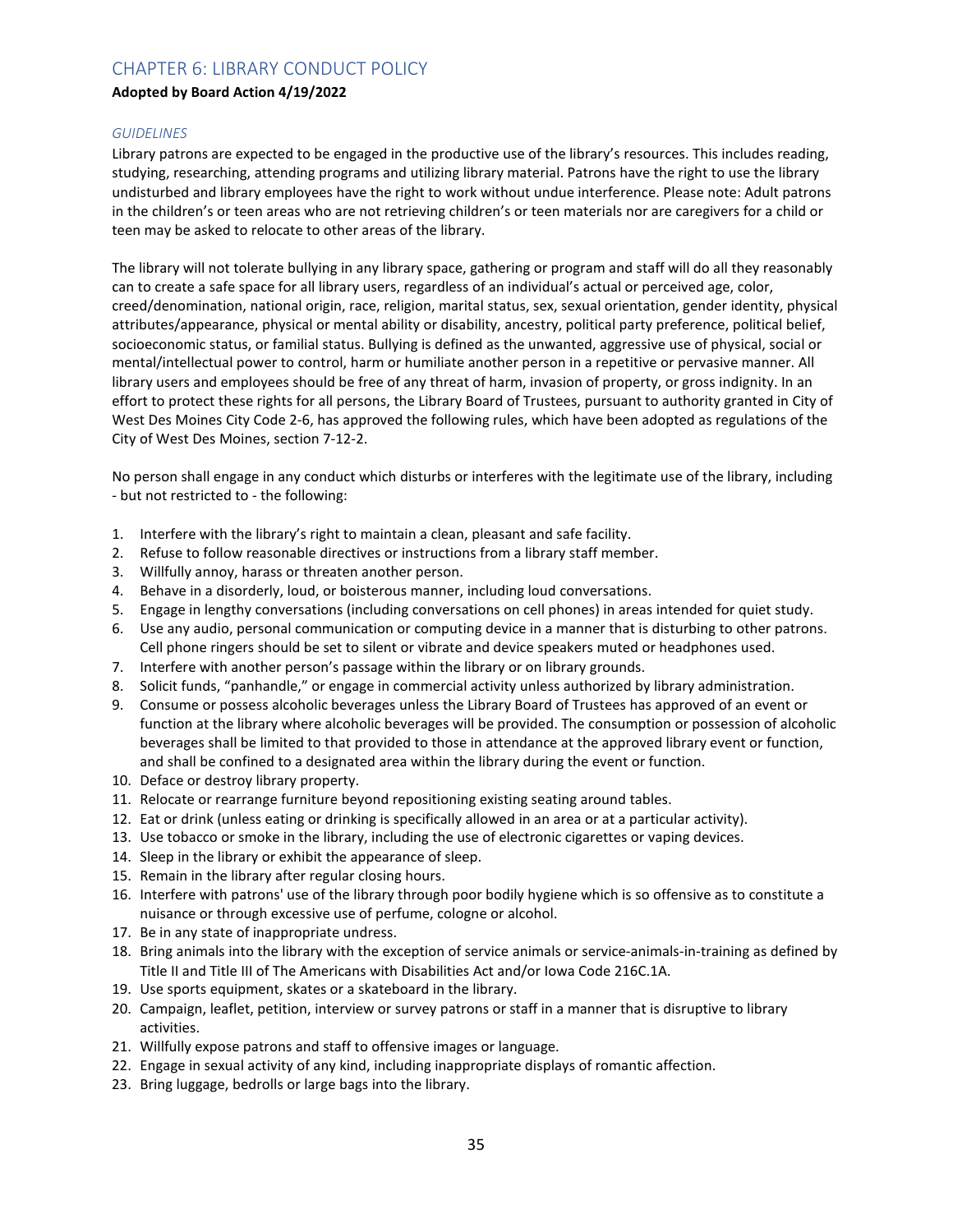- 24. Leave packages, backpacks or personal belongings unattended. Personal property must be within sight of the owner. The library assumes no responsibility for belongings left unattended. Large or possibly valuable belongings left on the premises after closing will be forwarded to West Des Moines Police.
- 25. Use bathrooms for unreasonable or unintended purposes such as bathing or laundering.

## *CONSEQUENCES*

Patrons violating any of the above policies will have the matter called to their attention once. Should the behavior continue, they will be asked to leave the library facility and grounds. Should they refuse to leave, library staff will contact the Director and the West Des Moines Police Department and the patron(s) will be escorted from the premises. A refusal to leave after being asked to leave by staff will be grounds for suspension of library privileges. For minors, a suspension of privileges will be accompanied by an attempt—by phone, email, or mail—to notify a parent or guardian. At the discretion of the Library Director or Head of Youth Services, an attempt may be made to contact the student and/or their caregiver via West Des Moines Community Schools.

## *MINOR VIOLATIONS*

Minor Violations are typically handled by library staff.

1st Offense = Warning/Leave building - suspension of library privileges for the current day

2nd Offense = 7-day suspension of library privileges and signed behavior agreement upon return

3rd Offense = 14-day suspension of library privileges and signed behavior agreement upon return

4th Offense = 30-day suspension of library privileges and signed behavior agreement upon return

## Examples of Minor Violations:

- Creating unreasonable noise or engaging in disorderly, loud, or boisterous behavior, using personal electronic equipment at a volume that disturbs others, or otherwise engaging in behavior that interferes with the rights of individuals to use library materials and services.
- Swearing or using foul or offensive language.
- Being in any state of inappropriate undress (examples: no shoes, no shirt, wearing a swimsuit without any additional covering).
- Bring animals into the library with the exception of service animals or service-animals-in-training as defined by Title II and Title III of The Americans with Disabilities Act and/or Iowa Code 216C.1A.
- Refusing to follow reasonable directives or instructions from library staff.
- Disruptive behavior including but not limited to: running, pushing, throwing things, play fighting, using furniture in ways other than intended.
- Inappropriate displays of affection.
- Intentionally entering non-public or locked areas unless accompanied by a staff member or with prior authorization.
- Entering or remaining on library premises after having been notified by library staff not to do so or when library privileges have been suspended. (Suspension periods shown will be added to a current suspension where applicable.)
- Statute of limitations for minor violations is for a 30-day period from the 1st offense.

## *MAJOR VIOLATIONS*

Major violations are typically handled by the Director and, if warranted, local law enforcement.

Examples of Major Violations:

- Possessing, selling, distributing, or consuming any alcoholic beverage, controlled substance, or tobacco product on library grounds (including electronic cigarettes or vaping devices).
- Fighting with or physically assaulting staff or other patrons.
- Improper use or destruction of property including but not limited to:
	- o Vandalism or destruction of library materials or facilities or the personal property of library patrons or staff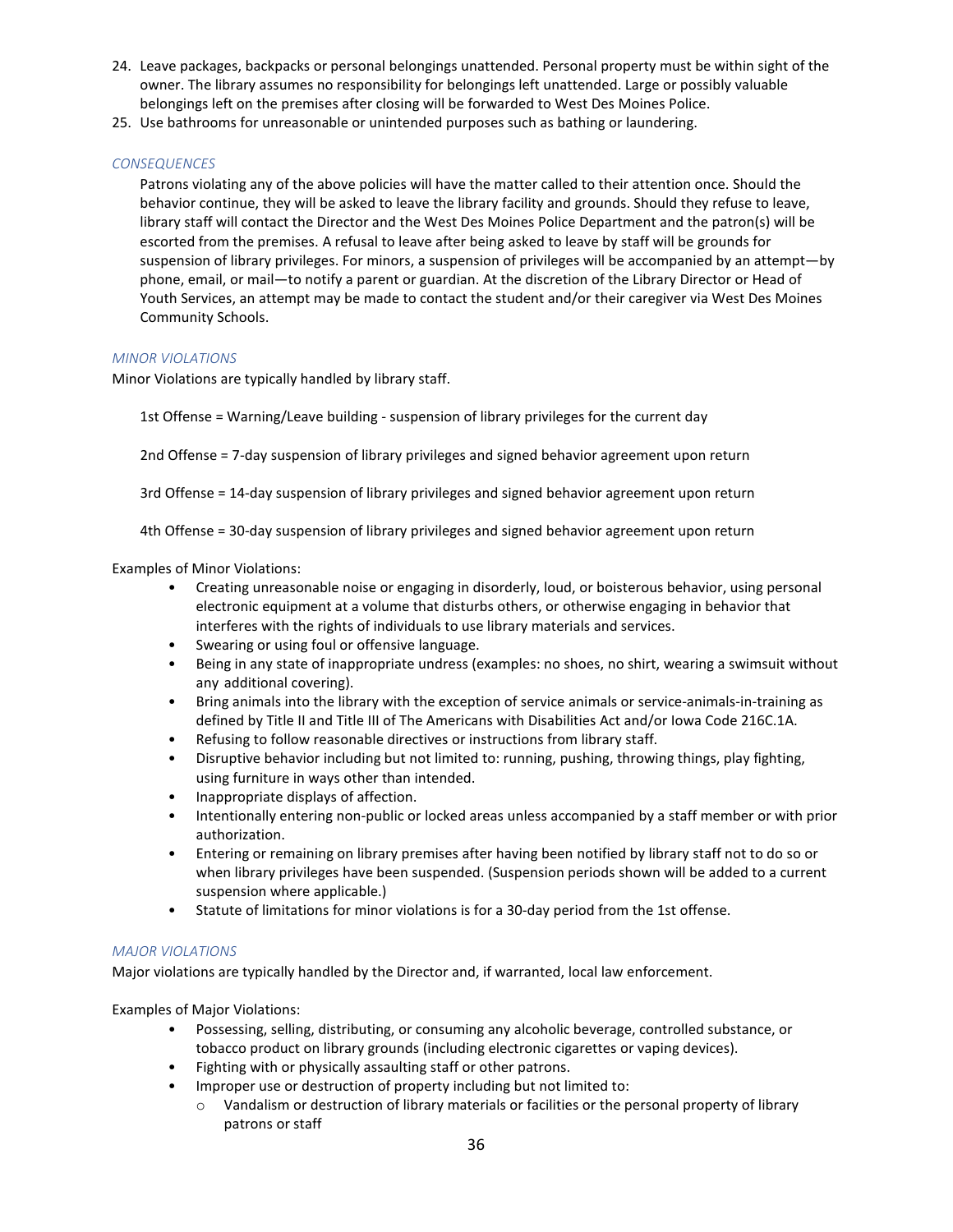- o Maliciously altering, deleting, damaging, or destroying any computer, peripheral, network, computer program, or data.
- Statute of limitations for major violations is for a 12-month period from the 1st offense.

## *APPEAL PROCEDURE*

Any patron whose library privileges are suspended for more than one day can appeal the suspension by:

- 1. Contacting the Library Director or other Library Administrator, in writing (via email or letter). The Library Director or designee will consult with staff, review the Incident Report and related documentation, and any written information provided by the patron. The patron may also schedule an appointment with the Library Director or designee to discuss the decision to suspend library privileges. After reviewing information and/or meeting with the patron, the suspension period may be terminated or shortened, or the suspension may remain in place. Library Administration may also require the patron to sign a Behavior Agreement before library privileges are reinstated. The patron will be informed of the Library Administration decision in the most expedient fashion—via telephone call, email, or mailed letter.
- 2. The patron may appeal the determination of the Library Administration to the Library Board of Trustees via a written notice of appeal within 10 days after receipt of the Library Administration determination. The notice of appeal shall be filed with both the Library Director and the Library Board of Trustees President. The Library Board of Trustees will hold a hearing to discuss the suspension at their next regularly scheduled meeting. A parent or guardian must accompany a minor (under the age of 18) to the hearing.
- 3. The Library Board of Trustees will hear the appeal and will vote to uphold or dismiss the suspension. Library Administration will notify the patron by letter of the decision of the Library Board of Trustees. The suspension will remain in effect until the Board's decision. The Library Board of Trustee's decision will be final.

## *UNATTENDED CHILDREN AND VULNERABLE ADULTS*

## **Adopted by Board Action 4/19/2022**

The Library Board of Trustees, Library Administration and staff are concerned for the safety and welfare of children and vulnerable adults who use the library unattended by a parent, guardian or caregiver. Library staff cannot provide babysitting, supervision, or childcare service for library patrons. Library staff cannot assume responsibility for unattended young people who are on library grounds after hours, nor can library staff extend open hours or remain in the building after hours with library patrons of any age. Staff members have no authorization to assume a guardian's role in these cases or to transport or assume custody of young library patrons.

It is the responsibility of parents, guardians and caregivers to:

- Stay at the library and provide direct, continuous supervision (in the same area of the library and within eyesight) of children younger than 10 years of age OR ensure that any caregivers with whom they leave their children are sufficiently responsible to provide care and are at least 14 years of age. Children between the ages of 7 and 10 may attend library programs without a caregiver but the caregiver is expected to remain in the building and join the child immediately following the program. Caregivers are also expected to remain immediately reachable should an issue arise during any library programs.
- Ensure that vulnerable adults receive the care and supervision they require to be safe and healthy while visiting the library.
- Encourage positive behavior of any patron in their care while in the library.
- Cooperate with library staff if any patron in their care are disruptive or if they interfere with or endanger others.
- Provide a means of transportation away from the library by the time the library closes.

The Library Board respects the rights and privacy of all library patrons. Library staff will only intervene if children are left unattended and problems of safety, disruptive behavior, or well-being occurs.

If a child or vulnerable adult is left unattended, is disruptive, or needs supervision, staff will locate the person responsible for them and review expectations for supervision and conduct. If staff cannot locate the caregiver in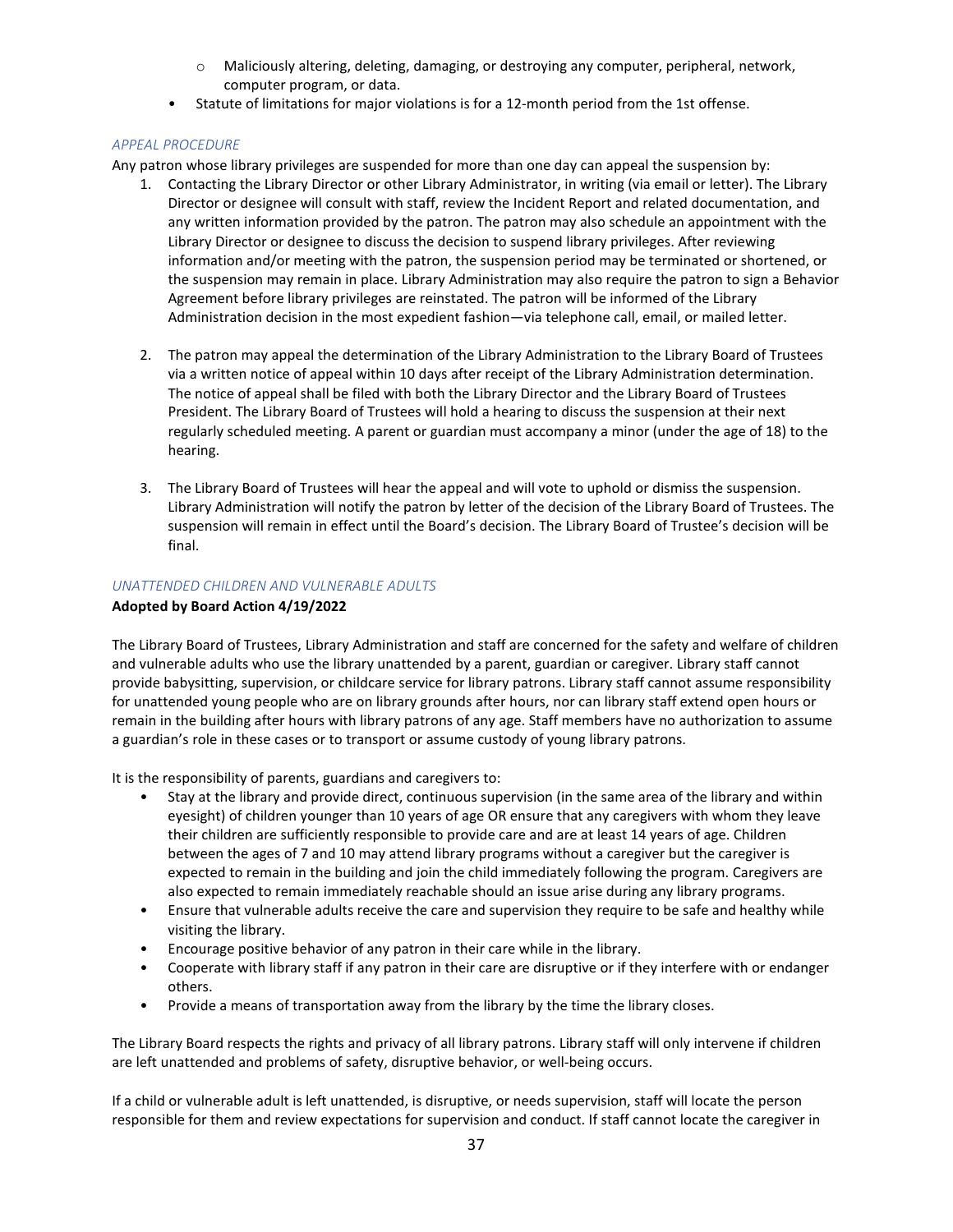the building, police will be called to assume responsibility for the child or vulnerable adult. If a child or vulnerable adult is left unattended when the library is closing, staff will contact police to assume responsibility for them. If a child or vulnerable adult is repeatedly left unattended by their caregiver, the caregiver may be issued a Notice of Suspension of Library Privileges, as outlined in the Library Conduct Policy. If a child or vulnerable adult is repeatedly in the library without a caregiver, staff may forgo calling a parent or guardian and immediately contact the police.

## *COMPUTER AND INTERNET USE POLICY*

## **Adopted by Board Action 4/19/2022**

The Internet is an unregulated global computer network. The West Des Moines Public Library provides public access to the Internet to augment the community's educational resources. The West Des Moines Public Library cannot guarantee the accuracy and/or authenticity of information discovered through this resource. Patrons who find information or subject matter that is erroneous, out-of-date, illegal, offensive, and/or controversial should contact the original producer or distributor of that work directly. Library users of the Internet should be aware of the following:

- The West Des Moines Public Library holds the position that only parents and legal guardians have the right and the responsibility – to monitor and control their own minor children's access to the Internet and to information obtained from the Internet.
- The West Des Moines Public Library cannot guarantee confidentiality over the Internet. Patrons entering personal information (credit card numbers, social security numbers, etc.) do so at their own risk.
- The West Des Moines Public Library complies with the United States Copyright Law, and all other federal, state and local laws relating to the use of the Internet and other electronic media.
- The West Des Moines Public Library is not responsible for work or information lost due to computer or system malfunction.

Anyone using our Internet service - including via wireless - is subject to the Library's Computer and Internet Use Policy and the Library's Conduct Policy.

Rules and Guidelines for Public Computer Station Use

- Stations are available on a walk-in basis. Time limit on these stations is one (1) hour if another person is waiting.
- Patrons wanting to use the computer stations must sign-in using our Envisionware sign-in system. To sign on to Envisionware, patrons will use their library card numbers and PINs. Staff members will help patrons who do not have or do not recall their PINs. If a patron has forgotten or is not eligible for a library card, the patron may obtain a guest pass. Patrons may not misuse the sign-in process to gain additional periods of usage.
- No more than 2 people may use a computer station at once, except for adults with small children.
- Children 10 years of age or younger must be accompanied by an adult.
- Patrons are expected to be knowledgeable in basic computer operations. Library staff cannot always offer individualized instruction.
- Patrons may download information to their own external drives, while assuming all liability for computer virus or malware exposure that might occur.
- Printing is allowed, currently for 20 cents per page for b/w or 50 cents per page for color printing. Payments for printing will be handled through the Envisionware system, either with staff or via self-service stations. To reduce cost, patrons are encouraged to only print out what they need.
- Regulation of the Public Computer Stations is at the discretion of the library staff.

## Wireless Internet Use

The WDM Public Library is pleased to provide wireless ("Wi-Fi") access for our patrons to our Internet service. If you bring your own laptop computer or other Wi-Fi capable device into the library to use, you will need the following:

- Wireless capability
- Ability to configure laptop to use the library's public Wi-Fi connection
- Charged battery (many electrical outlets are available, but not in every seating area)
- Audio/Video users should bring headphones. Headphones or earbuds may be available at the Youth Services or Adult Services desks.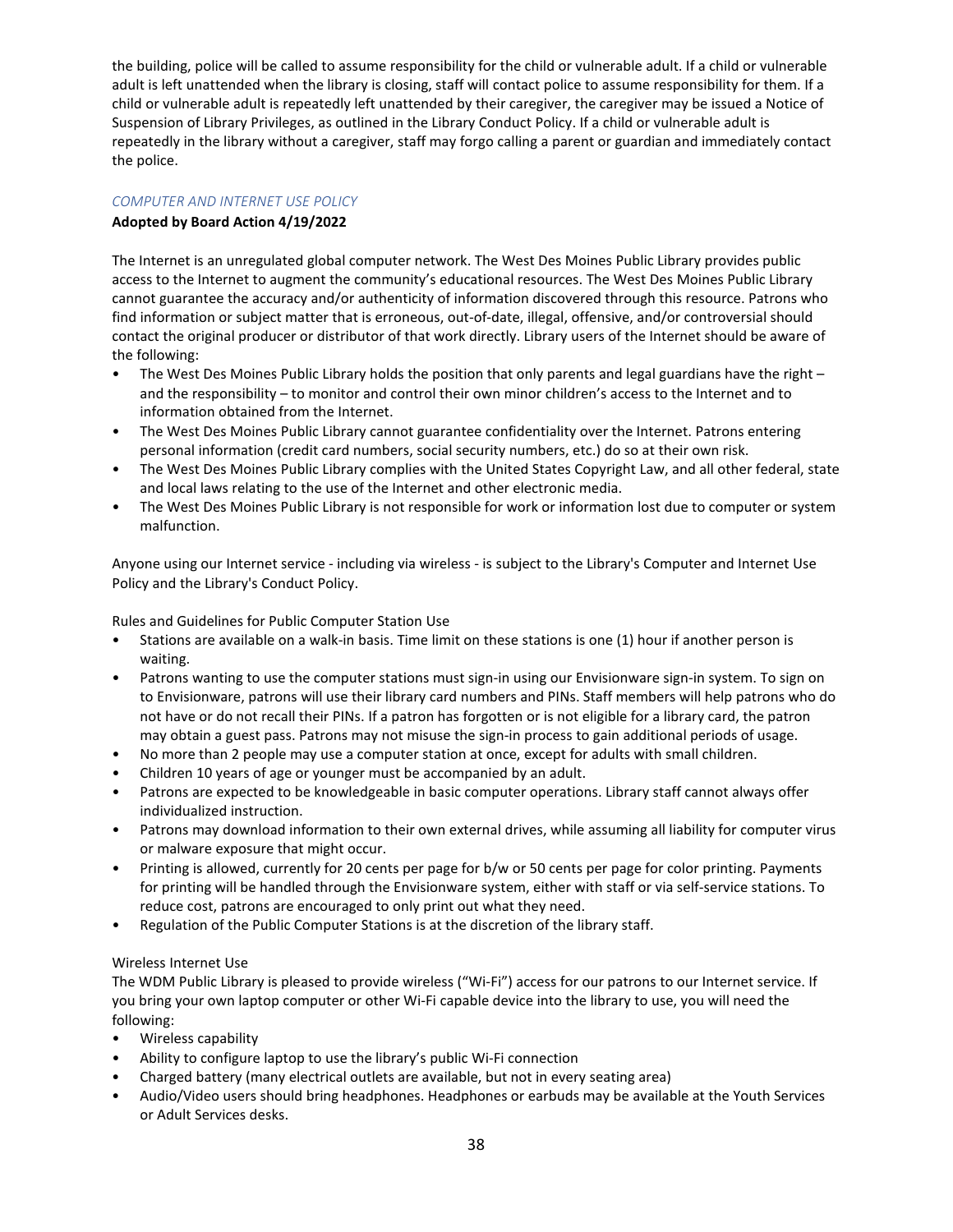- Library staff members generally do not assist customers with their devices or their configuration. Library staff cannot accept the liability for handling non-library equipment.
- Wireless Printing is available through our Envisionware print management system. The service is web-based and can be accessed through the library's website.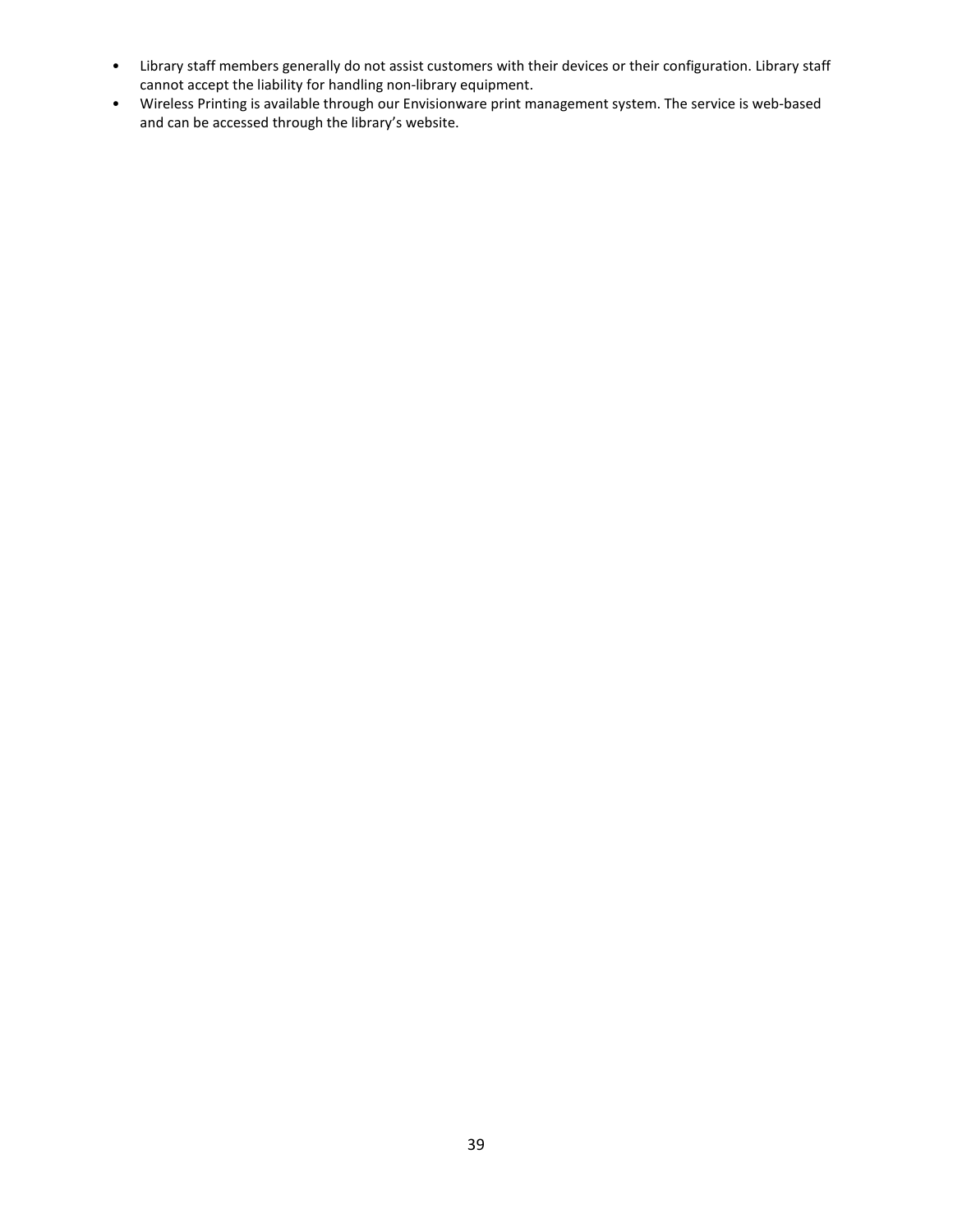# CHAPTER 7: GIFT POLICY

# **Adopted by Board Action 4/19/2022 The Friends Foundation adopted this policy on 8/25/09**

## *GUIDELINES*

Additional financial support is necessary to provide the extra amenities and services that create an outstanding educational center. This support will come from well-intentioned, visionary individuals, organizations and entities. Many have already set examples in this regard and to those persons, and to similar leaders in the future, the library and the many citizens who depend on it express their heartfelt appreciation.

All gifts shall be subject to a written gift agreement entered into by the donor, or the donor's representative, and the Library Board and/or Friends Foundation Board, as appropriate. All gifts are also subject to review and approval by qualified consultants if such professionals are engaged by either Board; expenses incurred in such review and approval shall be paid by the Library Board of Trustees and/or the Friends Foundation Board. The library's Friends Foundation is the organization that has been charged with increasing the library's private funding and endowment.

Gifts include:

- outright gifts and transfers,
- gifts by will or trust,
- gifts of life insurance and retirement plan bequests, including gifts from 401K and IRA accounts,
- other forms as may be suggested, upon approval of Library Board of Trustees.

Gifts can be:

- cash,
- publicly traded securities,
- real estate,
- tangible personal property, as well as other recognized gifts.

Gifts received to honor or memorialize – which are expected to be promptly utilized – shall be retained and expended by the Library Board of Trustees in accordance with the donor's or honoree's directions.

Gifts of membership and/or to the endowment, whether restricted or not, shall be presented as gifts to the Friends Foundation and shall be received, invested and applied in accordance with the direction received from the donor or the donor's representative, and, in the absence of such, then in the discretion of the Friends Foundation Board.

All gifts are accepted with the understanding that the library and/or the Friends Foundation retain unconditional ownership, including the right to sell or otherwise liquidate any gift. This also includes, but is not limited to, the right to make final decisions on the use and disposition of any gift and to determine its condition of display, housing and access, and the right to change any restriction that is inappropriate or no longer applicable.

Neither the Library Board of Trustees nor the Friends Foundation Board will attempt to appraise or assign a value to any gift, but will provide whatever information is required of a charitable organization under applicable provisions of the Internal Revenue Code.

Items (such as books, magazines and videos) donated to the library are addressed in the library's Collection Development Policy. Art works (such as paintings, sculpture, murals and engravings) are addressed in the library's Art Policy.

#### *RECOGNITION*

The knowledge that the library has benefitted from a gift should be shared with the community.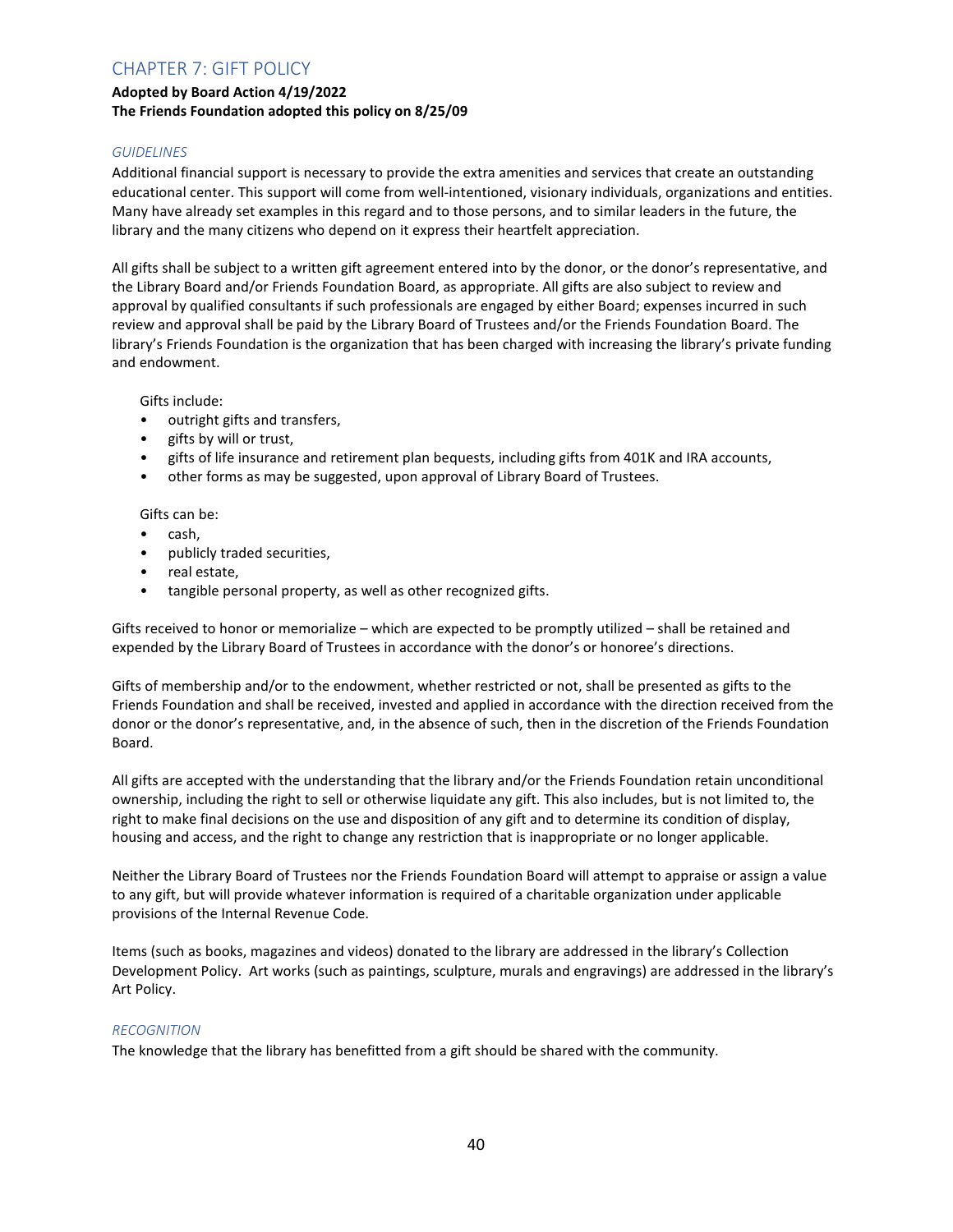Donor recognition may include the naming of specific funds, programs, facilities, spaces and fixtures associated with the library. Donors who desire to remain anonymous will indicate this preference on their pledge forms or gift transfer documents.

The Library Board of Trustees, in consultation with library staff, the Friends Foundation, and relevant design personnel, will be responsible for determining the manner in which donations and individuals are recognized. This includes signage, location of plaques, press releases, etc.

### *NAMING*

Naming provides a unique opportunity for the library to honor the contributions that individuals, organizations and other entities have made. These contributions may be from exceptional giving and/or from efforts made on the library's behalf.

The naming of library facilities, property, collections and service areas is the responsibility of the Library Board of Trustees. A library room, collection, amenity, service or activity may be named directly after a benefactor, or it may retain or be given a functional title following which the benefactor will be recorded as its sponsor.

#### NAMING OF LIBRARY PROPERTY AND SERVICES

A proposal for naming a part of the library will normally be considered when that individual, organization or entity:

- Has given extraordinarily distinguished service to the library that merits recognition;
- Is a major benefactor who contributes a minimum of 51% of the value of the designated part of the library to be named (as determined by the square footage costs of the specific area of interest, plus the cost of equipment and collections for that area).

Proposals for naming should be submitted to the Library Director and should contain specific information in support thereof. Any such proposal will be forwarded, along with the Library Director's recommendation, to the Library Board of Trustees for further actions. All contract documents must be finalized before the library issues final approval for a naming opportunity.

In the event that the named property or service is significantly reduced or eliminated, the Library Board of Trustees will select another activity of similar value and continue using the name.

#### NAMING OF ENDOWED FUNDS

Named Endowment Funds are intended to ensure that important library activities can be sustained into the future.

These named funds will be established in perpetuity with the income used for the annual operation of the designated activity. The principal will remain intact.

The amount of funding necessary to establish a named endowment will be determined by the Friends Foundation as a part of its overall fundraising strategy. Those interested in establishing such a fund should contact the Library Director to discuss options.

Fifty-one percent of the minimum amount must be physically secured by the library before the Library Director recommends the establishment of the named Endowment Fund. The remainder must be pledged and received within five years.

In the event that the agreed upon amount is not achieved within five years, the Library Director may recommend to the Library Board of Trustees that the named Endowment Fund be dissolved and the funds be commingled with other library gift monies.

#### DEFERRED GIFTS WITH NAMING RIGHTS

Establishing a legacy at the library provides an opportunity to have a lasting tribute to an extraordinary individual.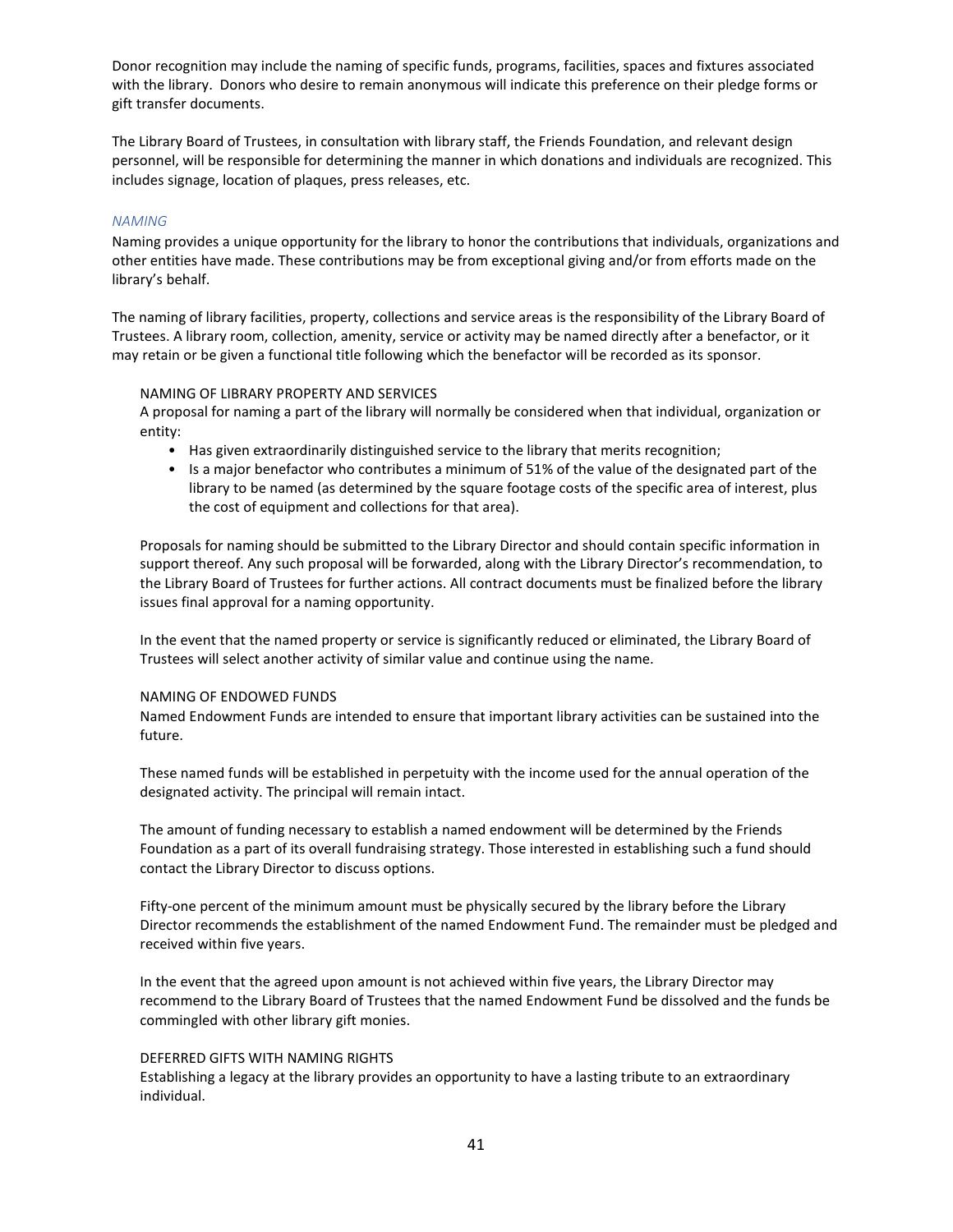Deferred gifts are those gifts that are committed for library use in the present but are received by the library in the future.

Naming rights may be negotiated and reserved for the donor, but naming will occur when the deferred gift has been received.

Deferred gift assets become available for investment by the library when a donor transfers cash or assets to the library and obtains, in exchange, a life income based on the value of donated assets. The forms in which gifts may currently be established include, but are not limited to:

- Charitable gift annuity (no trust)
- Charitable remainder unitrust
- Charitable remainder annuity trust; pooled income fund (pooled trust)
- Charitable lead trust

Each deferred gift plan will have a mutually signed agreement that specifies the type of plan, amount of the income payments, purpose and use of the deferred gift.

Persons interested in developing this type of gift are encouraged to contact the Library Director to discuss their options. Deferred Gifts will generally involve gifts to the endowment fund and shall be presented as gifts to the Friends Foundation. All plans for Deferred Gifts shall contain a written statement of intent with full details of the gift. The Library Director shall submit his/her recommendation to the Library Board of Trustees and the Friends Foundation for final acceptance. Once a deferred gift has received formal acceptance by the Library Board of Trustees and the Friends Foundation, the gift will be considered as irrevocable.

## GENERAL NAMING GUIDELINES

To ensure the appropriateness of the honor, the library will adhere to the following guidelines to make decisions on the merits of each opportunity with regard to naming.

- Unless the Library Director determines otherwise, a name may be used only once.
- When a major building project is to be undertaken a naming plan may be proposed for various rooms, or parts of the building and its environs. Such a plan will require a recommendation from the Library Director as a part of consideration by the Library Board of Trustees.
- All requests for naming shall be submitted to the Library Board of Trustees in writing. The request shall contain justification compliant with the criteria and objectives outlined in this policy. The Library Board of Trustees will review and research each submission on its individual merits.
- No publicity shall be given the recommendation for naming until it is approved by the Library Board of Trustees.
- Upon approval of the naming by the Library Board of Trustees, an appropriate dedication ceremony may be planned and conducted.

## SPECIAL CONSIDERATIONS

- Any request to rename, add or remove a name within the library should include documentation pertaining to the original approval and subsequent name change proposal.
- In the event that the flow of funds agreed to constitute a naming opportunity ceases before the agreed time, the Library Director may recommend to the Library Board of Trustees that the use of the benefactor's name be discontinued.
- In the event that donor names must be removed for new construction, or in the event the library is destroyed by natural disaster and is rebuilt to be used for its original purpose, recognition shall be replaced per the original agreement.
- In the event the building is drastically altered through construction, the Library Board of Trustees shall reserve the right to add/alter gift recognition, including the naming of library property and services. Any donor plaques displaced as a result of this will be rededicated in an alternative location of similar value and importance.
- If an individual or organization, after which a room has been named, comes into disrepute at the library or in the community at large the Library Director may recommend to the Library Board of Trustees that the use of the name be discontinued.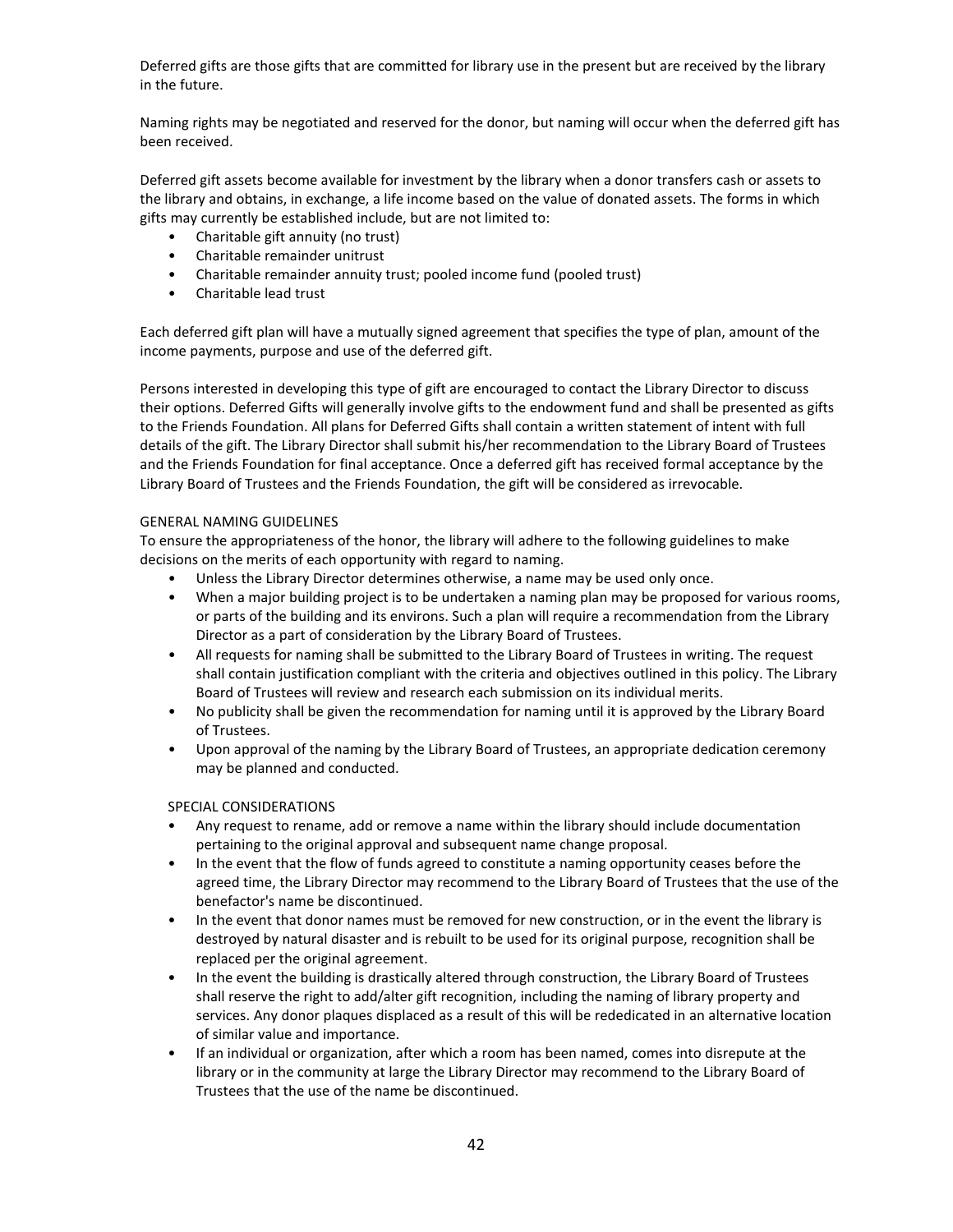# CHAPTER 8: SPONSORSHIP AND PARTNERSHIP POLICY

## **Adopted by Board Action 4/19/2022**

The West Des Moines Public Library welcomes the support of institutions, businesses, nonprofit organizations and community groups to enhance or improve library activities, services, events and programs through the establishment of sponsorships or collaborative partnerships. These relationships serve as a means to pool resources and to advance the library's vision, mission and strategic plan.

The library will only enter into sponsorships and collaborative partnerships determined to be in the best interest of the library. Sponsorships and collaborative partnerships will be subject to the approval of the Director or his or her designee and, if of sufficient import, the Library Board of Trustees will be consulted.

Agreements between the library and its sponsors and partners must be beneficial to all parties. In particular, these relationships should further the library's goals in one or more of the following ways:

- Increase library visibility in the community;
- Support regular or special library activities, services, events and programs;
- Enhance or create ways to respond to identified community needs.

## Definitions

#### Sponsor

A sponsor is an institution, business, nonprofit organization, community group or individual who contributes funds or products or services of a defined value to the library in support of an activity, service, event or program.

## Sponsorship

A sponsorship is a mutually beneficial exchange between the library and a sponsor, whereby the sponsor contributes funds, products or services of a defined value to the library and in turn, receives recognition, acknowledgement or other promotional considerations, including mention(s) in library publications and social media. Sponsors will be provided with a level of recognition commensurate with their contribution. A sponsorship of a substantial value requires a Letter of Agreement between the library and the sponsor, with possible review by the Library Board of Trustees.

Sponsorships do not imply library endorsement of the sponsor or its products or services. The sponsor is responsible for its own determination of deductibility and gift valuation for tax purposes.

A sponsorship differs from a philanthropic gift or donation in that a philanthropic gift or donation is a contribution of cash and/or products or services without expectation or requirement of a reciprocal benefit.

#### Collaborative Partner

A collaborative partner is an institution, business, nonprofit organization or community group that collaborates with the library to provide and/or promote information, activities, services, events and programs to the public in ways that are mutually beneficial and without the contribution of funds, products or services of a defined value to the library. Collaborative partners will be provided with a level of recognition commensurate with their level of collaboration.

#### Collaborative Partnership

A collaborative partnership is a relationship between the library and an institution, business, nonprofit organization or community group that involves working together in an effort to provide and/or promote activities, services, events and programs to the public in ways that are mutually beneficial and without the partner's contribution of money or products or services of a defined value.

#### West Des Moines Public Library Friends Foundation

The Friends Foundation works in cooperation with the library to provide valuable support and assistance throughout the library. Members of the Friends are volunteers who work to raise funds for and increase awareness of the library by advocating and supporting the library's activities, services, events and programs. Because the Friends group and Foundation were established solely to support the library and enjoy a special relationship with the library, they are not required to endorse a Letter of Agreement with the library.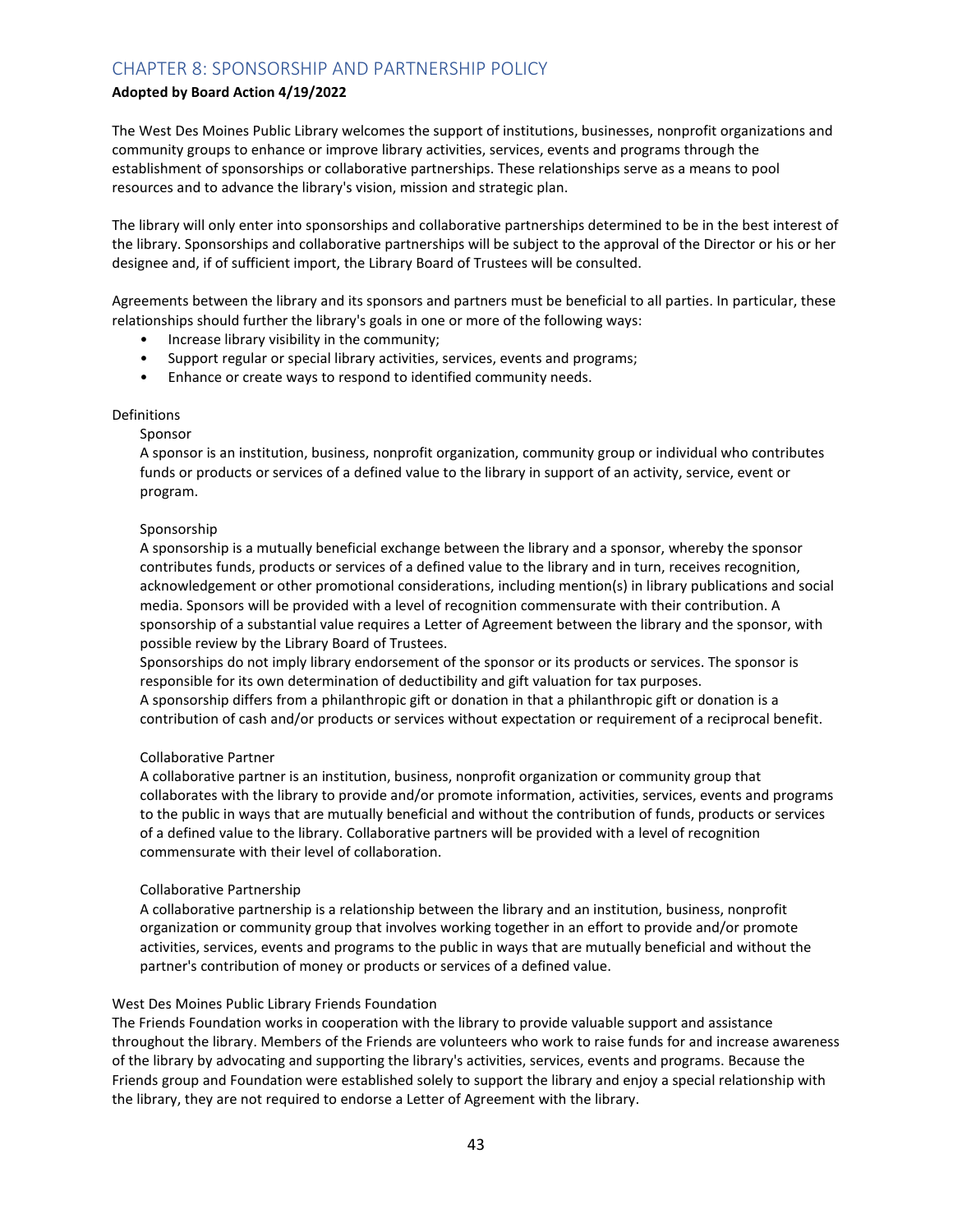## Requests Made of the Library

Requests from institutions, businesses, nonprofit organizations or community groups seeking a sponsor or partner relationship with the library for a non-library activity, service, event or program are subject to the approval of the Director, the Director's designee and/or the Library Board of Trustees, depending on level of commitment or cost.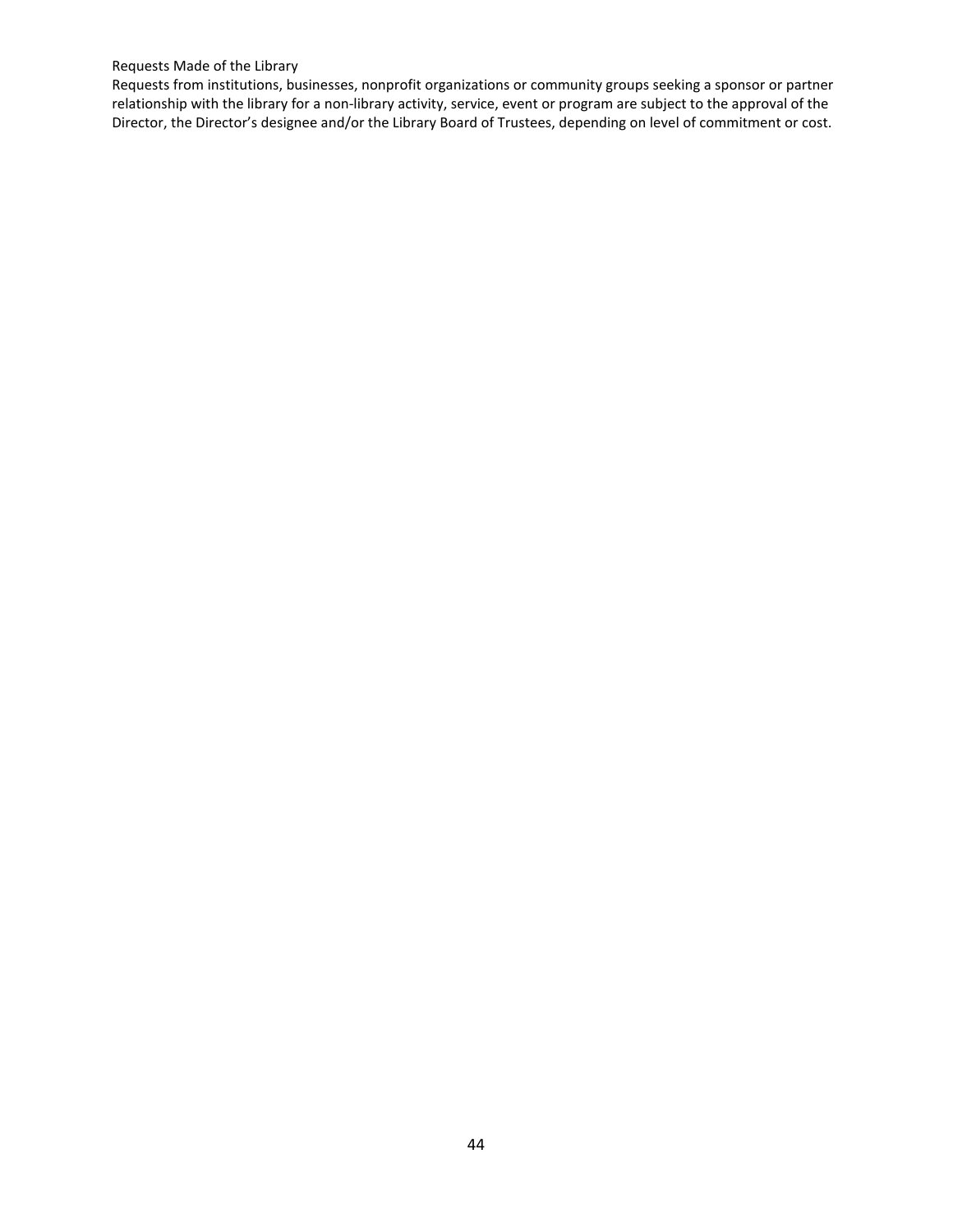# APPENDIX A: THE FREEDOM TO READ

### **Reviewed by Library Board 4/19/2022**

The freedom to read is essential to our democracy. It is continuously under attack. Private groups and public authorities in various parts of the country are working to remove or limit access to reading materials, to censor content in schools, to label "controversial" views, to distribute lists of "objectionable" books or authors, and to purge libraries. These actions apparently rise from a view that our national tradition of free expression is no longer valid; that censorship and suppression are needed to counter threats to safety or national security, as well as to avoid the subversion of politics and the corruption of morals. We, as individuals devoted to reading and as librarians and publishers responsible for disseminating ideas, wish to assert the public interest in the preservation of the freedom to read.

Most attempts at suppression rest on a denial of the fundamental premise of democracy: that the ordinary individual, by exercising critical judgment, will select the good and reject the bad. We trust Americans to recognize propaganda and misinformation, and to make their own decisions about what they read and believe. We do not believe they are prepared to sacrifice their heritage of a free press in order to be "protected" against what others think may be bad for them. We believe they still favor free enterprise in ideas and expression.

These efforts at suppression are related to a larger pattern of pressures being brought against education, the press, art and images, films, broadcast media, and the Internet. The problem is not only one of actual censorship. The shadow of fear cast by these pressures leads, we suspect, to an even larger voluntary curtailment of expression by those who seek to avoid controversy or unwelcome scrutiny by government officials.

Such pressure toward conformity is perhaps natural to a time of accelerated change. And yet suppression is never more dangerous than in such a time of social tension. Freedom has given the United States the elasticity to endure strain. Freedom keeps open the path of novel and creative solutions, and enables change to come by choice. Every silencing of a heresy, every enforcement of an orthodoxy, diminishes the toughness and resilience of our society and leaves it the less able to deal with controversy and difference.

Now as always in our history, reading is among our greatest freedoms. The freedom to read and write is almost the only means for making generally available ideas or manners of expression that can initially command only a small audience. The written word is the natural medium for the new idea and the untried voice from which come the original contributions to social growth. It is essential to the extended discussion that serious thought requires, and to the accumulation of knowledge and ideas into organized collections.

We believe that free communication is essential to the preservation of a free society and a creative culture. We believe that these pressures toward conformity present the danger of limiting the range and variety of inquiry and expression on which our democracy and our culture depend. We believe that every American community must jealously guard the freedom to publish and to circulate, in order to preserve its own freedom to read. We believe that publishers and librarians have a profound responsibility to give validity to that freedom to read by making it possible for the readers to choose freely from a variety of offerings.

The freedom to read is guaranteed by the Constitution. Those with faith in free people will stand firm on these constitutional guarantees of essential rights and will exercise the responsibilities that accompany these rights.

#### We therefore affirm these propositions:

It is in the public interest for publishers and librarians to make available the widest diversity of views and expressions, including those that are unorthodox, unpopular, or considered dangerous by the majority. Creative thought is by definition new, and what is new is different. The bearer of every new thought is a rebel until that idea is refined and tested. Totalitarian systems attempt to maintain themselves in power by the ruthless suppression of any concept that challenges the established orthodoxy. The power of a democratic system to adapt to change is vastly strengthened by the freedom of its citizens to choose widely from among conflicting opinions offered freely to them. To stifle every nonconformist idea at birth would mark the end of the democratic process. Furthermore, only through the constant activity of weighing and selecting can the democratic mind attain the strength demanded by times like these. We need to know not only what we believe but why we believe it.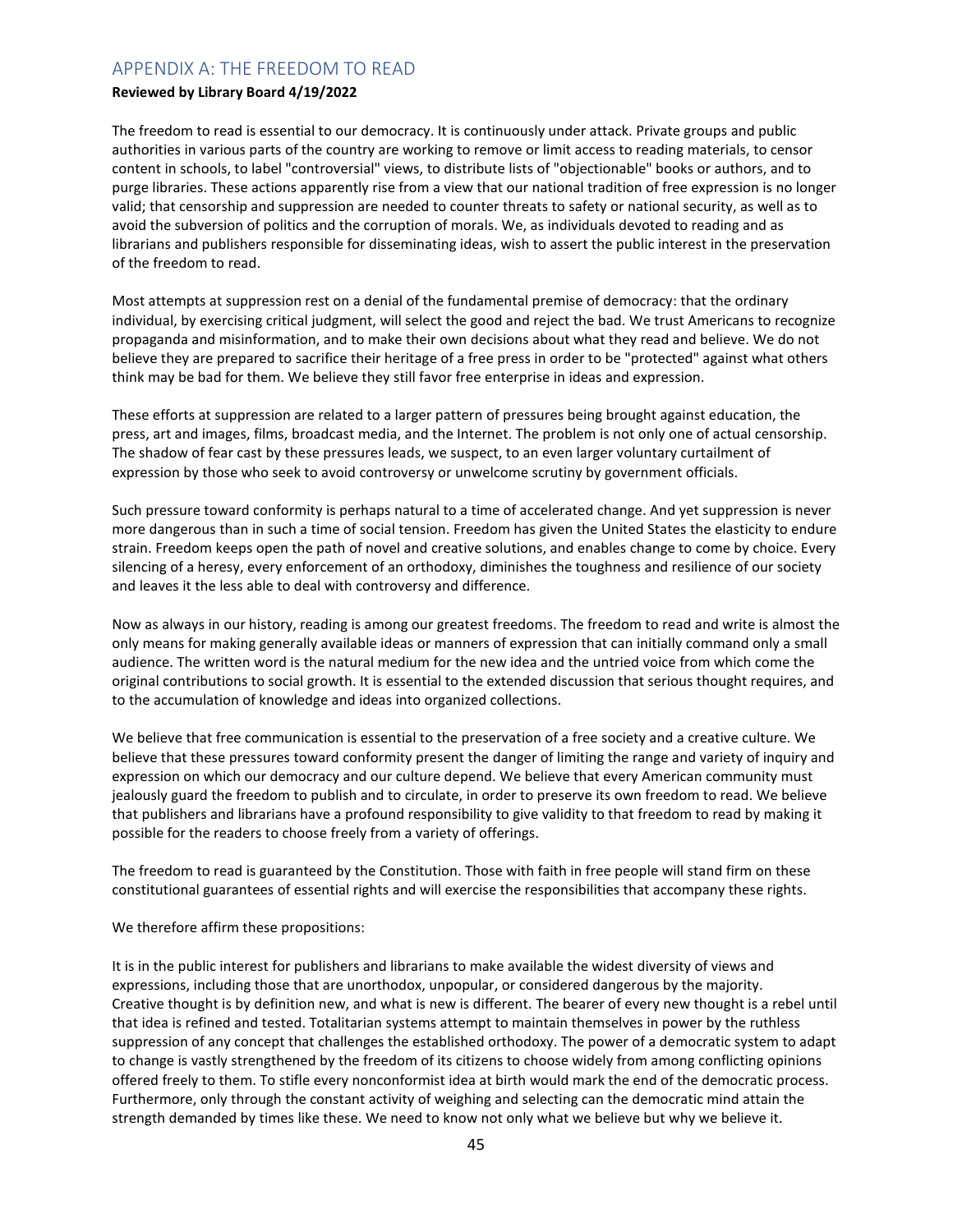Publishers, librarians, and booksellers do not need to endorse every idea or presentation they make available. It would conflict with the public interest for them to establish their own political, moral, or aesthetic views as a standard for determining what should be published or circulated.

Publishers and librarians serve the educational process by helping to make available knowledge and ideas required for the growth of the mind and the increase of learning. They do not foster education by imposing as mentors the patterns of their own thought. The people should have the freedom to read and consider a broader range of ideas than those that may be held by any single librarian or publisher or government or church. It is wrong that what one can read should be confined to what another thinks proper.

It is contrary to the public interest for publishers or librarians to bar access to writings on the basis of the personal history or political affiliations of the author.

No art or literature can flourish if it is to be measured by the political views or private lives of its creators. No society of free people can flourish that draws up lists of writers to whom it will not listen, whatever they may have to say.

There is no place in our society for efforts to coerce the taste of others, to confine adults to the reading matter deemed suitable for adolescents, or to inhibit the efforts of writers to achieve artistic expression. To some, much of modern expression is shocking. But is not much of life itself shocking? We cut off literature at the source if we prevent writers from dealing with the stuff of life. Parents and teachers have a responsibility to prepare the young to meet the diversity of experiences in life to which they will be exposed, as they have a responsibility to help them learn to think critically for themselves. These are affirmative responsibilities, not to be discharged simply by preventing them from reading works for which they are not yet prepared. In these matters values differ, and values cannot be legislated; nor can machinery be devised that will suit the demands of one group without limiting the freedom of others.

It is not in the public interest to force a reader to accept the prejudgment of a label characterizing any expression or its author as subversive or dangerous.

The ideal of labeling presupposes the existence of individuals or groups with wisdom to determine by authority what is good or bad for others. It presupposes that individuals must be directed in making up their minds about the ideas they examine. But Americans do not need others to do their thinking for them.

It is the responsibility of publishers and librarians, as guardians of the people's freedom to read, to contest encroachments upon that freedom by individuals or groups seeking to impose their own standards or tastes upon the community at large; and by the government whenever it seeks to reduce or deny public access to public information.

It is inevitable in the give and take of the democratic process that the political, the moral, or the aesthetic concepts of an individual or group will occasionally collide with those of another individual or group. In a free society individuals are free to determine for themselves what they wish to read, and each group is free to determine what it will recommend to its freely associated members. But no group has the right to take the law into its own hands, and to impose its own concept of politics or morality upon other members of a democratic society. Freedom is no freedom if it is accorded only to the accepted and the inoffensive. Further, democratic societies are more safe, free, and creative when the free flow of public information is not restricted by governmental prerogative or selfcensorship.

It is the responsibility of publishers and librarians to give full meaning to the freedom to read by providing books that enrich the quality and diversity of thought and expression. By the exercise of this affirmative responsibility, they can demonstrate that the answer to a "bad" book is a good one, the answer to a "bad" idea is a good one. The freedom to read is of little consequence when the reader cannot obtain matter fit for that reader's purpose. What is needed is not only the absence of restraint, but the positive provision of opportunity for the people to read the best that has been thought and said. Books are the major channel by which the intellectual inheritance is handed down, and the principal means of its testing and growth. The defense of the freedom to read requires of all publishers and librarians the utmost of their faculties, and deserves of all Americans the fullest of their support.

We state these propositions neither lightly nor as easy generalizations. We here stake out a lofty claim for the value of the written word. We do so because we believe that it is possessed of enormous variety and usefulness,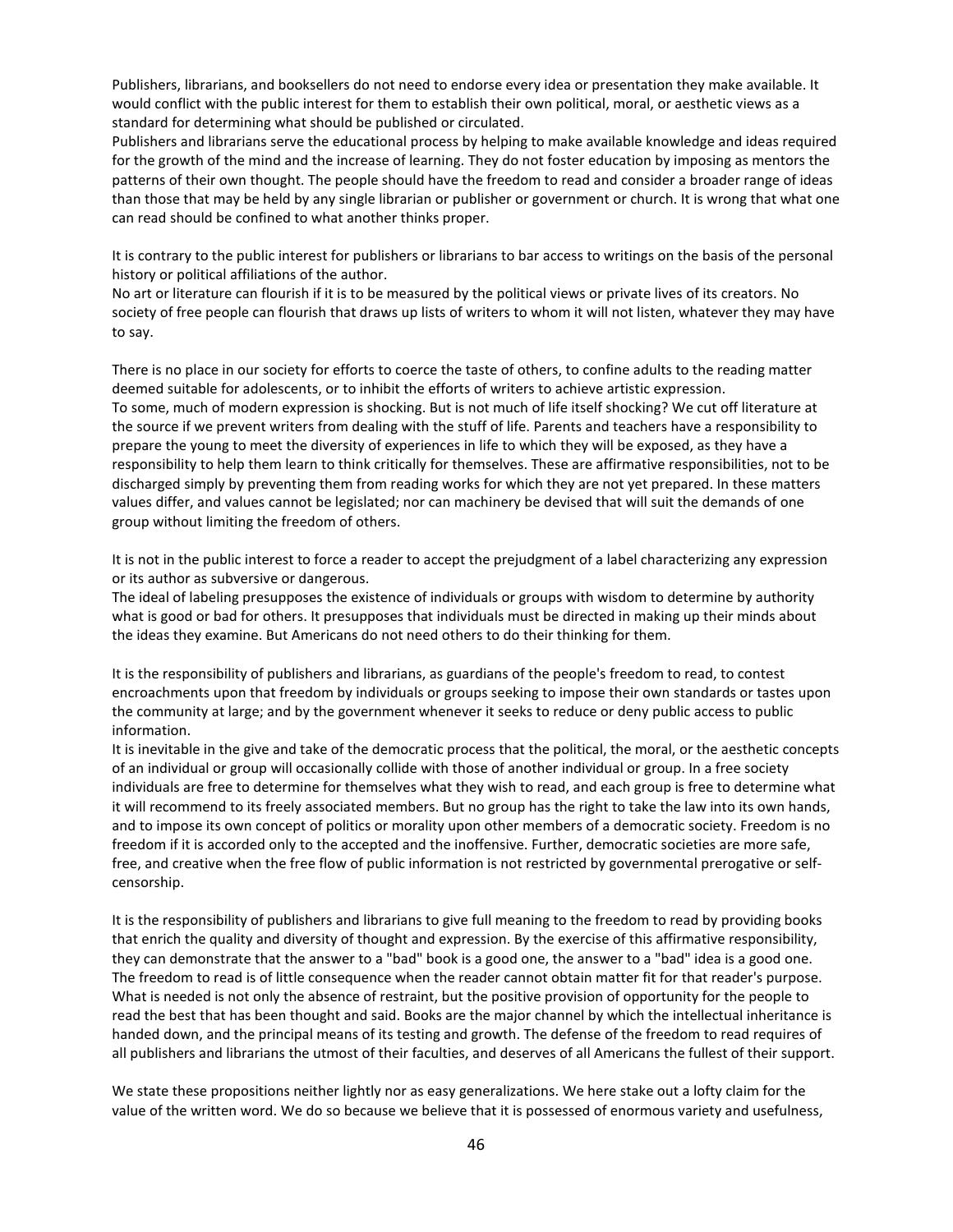worthy of cherishing and keeping free. We realize that the application of these propositions may mean the dissemination of ideas and manners of expression that are repugnant to many persons. We do not state these propositions in the comfortable belief that what people read is unimportant. We believe rather that what people read is deeply important; that ideas can be dangerous; but that the suppression of ideas is fatal to a democratic society. Freedom itself is a dangerous way of life, but it is ours.

This statement was originally issued in May of 1953 by the Westchester Conference of the American Library Association and the American Book Publishers Council, which in 1970 consolidated with the American Educational Publishers Institute to become the Association of American Publishers.

Adopted June 25, 1953, by the ALA Council and the AAP Freedom to Read Committee; amended January 28, 1972; January 16, 1991; July 12, 2000; June 30, 2004.

A Joint Statement by: American Library Association Association of American Publishers

Subsequently endorsed by: American Booksellers for Free Expression The Association of American University Presses The Children's Book Council Freedom to Read Foundation National Association of College Stores National Coalition Against Censorship National Council of Teachers of English The Thomas Jefferson Center for the Protection of Free Expression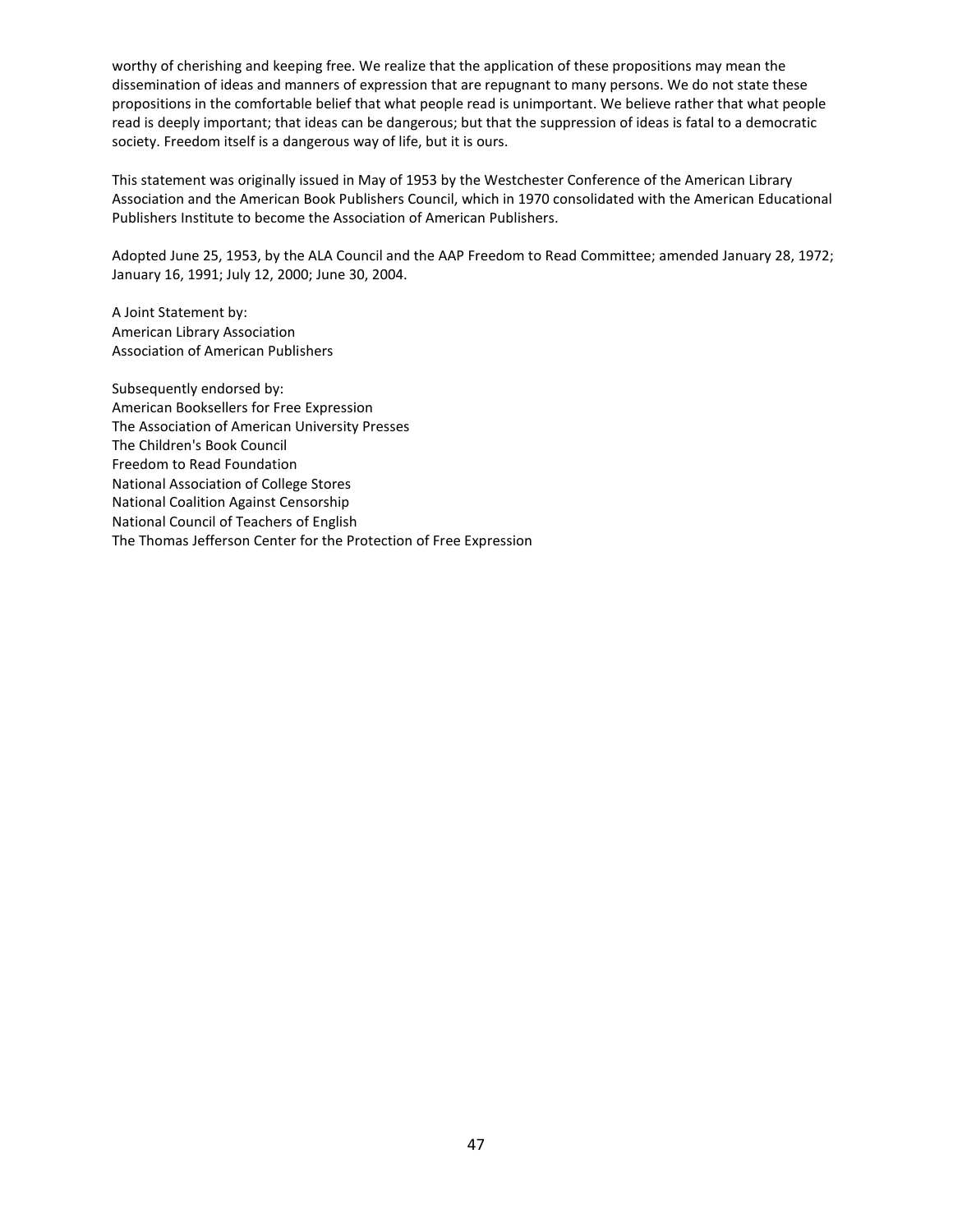# APPENDIX B: LIBRARY BILL OF RIGHTS

# **Reviewed by Library Board 4/19/2022**

The American Library Association affirms that all libraries are forums for information and ideas, and that the following basic policies should guide their services.

I. Books and other library resources should be provided for the interest, information, and enlightenment of all people of the community the library serves. Materials should not be excluded because of the origin, background, or views of those contributing to their creation.

II. Libraries should provide materials and information presenting all points of view on current and historical issues. Materials should not be proscribed or removed because of partisan or doctrinal disapproval.

III. Libraries should challenge censorship in the fulfillment of their responsibility to provide information and enlightenment.

IV. Libraries should cooperate with all persons and groups concerned with resisting abridgment of free expression and free access to ideas.

V. A person's right to use a library should not be denied or abridged because of origin, age, background, or views.

VI. Libraries which make exhibit spaces and meeting rooms available to the public they serve should make such facilities available on an equitable basis, regardless of the beliefs or affiliations of individuals or groups requesting their use.

VII. All people, regardless of origin, age, background, or views, possess a right to privacy and confidentiality in their library use. Libraries should advocate for, educate about, and protect people's privacy, safeguarding all library use data, including personally identifiable information.

Adopted June 19, 1939, by the ALA Council; amended October 14, 1944; June 18, 1948; February 2, 1961; June 27, 1967; January 23, 1980; January 29, 2019.

Inclusion of "age" reaffirmed January 23, 1996.

*Although the Articles of the Library Bill of Rights are unambiguous statements of basic principles that should govern the service of all libraries, questions do arise concerning application of these principles to specific library practices. See the documents designated by the Intellectual Freedom Committee as Interpretations of the Library Bill of Rights.*